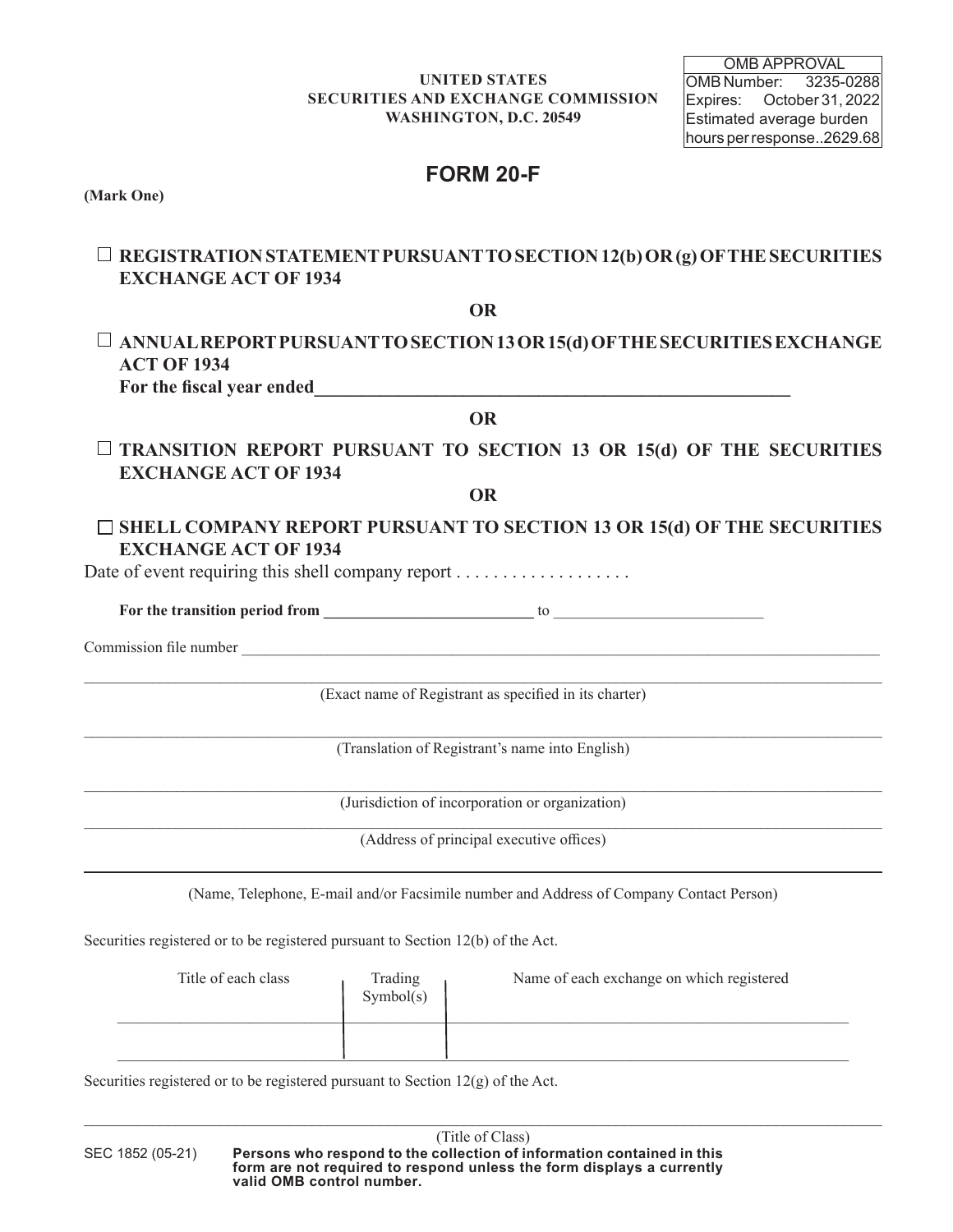(Title of Class)

Securities for which there is a reporting obligation pursuant to Section 15(d) of the Act.

(Title of Class)

 Indicate the number of outstanding shares of each of the issuer's classes of capital or common stock as of the close of the period covered by the annual report.

Indicate by check mark if the registrant is a well-known seasoned issuer, as defined in Rule 405 of the Securities Act.  $\Box$  Yes  $\Box$  No

If this report is an annual or transition report, indicate by check mark if the registrant is not required to file reports pursuant to Section 13 or 15(d) of the Securities Exchange Act of 1934.  $\Box$  Yes  $\Box$  No

Note – Checking the box above will not relieve any registrant required to file reports pursuant to Section 13 or 15(d) of the Securities Exchange Act of 1934 from their obligations under those Sections.

Indicate by check mark whether the registrant  $(1)$  has filed all reports required to be filed by Section 13 or 15(d) of the Securities Exchange Act of 1934 during the preceding 12 months (or for such shorter period that the registrant was required to file such reports), and (2) has been subject to such filing requirements for the past 90 days.

 $\Box$  Yes  $\Box$  No Indicate by check mark whether the registrant has submitted electronically every Interactive Data File required to be submitted pursuant to Rule 405 of Regulation S-T (§232.405 of this chapter) during the preceding 12 months (or for such shorter period that the registrant was required to submit such files).

| $\Box$ Yes $\Box$ No |  |  |  |  |
|----------------------|--|--|--|--|
|----------------------|--|--|--|--|

Indicate by check mark whether the registrant is a large accelerated filer, an accelerated filer, a non-accelerated filer, or an emerging growth company. See definition of "large accelerated filer," accelerated filer," and "emerging growth company" in Rule 12b-2 of the Exchange Act.

Large accelerated filer  $\Box$  Accelerated filer  $\Box$  Non-accelerated filer  $\Box$ Emerging growth company  $\Box$ 

If an emerging growth company that prepares its financial statements in accordance with U.S. GAAP, indicate by check mark if the registrant has elected not to use the extended transition period for complying with any new or revised financial accounting standards† provided pursuant to Section 13(a) of the Exchange Act.

 † The term "new or revised fi nancial accounting standard" refers to any update issued by the Financial Accounting Standards Board to its Accounting Standards Codification after April 5, 2012.

Indicate by check mark whether the registrant has filed a report on and attestation to its management's assessment of the effectiveness of its internal control over financial reporting under Section 404(b) of the Sarbanes-Oxley Act (15 U.S.C. 7262(b)) by the registered public accounting firm that prepared or issued its audit report.

Indicate by check mark which basis of accounting the registrant has used to prepare the financial statements included in this filing:

| U.S. GAAP | International Financial Reporting Standards as issued | $\text{Other}$ $\Gamma$ |
|-----------|-------------------------------------------------------|-------------------------|
|           | by the International Accounting Standards Board       |                         |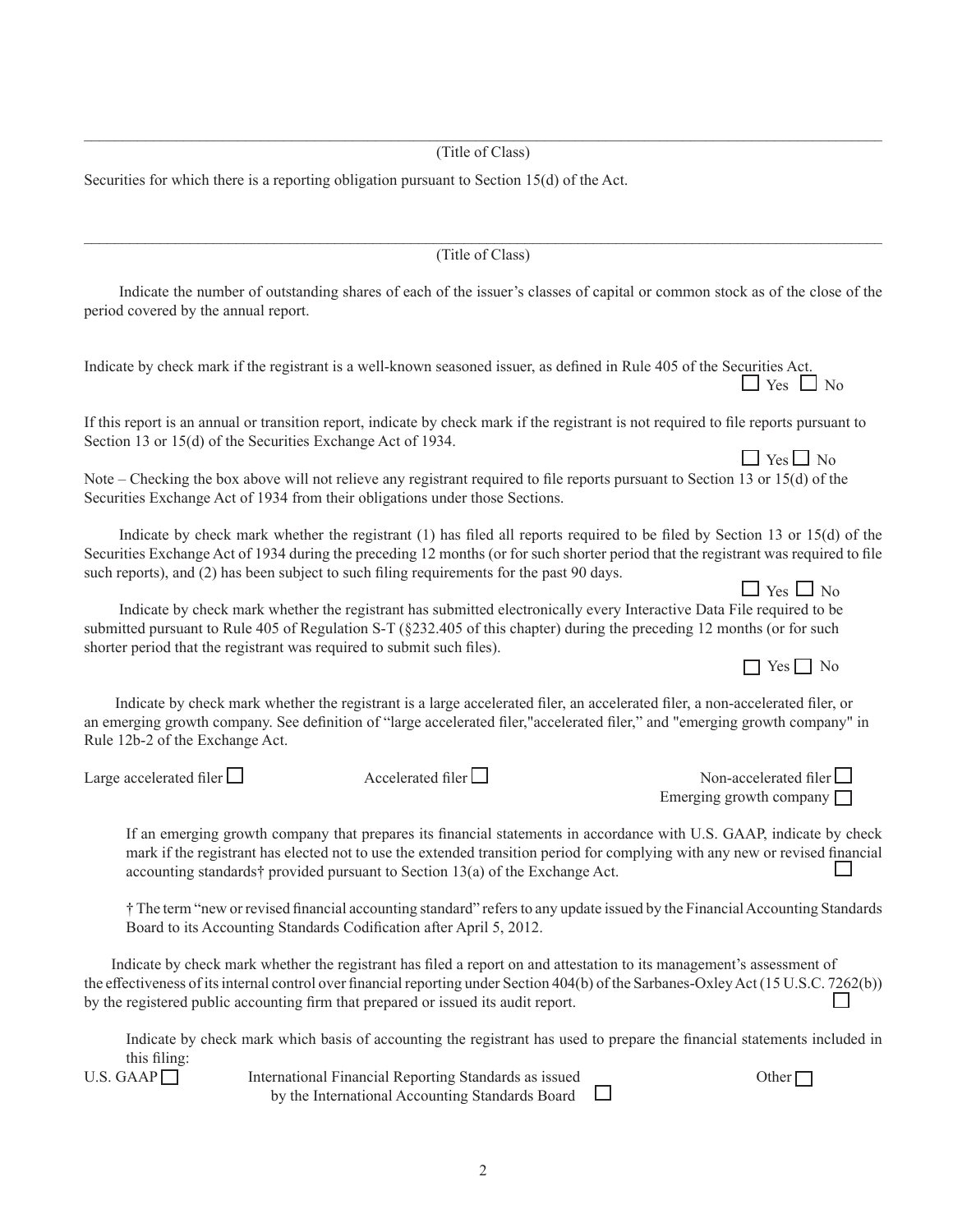If "Other" has been checked in response to the previous question, indicate by check mark which financial statement item the registrant has elected to follow.

Item 17  $\Box$  Item 18 If this is an annual report, indicate by check mark whether the registrant is a shell company (as defined in Rule 12b-2 of the Exchange Act).  $\Box$  Yes  $\Box$  No

#### (APPLICABLE ONLY TO ISSUERS INVOLVED IN BANKRUPTCY PROCEEDINGS DURING THE PAST FIVE YEARS)

Indicate by check mark whether the registrant has filed all documents and reports required to be filed by Sections 12, 13 or 15(d) of the Securities Exchange Act of 1934 subsequent to the distribution of securities under a plan confirmed by a court.  $\Box$  Yes  $\Box$  No

### **GENERAL INSTRUCTIONS**

### **A. Who May Use Form 20-F and When It Must be Filed.**

- (a) Any foreign private issuer other than an asset-backed issuer (as defined in  $17$  CFR 229.1101) may use this form as a registration statement under Section 12 of the Securities Exchange Act of 1934 (referred to as the Exchange Act) or as an annual or transition report filed under Section  $13(a)$  or  $15(d)$  of the Exchange Act. A transition report is filed when an issuer changes its fiscal year end. The term "foreign private issuer"other than an asset-backed issuer (as defined in 17 CFR 229.1101) is defined in Rule 3b-4 under the Exchange Act.
- (b) A foreign private issuer must file its annual report on this Form within the four months after the end of the fiscal year covered by the report.
- (c) A foreign private issuer filing a transition report on this Form must file its report in accordance with the requirements set forth in Rule 13a-10 or Rule 15d-10 under the Exchange Act that apply when an issuer changes its fiscal year end.
- (d) A foreign private issuer that was a shell company, other than a business combination related shell company, as those terms are defined in Rule 12b-2 under the Exchange Act (17 CFR 240.12b-2), immediately before a transaction that causes it to cease to be a shell company must file a report on this form in accordance with the requirements set forth in Rule 13a-19 or Rule 15d-19 under the Exchange Act (17 CFR 240.13a-19 and 240.15d- 19). Issuers filing such reports shall provide all information required in, and follow all instructions of, Form 20-F relating to an Exchange Act registration statement of all classes of the registrant's securities subject to the reporting requirements of Section 13 (15 U.S.C. 78m) or Section 15(d) (15 U.S.C. 78o(d)) of such Act upon consummation of the transaction, with such information reflecting the registrant and its securities upon consummation of the transaction. Rule 12b-25 under the Exchange Act (17 CFR 240.12b-25) is not available to extend the due date of the report required under this subparagraph (d).

#### **B. General Rules and Regulations That Apply to this Form.**

- (a) The General Rules and Regulations under the Securities Act of 1933 (referred to as the Securities Act) contain general requirements that apply to registration on any form. Read these general requirements carefully and follow them when preparing and filing registration statements and reports on this Form.
- (b) Pay particular attention to Regulation 12B under the Exchange Act. Regulation 12B contains general requirements about matters such as the kind and size of paper to be used, the legibility of the registration statement or report, the information to give in response to a requirement to state the title of securities, the language to be used and the filing of the registration statement or report.
- (c) In addition to the definitions in the General Rules and Regulations under the Securities Act and the definitions in Rule 12b-2 under the Exchange Act, General Instruction F defines certain terms for purposes of this Form.
- (d) Note Regulation S-X, which applies to the presentation of financial information in a registration statement or report.
- (e) Where the Form is being used as an annual report filed under Section 13(a) or 15(d) of the Exchange Act, provide the certifications required by Rule 13a-14 (17 CFR 240.13a-14) or Rule 15d-14 (17 CFR 240.15d-14).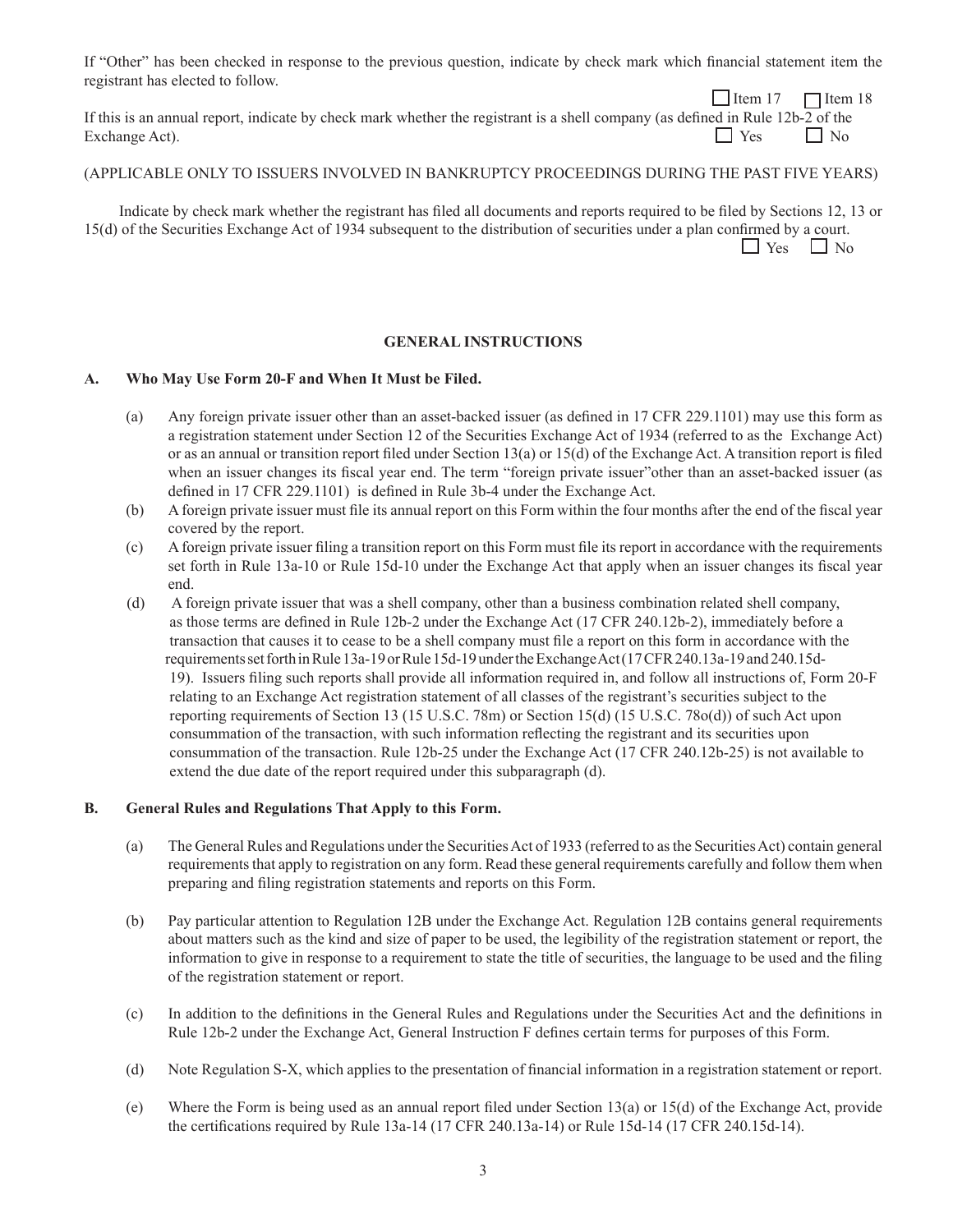(f) A foreign private issuer that is a smaller reporting company, as defined in Rule 12b-2 under the Exchange Act (17 CFR 240.12b-2), may not use the scaled disclosure requirements in Regulation S-X and Regulation S-K available to smaller reporting companies for the purposes of preparing this form.

## **C. How to Prepare Registration Statements and Reports on this Form.**

- (a) Do not use this Form as a blank form to be filled in; use it only as a guide in the preparation of the registration statement or annual report. General Instruction E states which items must be responded to in a registration statement and which items must be responded to in an annual report. The registration statement or report must contain the numbers and captions of all items. You may omit the text following each caption in this Form, which describes what must be disclosed under each item. Omit the text of all instructions in this Form. If an item is inapplicable or the answer to the item is in the negative, respond to the item by making a statement to that effect.
- (b) Unless an item directs you to provide information as of a specific date or for a specific period, give the information in a registration statement as of a date reasonably close to the date of filing the registration statement and give the information in an annual report as of the latest practicable date.
- (c) Note Exchange Act Rule 12b-20, which states: "In addition to the information expressly required to be included in a statement or report, there shall be added such further material information, if any, as may be necessary to make the required statements, in light of the circumstances under which they are made, not misleading."
- (d) If the same information required by this Form also is required by the body of accounting principles used in preparing the financial statements, you may respond to an item of this Form by providing a cross-reference to the location of the information in the financial statements, in lieu of repeating the information.
- (e) Note Item 10 of Regulation S-K which explains the Commission policy on projections of future economic performance, the Commission's policy on securities ratings, and the Commission's policy on use of non-GAAP financial measures in Commission filings.
- (f) If you are providing the information required by this Form in connection with a registration statement under the Securities Act, note that Rule 421 requires you to follow plain English drafting principles. You can find helpful information in "A Plain English Handbook - How to create clear SEC disclosure documents" and in staff legal bulletins supplementing the Handbook. These documents are available on our Internet website, at www.sec.gov.

## **D. How to File Registration Statements and Reports on this Form.**

- (a) You must file the Form 20-F registration statement or annual report in electronic format via our Electronic Data Gathering and Retrieval System (EDGAR) in accordance with the EDGAR rules set forth in Regulation S-T (17 CFR part 232). The Form 20-F registration statement or annual report must be in the English language as required by Regulation S-T Rule 306 (17 CFR 232.306). You must provide the signatures required for the Form 20-F registration statement or annual report in accordance with Regulation S-T Rule 302 (17 CFR 232.302). If you have EDGAR questions, call the Filer Support Office at (202) 551-8900.
- (b) If you are filing the Form 20-F registration statement or annual report in paper under a hardship exemption in Rule 201 or 202 of Regulation S-T (17 CFR 232.201 or 232.202), or as otherwise permitted, you must file with the Commission (i) three complete copies of the registration statement or report, including financial statements, exhibits and all other papers and documents filed as part of the registration statement or report, and (ii) five additional copies of the registration statement or report, which need not contain exhibits. Whether fi ling electronically or in paper, you must also file at least one complete copy of the registration statement or report, including financial statements, exhibits and all other papers and documents filed as part of the registration statement or report, with each exchange on which any class of securities is or will be registered. When submitting the Form 20-F in paper, you must sign at least one complete copy of the registration statement or report filed with the Commission and one copy filed with each exchange in accordance with Exchange Act Rule 12b-11(d) (17 CFR 12b-11(d)). You must conform the unsigned copies when submitting the Form 20-F registration statement or report in paper. When submitting the Form 20-F in electronic format to the Commission, you may submit a paper copy containing typed signatures to each United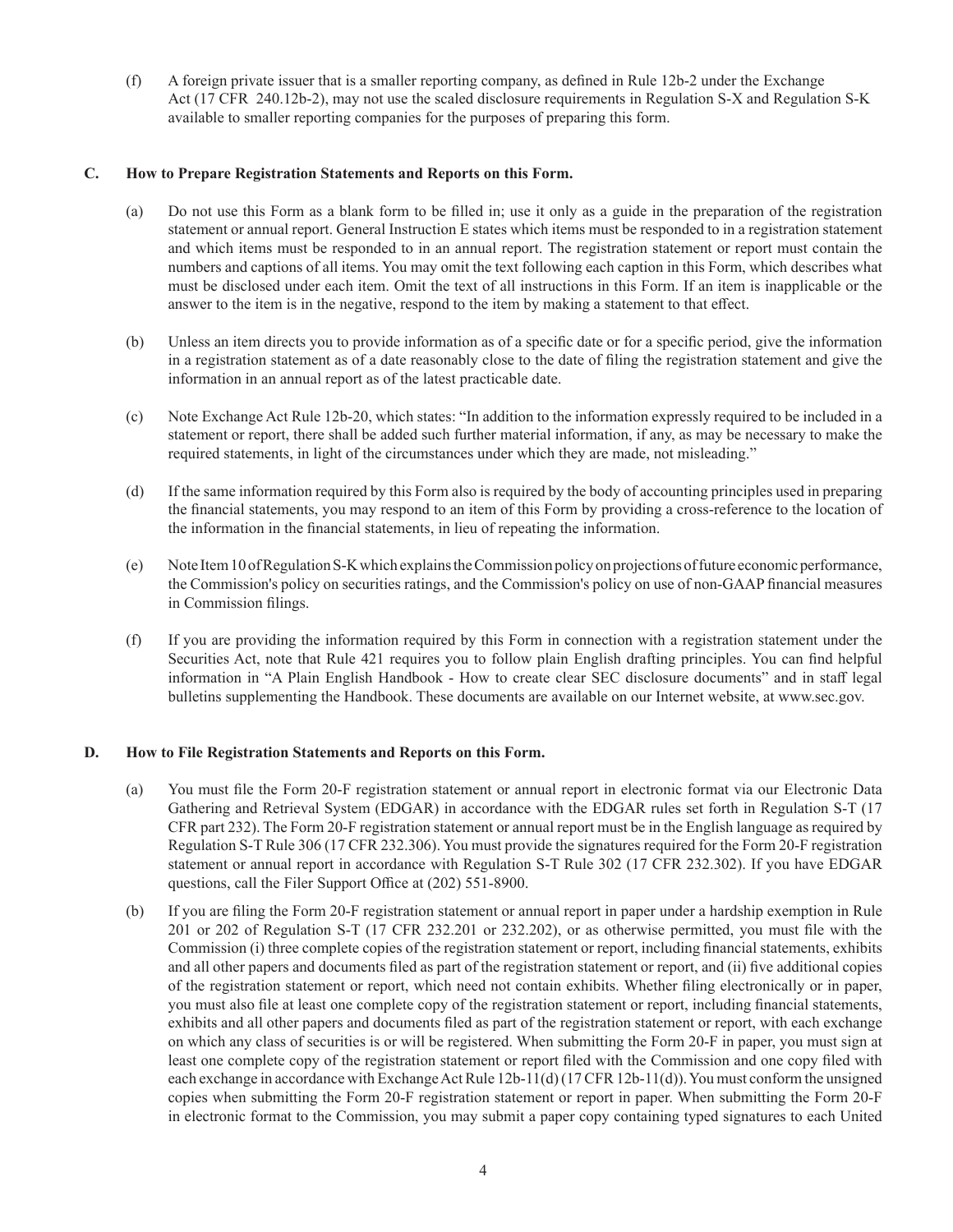States stock exchange in accordance with Regulation S-T Rule 302(c) (17 CFR 302(c)). See also Exchange Act Rule 12b-12(d) and Form 20-F's Instructions as to Exhibits for requirements concerning use of the English language and treatment of foreign language documents.

(c) When registration statements and reports are permitted to be filed in paper, they are filed with the Commission by sending or delivering them to our File Desk between the hours of 9:00 a.m. and 5:30 p.m., Washington, D.C. time. The File Desk is closed on weekends and federal holidays. If you file a paper registration statement or report by mail or by any means other than hand delivery, the address is U.S. Securities and Exchange Commission, Attention: File Desk, 100 F Street, N.E., Washington, D.C. 20549. We consider documents to be filed on the date our File Desk receives them.

## **E. Which Items to Respond to in Registration Statements and Annual Reports.**

- (a) *Exchange Act Registration Statements*. A registration statement filed under the Exchange Act on this Form must include the information specified in Part I and Part III. Read the instructions to each item carefully before responding to the item. In some cases, the instructions may permit you to omit some of the information specified in certain items in Part I.
- (b) *Annual Reports*. An annual report on this Form must include the information specified in Parts I, II and III. Read the instructions to each item carefully before responding to the item. In some cases, the instructions may permit you to omit some of the information specified in certain items in Part I. The instructions also may permit you to omit certain information if it was previously reported to us and has not changed. If that is the case, you do not have to file copies of the previous report with the report being filed on this Form.
- (c) Financial Statements. (1) An Exchange Act registration statement or annual report fi led on this Form must contain the financial statements and related information specified in Item 18 of this Form. Note that Items 17 and 18 may require you to file the financial statements of other entities in certain circumstances. These circumstances are described in Regulation S-X.

(2) The issuer's fi nancial statements must be audited in accordance with the standards of the Public Company Accounting Oversight Board (United States) ("PCAOB"), and the auditor must be qualified and independent in accordance with Article 2 of Regulation S-X. The financial statements of entities other than the issuer must be audited in accordance with applicable professional standards. If you have any questions about these requirements, contact the Office of Chief Accountant in the Division of Corporation Finance at (202) 551-3400.

(d) *Securities Act Registration Statements*. The registration statement forms under the Securities Act direct you to provide information required by specific items of Form 20-F. Some items of Form 20-F only apply to Securities Act registration statements, and you do not have to respond to those items if you are using Form 20-F to file an Exchange Act registration statement or an annual report. The instructions to the items of Form 20-F identify which information is required only in Securities Act registration statements.

## **F.** Definitions

The following definitions apply to various terms used in this Form, unless the context indicates otherwise.

Affiliate - An "affiliate" of a specified person or entity refers to one who, directly or indirectly, either controls, is controlled by or is under common control with, the specified person or entity.

**Beneficial owner** - The term "beneficial owner" of securities refers to any person who, even if not the record owner of the securities, has or shares the underlying benefits of ownership. These benefits include the power to direct the voting or the disposition of the securities or to receive the economic benefit of ownership of the securities. A person also is considered to be the "beneficial owner" of securities that the person has the right to acquire within 60 days by option or other agreement. Beneficial owners include persons who hold their securities through one or more trustees, brokers, agents, legal representatives or other intermediaries, or through companies in which they have a "controlling interest," which means the direct or indirect power to direct the management and policies of the entity.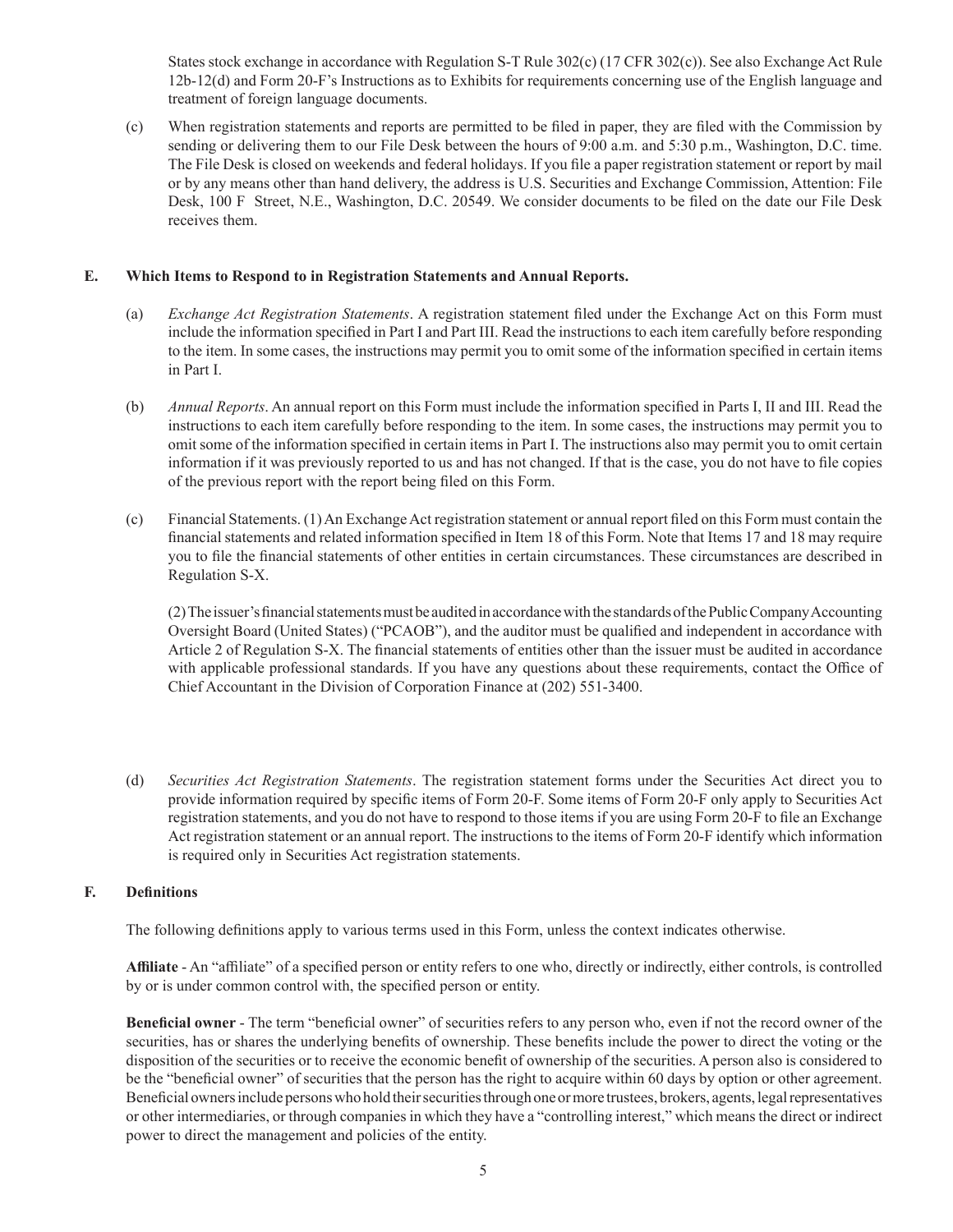**Company** - References to the "company" mean the company whose securities are being offered or listed, and refer to the company on a consolidated basis unless the context indicates otherwise.

 **Directors and senior management** - This term includes (a) the company's directors, (b) members of its administrative, supervisory or management bodies, (c) partners with unlimited liability, in the case of a limited partnership with share capital, (d) nominees to serve in any of the aforementioned positions, and (e) founders, if the company has been established for fewer than five years. The persons covered by the term "administrative, supervisory or management bodies" vary in different countries and, for purposes of complying with the disclosure standards, will be determined by the host country.

**Document** - This term covers prospectuses and offering documents used in connection with a public offering of securities and registration statements or prospectuses used in connection with the initial listing of securities.

 *Instruction: References to the "document" mean whatever type of document is being prepared using Form 20-F disclosure requirements, including, as applicable, a prospectus, an Exchange Act registration statement, and an annual report.*

 **Equity securities** - The term "equity securities" includes common or ordinary shares, preferred or preference shares, options or warrants to subscribe for equity securities, and any securities, other than debt securities, which are convertible into or exercisable or redeemable for equity securities of the same company or another company. If the equity securities available upon conversion, exercise or redemption are those of another company, the disclosure standards also apply to the other company.

 **Group** - A "group" is a parent and all its subsidiaries. References to a company's group mean the group of which it is a member.

 **Home country** - This term refers to the jurisdiction in which the company is legally organized, incorporated or established and, if different, the jurisdiction where it has its principal listing.

**Host country** - This term refers to jurisdictions, other than the home country, in which the company is seeking to offer, register or list its securities.

 *Instruction: Note that, as used in this Form, the term "host country" means the United States and its territories.*

**Pre-emptive issue** - The term "pre-emptive issue" and references to "pre-emptive purchase rights" refer to offerings made to the company's existing shareholders in order to permit them to maintain their pro rata ownership in the company.

#### **G. First-Time Application of International Financial Reporting Standards.**

(a) Omission of Certain Required Financial Statements*.* An issuer that changes the body of accounting principles

used in preparing its financial statements presented pursuant to Item 8.A.2 ("Item 8.A.2") to International Financial Reporting

Standards ("IFRS") issued by the International Accounting Standards Board ("IASB") may omit the earliest of the three years

of audited financial statements required by Item 8.A.2 if the issuer satisfies the conditions set forth in this Instruction G. For

purposes of this instruction, the term "financial year" refers to the first financial year beginning on or after January 1 of the

same calendar year.

(b) Applicable Documents*.* This General Instruction G shall be available only for the following registration

statements and annual reports:

(1) Registration Statements. This instruction shall be available for registration statements if: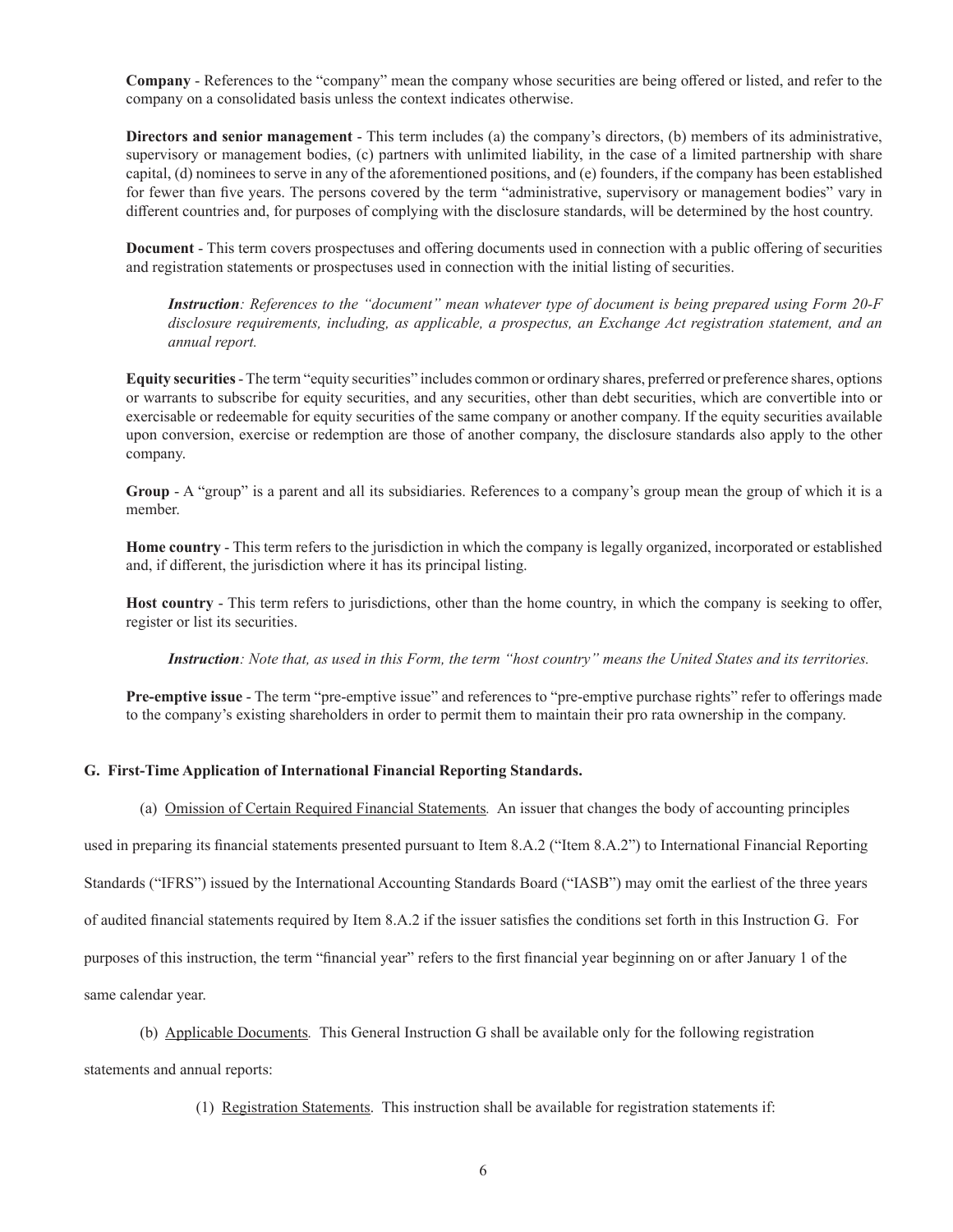(A) The issuer adopts IFRS for the first time by an explicit and unreserved statement of compliance

with IFRS; and

(B) The audited financial statements for the issuer's most recent financial year for which audited financial statements are required by Item 8.A.2 are prepared in accordance with IFRS.

(2) Annual Reports. This instruction shall be available for annual reports if:

(A) The issuer adopts IFRS for the first time by an explicit and unreserved statement of compliance with IFRS; and

(B) The audited financial statements for the issuer's financial year to which the annual report relates are prepared in accordance with IFRS.

(c) [Reserved]

(d) Information on the Company. The reference in Item 4.B to the " body of accounting principles used in preparing the financial statements" means IFRS as issued by the IASB and not the basis of accounting that was previously used ("Previous GAAP") or accounting principles used only to prepare a U.S. GAAP reconciliation.

 (e) Operating and Financial Review and Prospects. The issuer shall present the information required pursuant to Item 5. The discussion should focus on the financial statements for the two most recent financial years prepared in accordance with IFRS as issued by the IASB. No part of the discussion should relate to financial statements prepared in accordance with Previous GAAP.

(f) Financial Information.

(1) General. With respect to the financial information of the issuer required by Item 8.A, all instructions contained in Item 8, including the instruction requiring audits in accordance with the standards of the PCAOB, shall apply.

 (2) Interim Period Financial Information in a Registration Statement or Prospectus. This instruction shall apply when an issuer is changing the body of accounting principles used in preparing its financial statements presented pursuant to Item 8.A.2 to IFRS. This instruction shall be available during the financial year in which the issuer is changing its accounting principles to IFRS and during the financial year thereafter until the date as of which the issuer is required to comply with Item 8.A.4.

(A) Instruction 3 of the Instructions to Item 8.A.5 shall not apply to published financial information that is prepared with reference to IFRS. This General Instruction  $G(f)(2)(A)$  shall be available for any financial information for any interim or annual financial period that the issuer publishes that is prepared with reference to IFRS.

(B) An issuer that is required to provide interim financial statements under the first sentence of Item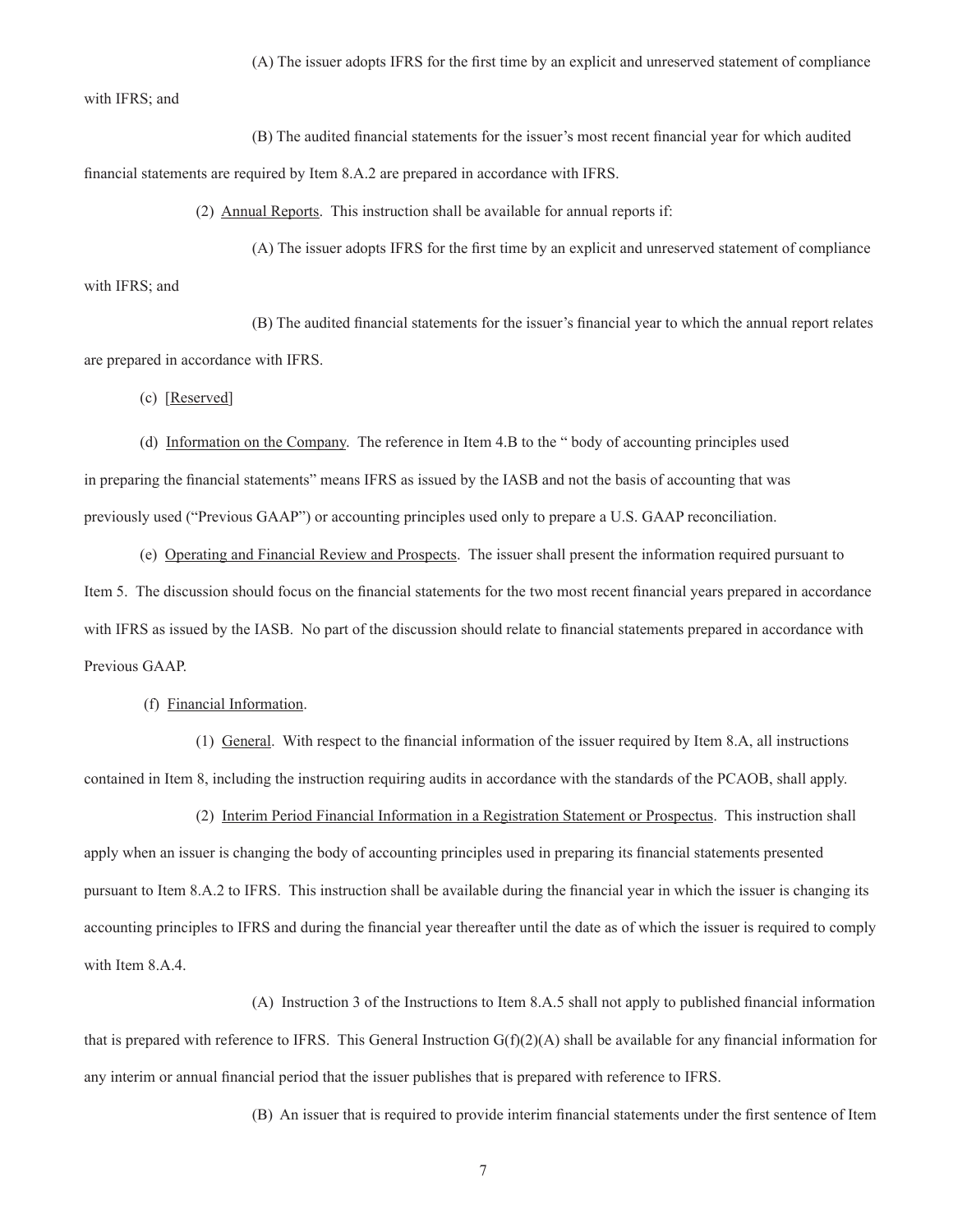8.A.5 may satisfy the requirements of that item by providing one of the following:

(i) Three financial years of audited financial statements and interim financial statements (which may be unaudited) for the current and comparable prior year period, prepared in accordance with Previous GAAP and reconciled to U.S. GAAP as required by Item 17(c) or 18, as applicable;

(ii) Two financial years of audited financial statements and interim financial statements (which may be unaudited) for the current and comparable prior year period, prepared in accordance with IFRS as issued by the IASB;

(iii) Three financial years of audited financial statements prepared in accordance with

Previous GAAP interim financial statements (which may be unaudited) for the current and comparable prior year period prepared in accordance with IFRS as issued by the IASB; and condensed financial information prepared in accordance with U.S. GAAP for the most recent financial year and the current and comparable prior year interim period (the form and content of this financial information shall be in a level of detail substantially similar to that required by Article 10 of Regulation S-X).

*Instruction: An issuer that is unable to provide information that complies with Instruction G.(f)(2)(B) but has available comparable fi nancial information based on a combination of Previous GAAP, IFRS and U.S. GAAP should contact the Offi ce of International Corporate Finance in the Division of Corporation Finance, in writing and well in advance of any filing deadlines, to discuss its interim period financial information.* 

(g) Quantitative and Qualitative Disclosures about Market Risk. Information in the document that responds to Item 11 shall be presented on the basis of IFRS.

(h) Financial Statements. A document to which this Instruction G applies shall include financial statements that comply with Item 17 or 18 as follows:

 (1) Financial Statements in Accordance with IFRS. The issuer may omit the earliest of the three years of financial statements required by Item 8.A.2.

 (2) U.S. GAAP Information. The U.S. GAAP reconciliation required by Item 17(c) or 18 shall not be required for periods presented in accordance with IFRS as issued by the IASB.

*Instructions: 1. An eligible issuer relying on this General Instruction G may elect to include, refer to, or incorporate by reference financial data prepared in accordance with Previous GAAP. An issuer electing to include, refer to, or incorporate by reference Previous GAAP financial information shall prominently disclose, at an appropriate location in the document, that the document includes, refers to, or incorporates by reference, as applicable, financial statements and other financial information based on both IFRS and Previous GAAP, and that the information based on Previous GAAP is not comparable to*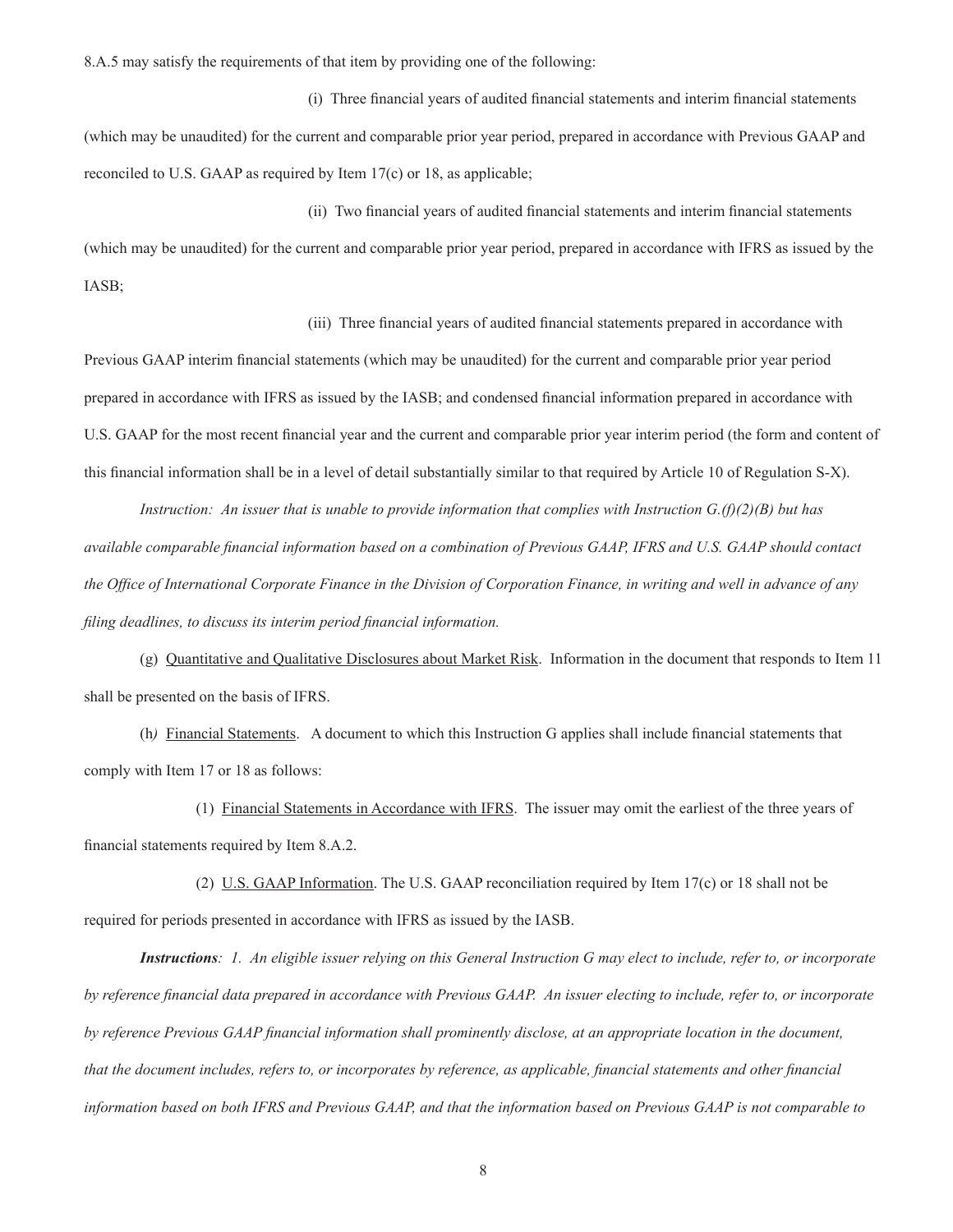*information prepared in accordance with IFRS.*

2. Companies electing to include or incorporate by reference Previous GAAP financial information shall:

a. Present or incorporate by reference selected historical financial data prepared in accordance with

*Previous GAAP for the four financial years prior to the most recent financial year.* 

*b.* Present or incorporate by reference operating and financial review and prospects information

*pursuant to Item 5 that focuses on the financial statements for the two most recent financial years prior to the most recent* financial year that were prepared in accordance with Previous GAAP. The discussion should not refer to the reconciliation to U.S. GAAP. No part of the discussion should relate to financial statements prepared in accordance with IFRS.

*c.* Include or incorporate by reference comparative financial statements prepared in accordance with

*Previous GAAP that cover the two financial years prior to the most recent financial year.* 

3. Companies electing to include or incorporate by reference Previous GAAP financial information shall not

*present that information side-by-side with IFRS financial information.* 

4. An issuer that has published audited financial statements prepared in accordance with IFRS for each of

*the three latest financial years shall include all three years of audited IFRS financial statements in its SEC filings.* 

## **PART I**

## **Item 1. Identity of Directors, Senior Management and Advisers**

 The purpose of this standard is to identify the company representatives *and other individuals involved in the company's listing or registration.*

- **A.** *Directors and senior management.* Provide the names, business addresses and functions of the company's directors and senior management.
- **B.** *Advisers.* Provide the names and addresses of the company's principal bankers and legal advisers to the extent the company has a continuing relationship with such entities, the sponsor for listing (where required by the host country regulations), and the legal advisers to the issue.
- **C.** *Auditors.* Provide the names and addresses of the company's auditors for the preceding three years (together with their membership in a professional body).

**Instructions to Item 1:** If you are filing Form 20-F as an annual report under the Exchange Act, you do not have to provide the *information called for by Item 1. You must provide this information, to the extent applicable, if you are filing a registration statement under either the Securities Act or the Exchange Act.*

*Instructions to Item 1.B: You only have to provide the information called for by Item 1.B if you are required to disclose the information in a jurisdiction outside the United States. These persons will not be considered "experts" or "sellers" under the Securities Act solely due to the fact that they are named in response to Item 1.B.*

## **Item 2. Offer Statistics and Expected Timetable**

*The purpose of this standard is to provide key information regarding the conduct of any offering and the identification of important dates relating to that offering.*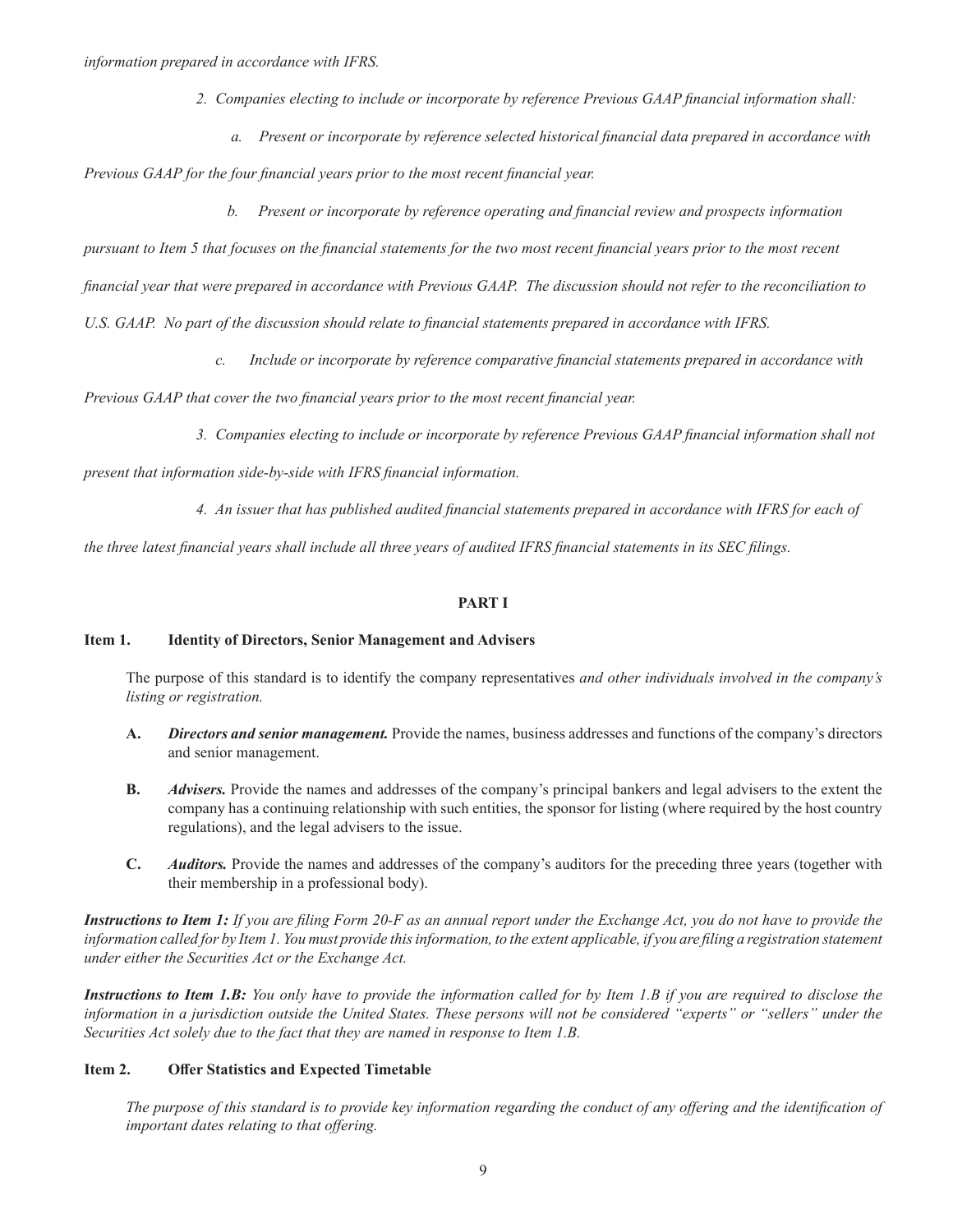- A. Offer statistics. For each method of offering, e.g., rights offering, general offering, etc., state the total expected amount of the issue, including the expected issue price or the method of determining the price and the number of securities expected to be issued.
- **B.** *Method and expected timetable.* For all offerings, and separately for each group of targeted potential investors, the document shall state the following information to the extent applicable to the offering procedure:
	- 1. The time period during which the offer will be open, and where and to whom purchase or subscription applications shall be addressed. Describe whether the purchase period may be extended or shortened, and the manner and duration of possible extensions or possible early closure or shortening of this period. Describe the manner in which the latter shall be made public. If the exact dates are not known when the document is first filed or distributed to the public, describe arrangements for announcing the final or definitive date or period.
	- 2. Method and time limits for paying up securities; where payment is partial, the manner and dates on which amounts due are to be paid.
	- 3. Method and time limits for delivery of equity securities (including provisional certificates, if applicable) to subscribers or purchasers.
	- 4. In the case of pre-emptive purchase rights, the procedure for the exercise of any right of pre-emption, the negotiability of subscription rights and the treatment of subscription rights not exercised.
	- 5. A full description of the manner in which results of the distribution of securities are to be made public, and when appropriate, the manner for refunding excess amounts paid by applicants (including whether interest will be paid).

**Instructions to Item 2***: If you are filing Form 20-F as a registration statement or annual report under the Exchange Act, you do not have to provide the information called for by Item 2. You must provide this information if you are filing a registration statement under the Securities Act.*

## **Item 3. Key Information**

The purpose of this standard is to summarize key information about the company's financial condition, capitalization and risk factors. If the financial statements included in the document are restated to reflect material changes in the company's *group structure or accounting policies, the selected fi nancial data also must be restated. See Item 8.*

- **A.** [Reserved]
- **B.** *Capitalization and indebtedness.* A statement of capitalization and indebtedness (distinguishing between guaranteed and unguaranteed, and secured and unsecured, indebtedness) as of a date no earlier than 60 days prior to the date of the document shall be provided showing the company's capitalization on an actual basis and, if applicable, as adjusted to reflect the sale of new securities being issued and the intended application of the net proceeds therefrom. Indebtedness also includes indirect and contingent indebtedness.

## C. Reasons for the offer and use of proceeds.

- 1. The document shall disclose the estimated net amount of the proceeds broken down into each principal intended use thereof. If the anticipated proceeds will not be sufficient to fund all the proposed purposes, the order of priority of such purposes should be given, as well as the amount and sources of other funds needed. If the company has no specific plans for the proceeds, it should discuss the principal reasons for the offering.
- 2. If the proceeds are being used directly or indirectly to acquire assets, other than in the ordinary course of business, briefly describe the assets and their cost. If the assets will be acquired from affiliates of the company or their associates, disclose the persons from whom they will be acquired and how the cost to the company will be determined.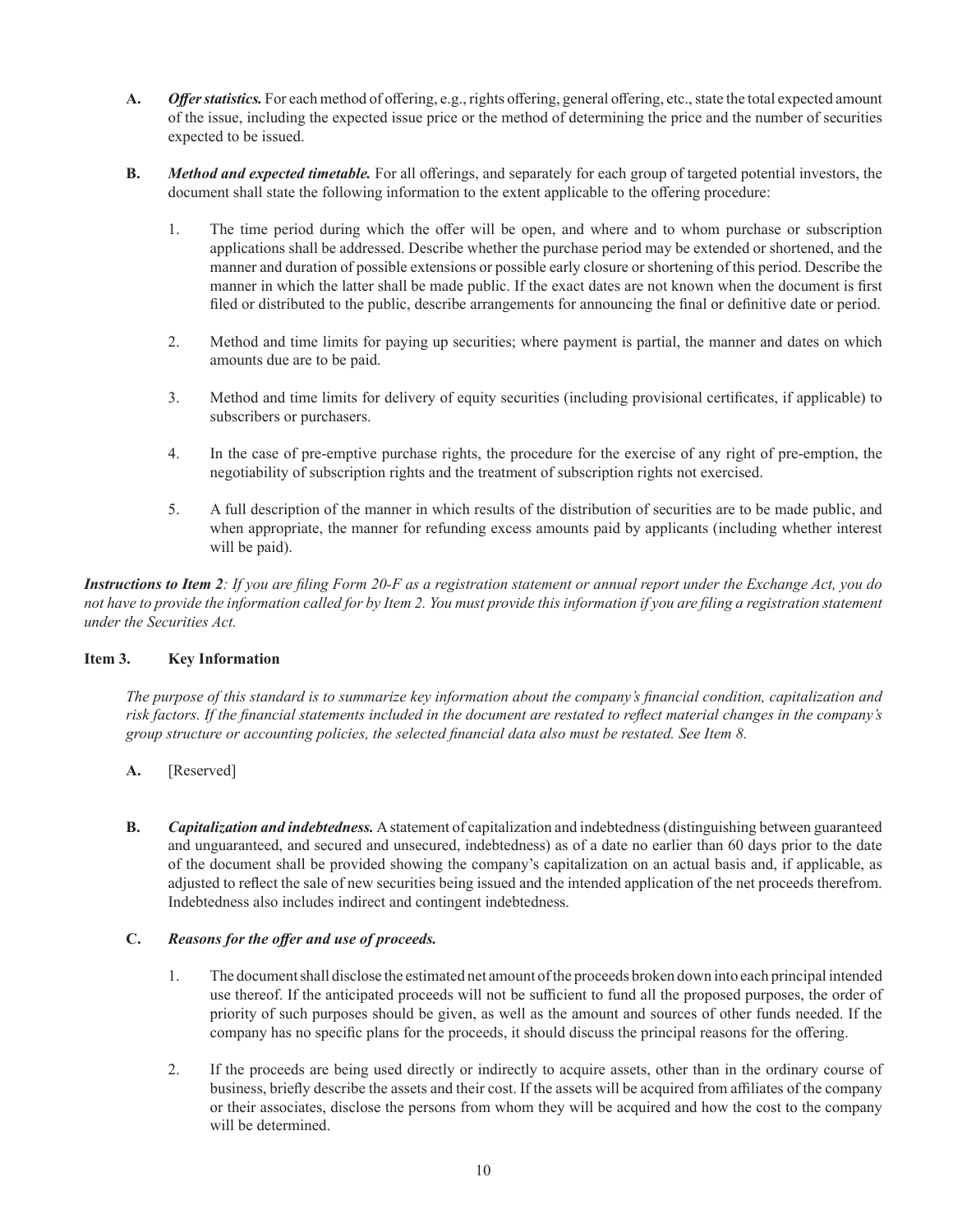- 3. If the proceeds may or will be used to finance acquisitions of other businesses, give a brief description of such businesses and information on the status of the acquisitions.
- 4. If any material part of the proceeds is to be used to discharge, reduce or retire indebtedness, describe the interest rate and maturity of such indebtedness and, for indebtedness incurred within the past year, the uses to which the proceeds of such indebtedness were put.
- **D.** Risk factors. The document shall prominently disclose risk factors that are specific to the company or its industry and make an offering speculative or one of high risk, in a section headed "Risk Factors." Companies are encouraged, but not required, to list the risk factors in the order of their priority to the company. Among other things, such factors may include, for example: the nature of the business in which it is engaged or proposes to engage; factors relating to the countries in which it operates; the absence of profitable operations in recent periods; the financial position of the company; the possible absence of a liquid trading market for the company's securities; reliance on the expertise of management; potential dilution; unusual competitive conditions; pending expiration of material patents, trademarks or contracts; or dependence on a limited number of customers or suppliers. The Risk Factors section is intended to be a summary of more detailed discussion contained elsewhere in the document.

## *Instructions to Item 3:*

- *1.* If you are filing Form 20-F as an annual report under the Exchange Act, you do not have to provide the information *called for by Item 3.B or 3.C. If you are filing Form 20-F as a registration statement under the Exchange Act, you do not have to provide the information called for by Item 3.C. You must provide the information called for by Item 3 if you are filing a registration statement under the Securities Act.*
- 2. Throughout Form 20-F, the terms "financial year" and "fiscal year" have the same meaning. The term "fiscal year" is defined in Rule 405 under the Securities Act and Rule 12b-2 under the Exchange Act.

## *Instructions to Item 3.B:*

- *1. If you are including the capitalization table called for by Item 3.B in a prospectus supplement for a shelf off ering registered on Form F-3, the amounts shown in the table may be as of the date of the most recent balance sheet filed as part of the registration statement, if the information in the table is updated to reflect securities issued up to 60 days prior to the date of the supplement.*
- 2. If you are not selling new securities in a firm commitment underwritten offering or an "all or none" best efforts *offering, reflect the capitalization "as adjusted" for the net proceeds of the offering only in the following ways:* 
	- *a. In a best eff orts "minimum/maximum" off ering, refl ect both the minimum and maximum proceeds; and*
	- *b.* In a rights offering or an offering of securities upon the exercise of outstanding warrants, reflect the proceeds *only to the extent exercise is likely in view of the current market price.*

**Instructions to Item 3.D:** Risk factors should be concise and explain clearly how the risk affects the issuer or the securities.

## **Item 4. Information on the Company**

 *The purpose of this standard is to provide information about the company's business operations, the products it makes or the services it provides, and the factors that affect the business. The standard also is intended to provide information regarding the adequacy and suitability of the company's properties, plants and equipment, as well as its plans for future increases or decreases in such capacity.*

- **A.** *History and development of the company.* The following information shall be provided:
	- 1. The legal and commercial name of the company.
	- 2. The date of incorporation and the length of life of the company, except where indefinite.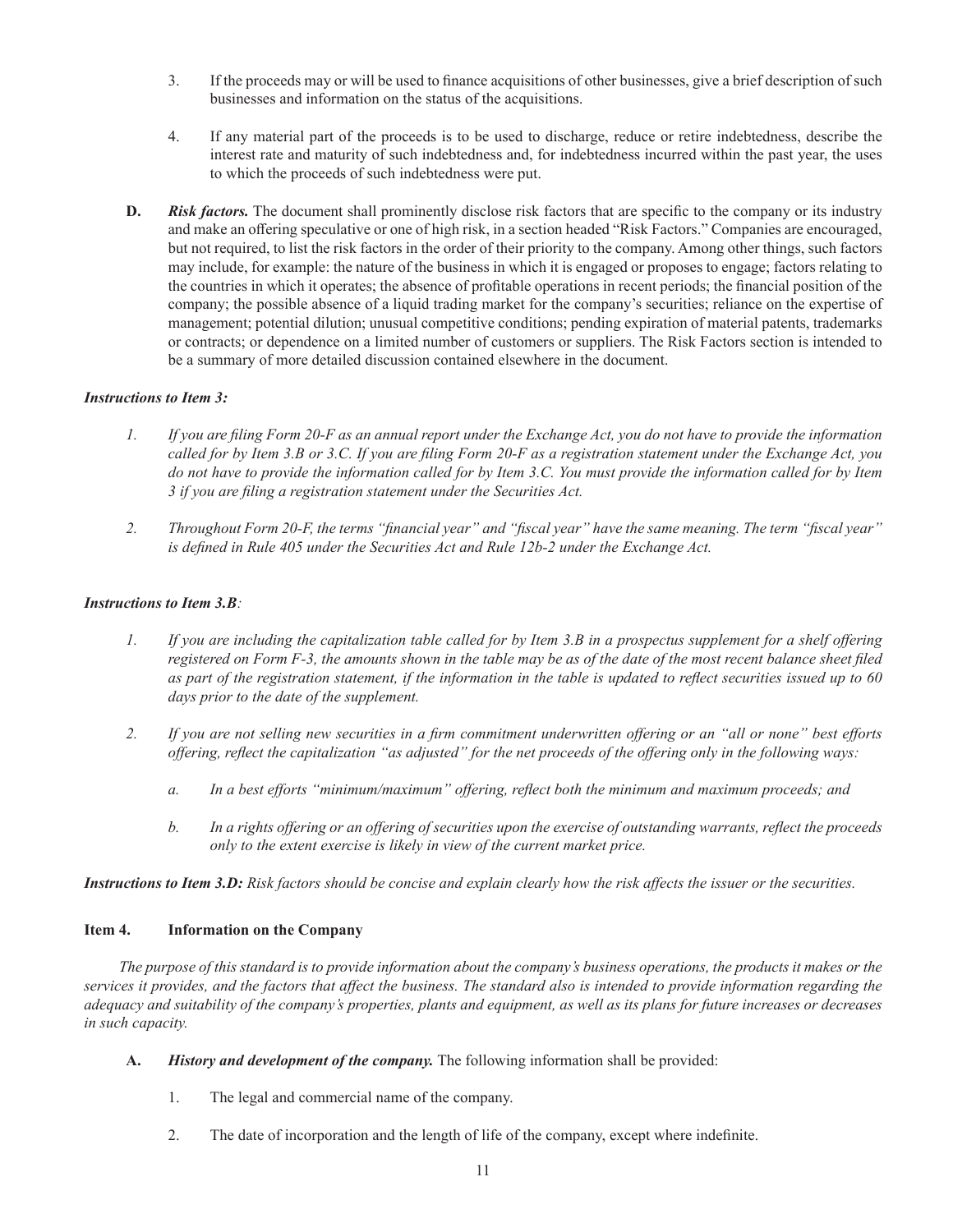- 3. The domicile and legal form of the company, the legislation under which the company operates, its country of incorporation and the address and telephone number of its registered office (or principal place of business if different from its registered office). Provide the name and address of the company's agent in the host country, if any.
- 4. The important events in the development of the company's business, e.g. information concerning the nature and results of any material reclassification, merger or consolidation of the company or any of its significant subsidiaries; acquisitions or dispositions of material assets other than in the ordinary course of business; any material changes in the mode of conducting the business; material changes in the types of products produced or services rendered; name changes; or the nature and results of any bankruptcy, receivership or similar proceedings with respect to the company or significant subsidiaries.
- 5. A description, including the amount invested, of the company's principal capital expenditures and divestitures (including interests in other companies), since the beginning of the company's last three financial years to the date of the offering or listing document.
- 6. Information concerning the principal capital expenditures and divestitures currently in progress, including the distribution of these investments geographically (home and abroad) and the method of financing (internal or external).
- 7. An indication of any public takeover offers by third parties in respect of the company's shares or by the company in respect of other companies' shares which have occurred during the last and current financial year. The price or exchange terms attaching to such offers and the outcome thereof are to be stated.
- 8. State that the SEC maintains an Internet site that contains reports, proxy and information statements, and other information regarding issuers that file electronically with the SEC and state the address of that site (http:// www.sec.gov). Disclose your Internet address, if available.
- **B.** *Business overview.* The information required by this item may be presented on the same basis as that used to determine the company's business segments under the body of accounting principles used in preparing the financial statements. The following information shall be provided:
	- 1. A description of the nature of the company's operations and its principal activities, stating the main categories of products sold and/or services performed for each of the last three financial years. Indicate any significant new products and/or services that have been introduced and, to the extent the development of new products or services has been publicly disclosed, give the status of development.
	- 2. A description of the principal markets in which the company competes, including a breakdown of total revenues by category of activity and geographic market for each of the last three financial years.
	- 3. A description of the seasonality of the company's main business.
	- 4. A description of the sources and availability of raw materials, including a description of whether prices of principal raw materials are volatile.
	- 5. A description of the marketing channels used by the company, including an explanation of any special sales methods, such as installment sales.
	- 6. Summary information regarding the extent to which the company is dependent, if at all, on patents or licenses, industrial, commercial or financial contracts (including contracts with customers or suppliers) or new manufacturing processes, where such factors are material to the company's business or profitability.
	- 7. The basis for any statements made by the company regarding its competitive position shall be disclosed.
	- 8. A description of the material effects of government regulations on the company's business, identifying the regulatory body.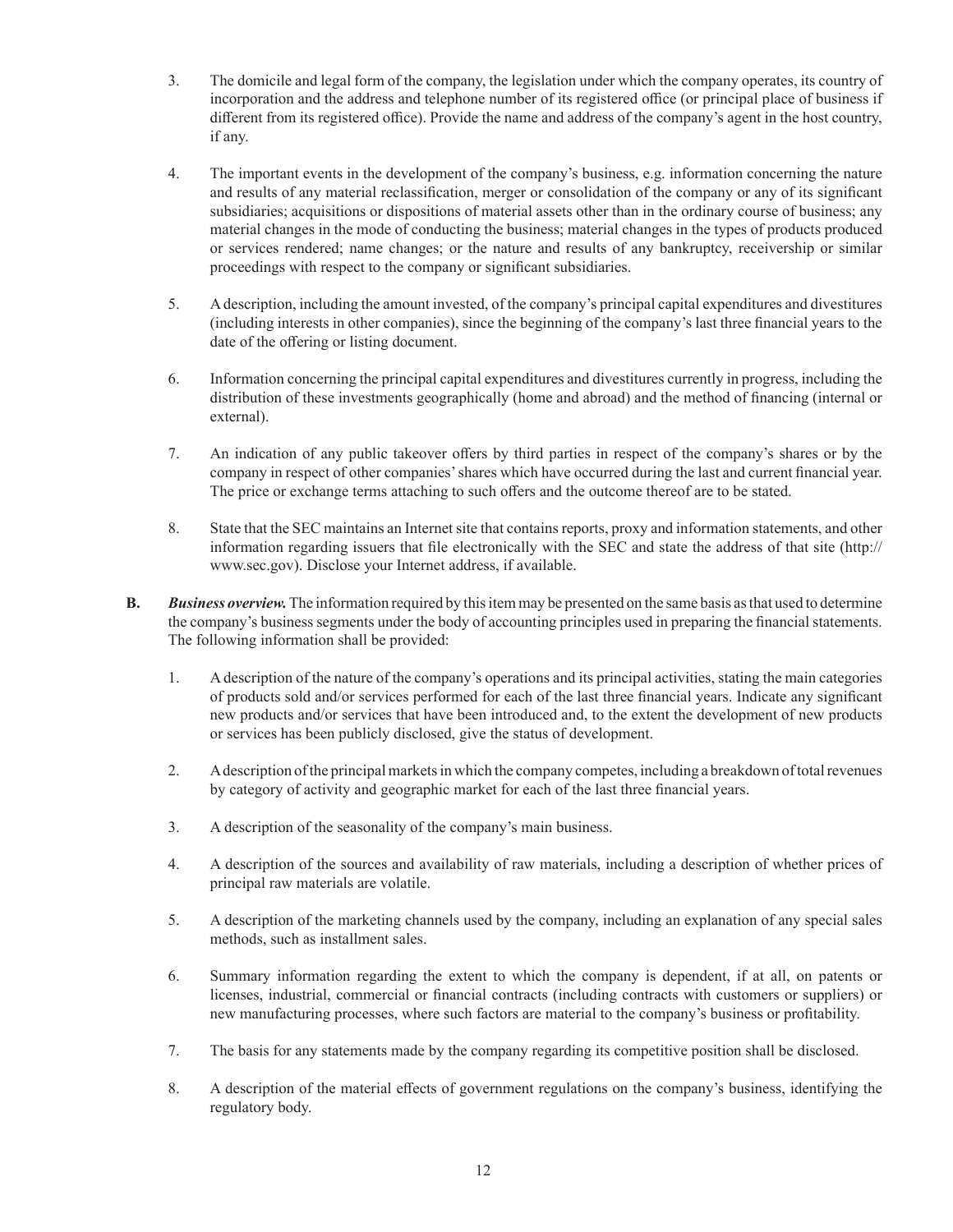- **C.** *Organizational structure.* If the company is part of a group, include a brief description of the group and the company's position within the group. Provide a listing of the company's significant subsidiaries, including name, country of incorporation or residence, proportion of ownership interest and, if different, proportion of voting power held.
- **D.** Property, plants and equipment. The company shall provide information regarding any material tangible fixed assets, including leased properties, and any major encumbrances thereon, including a description of the size and uses of the property; productive capacity and extent of utilization of the company's facilities; how the assets are held; the products produced; and the location. Also describe any environmental issues that may affect the company's utilization of the assets. With regard to any material plans to construct, expand or improve facilities, describe the nature of and reason for the plan, an estimate of the amount of expenditures including the amount of expenditures already paid, a description of the method of financing the activity, the estimated dates of start and completion of the activity, and the increase of production capacity anticipated after completion.

## *Instructions to Item 4:*

- *1.* Furnish the information specified in any industry guide listed in Subpart 229.800 of Regulation S-K (§229.801 et seq. of this  *chapter) that applies to you.*
- 2. If oil and gas operations are material to you or your subsidiaries' business operations or financial position, provide the *information specified in Subpart 1200 of Regulation S-K (* $§$ *229.1200 et seq. of this chapter).*
- *3. Issuers engaged in mining operations must refer to and, if required, provide the disclosure under subpart 1300 of Regulation S-K (§§ 229.1300 through 1305 of this chapter).*
- *4. If you are bank, bank holding company, savings and loan association or savings and loan holding company, provide the information specified in Subpart 1400 of Regulation S-K (§229.1400 et seq. of this chapter).*

### *Instructions to Item 4.A.4:*

- *1. If you are providing the information called for by Item 4.A.4 in an annual report, you only have to provide the required information for the period from the beginning of your last full financial year up to the latest practicable date.*
- 2. If you are filing a report under Rule 13a-19 or Rule 15d-19 under the Exchange Act (17 CFR 240.13a-19)  *or 240.15d-19), you must disclose the material terms of the transaction as a result of which you ceased to be a shell company and you should file as an exhibit under Item 4(a) of the Exhibits to Form 20-F any contracts relating to the transaction.*

#### *Instructions to Item 4.B:*

- *1.* The reference in Item 4.B to "the body of accounting principles used in preparing the financial statements" means the accounting principles used in preparing the primary financial statements, not to accounting principles used only *to prepare the U.S. GAAP reconciliation.*
- *2. If you:*
	- *(a)* are filing a registration statement on Form F-1 under the Securities Act or on Form 20-F under the Exchange *Act,*
	- *(b)* were not required to file reports under Section 13(a) or 15(d) of the Exchange Act immediately prior to filing *that registration statement, and*
	- *(c) have not received (or your predecessor has not received) revenue from operations during each of the three fiscal years immediately prior to filing the registration statement,*

 *you must provide information about your plan of operations. Provide information comparable to the information required by Item 101(a)(2) of Regulation S-K.*

#### **Item 4A. Unresolved Staff Comments**

If the registrant is an accelerated filer or a large accelerated filer, as defined in Rule 12b-2 of the Exchange Act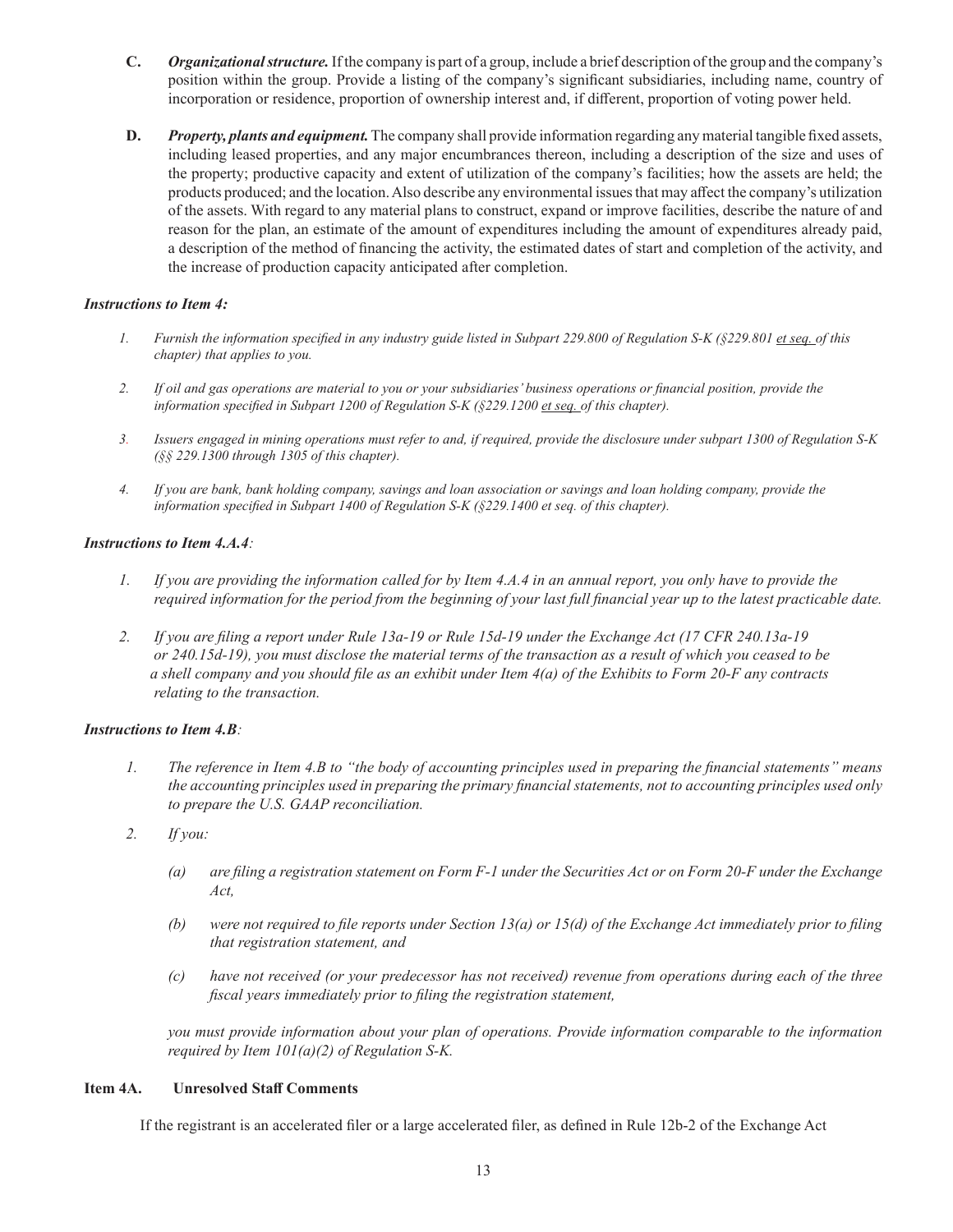$(\S 240.12b - 2)$  of this chapter), or is a well-known seasoned issuer as defined in Rule 405 of the Securities Act  $(\S 230.405$  of this chapter) and has received written comments from the Commission staff regarding its periodic reports under the Exchange Act not less than 180 days before the end of its fiscal year to which the annual report relates, and such comments remain unresolved, disclose the substance of any such unresolved comments that the registrant believes are material. Such disclosure may provide other information including the position of the registrant with respect to any such comment.

## **Item 5. Operating and Financial Review and Prospects**

*The purpose of this standard is to provide management's explanation of factors that have materially affected the company's* financial condition and results of operations for the historical periods covered by the financial statements, and management's *assessment of factors and trends which are anticipated to have a material eff ect on the company's fi nancial condition and results of operations in future periods. A discussion and analysis that meets these requirements is expected to better allow investors to view the registrant from management's perspective. Discuss the company's financial condition, changes in financial condition and* results of operations for each year and interim period for which financial statements are required. The discussion must include a *quantitative and qualitative description of the reasons underlying material changes, including where material changes within a line item off set one another, to the extent necessary for an understanding of the company's business as a whole. Information provided also must relate to all separate segments and/or other subdivisions (e.g., geographic areas, product lines) of the company. The discussion must include other statistical data that the company believes will enhance a reader's understanding of the company's financial condition, cash flows and other changes in financial condition, and results of operations. The discussion and analysis must also focus specifically on material events and uncertainties known to management that would cause reported financial information not to be necessarily indicative of future operating results or of future financial condition. Provide the information* specified below as well as such other information that is necessary for an investor's understanding of the company's financial *condition, changes in financial condition and results of operations.* 

A. Operating results. Provide information regarding significant factors, including unusual or infrequent events or new developments, materially affecting the company's income from operations, indicating the extent to which income was so affected. Describe any other significant component of revenue or expenses necessary to understand the company's results of operations.

 1. If the statement of comprehensive income presents material changes from period to period in net sales or revenue, if applicable, describe the extent to which such changes are attributable to changes in prices or to changes in the volume or amount of products or services being sold or to the introduction of new products or services.

2. If the currency in which financial statements are presented is of a country that has experienced hyperinflation, disclose the existence of such inflation, a five year history of the annual rate of inflation and a discussion of the impact of hyperinflation on the company's business.

3. Provide information regarding the impact of foreign currency fluctuations on the company, if material, and the extent to which foreign currency net investments are hedged by currency borrowings and other hedging instruments.

4. Provide information regarding any governmental economic, fiscal, monetary or political policies or factors that have materially affected, or could materially affect, directly or indirectly, the company's operations or investments by host country shareholders.

 *B. Liquidity and capital resources.* Analyze the registrant's ability to generate and obtain adequate amounts of cash to meet its requirements and its plans for cash in the short-term  $(i.e.,$  the next 12 months from the most recent fiscal period end required to be presented) and separately in the long-term (*i.e.*, beyond the next 12 months). The discussion should analyze material cash requirements from known contractual and other obligations. Such disclosures must specify the type of obligation and the relevant time period for the related cash requirements. As part of this analysis, provide the following information:

1. Information regarding the company's liquidity including:

 (a) a description of the internal and external sources of liquidity and a brief discussion of any material unused sources of liquidity. Include a statement by the company that, in its opinion, the working capital is sufficient for the company's present requirements, or, if not, how it proposes to provide the additional working capital needed.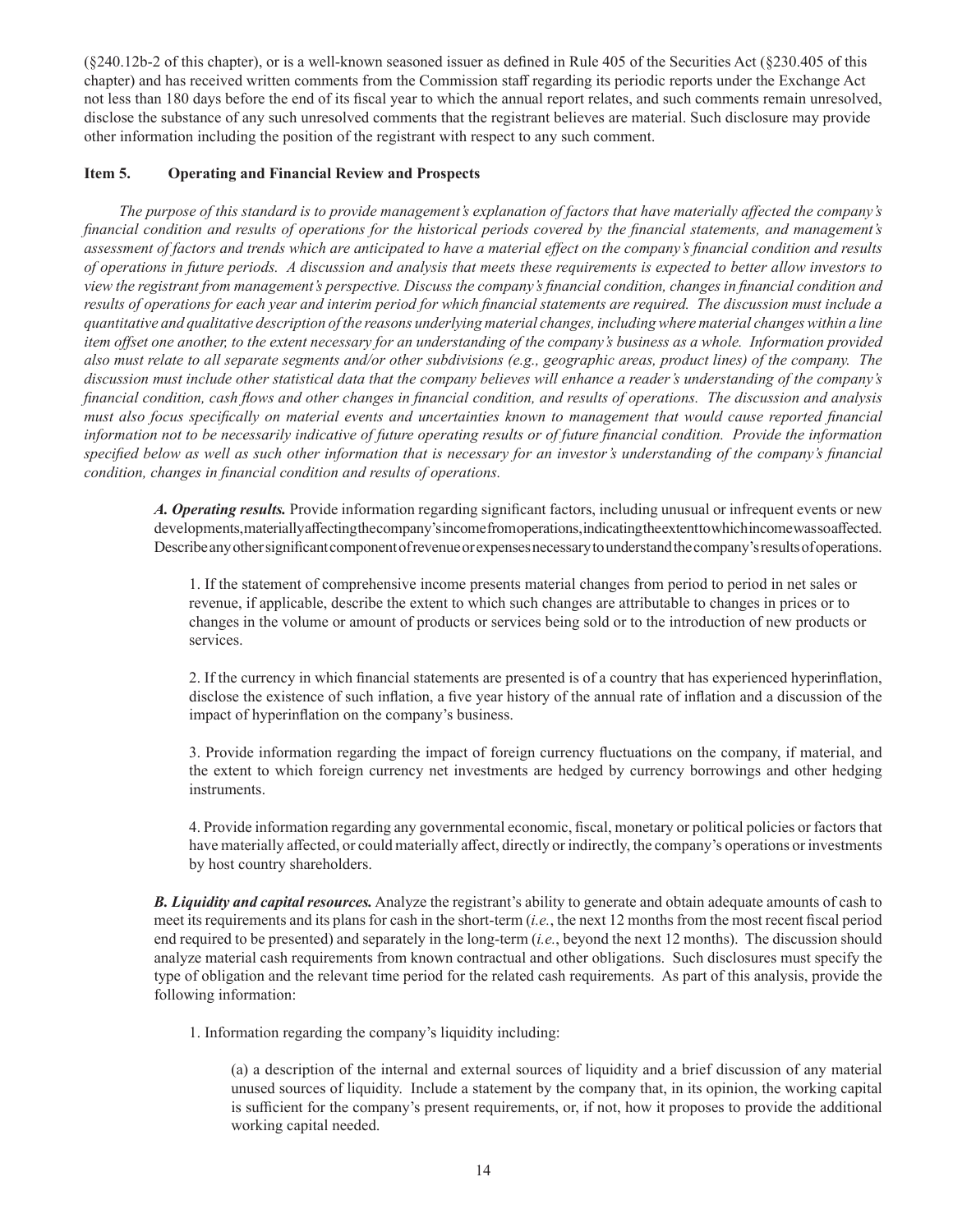(b) an evaluation of the sources and amounts of the company's cash flows, including the nature and extent of any legal or economic restrictions on the ability of subsidiaries to transfer funds to the company in the form of cash dividends, loans or advances and the impact such restrictions have had or are reasonably likely to have on the ability of the company to meet its cash obligations.

2. Information regarding the type of financial instruments used, the maturity profile of debt, currency and interest rate structure. The discussion also must include funding and treasury policies and objectives in terms of the manner in which treasury activities are controlled, the currencies in which cash and cash equivalents are held, the extent to which borrowings are at fixed rates, and the use of financial instruments for hedging purposes.

 3. Information regarding the company's material cash requirements, including commitments for capital expenditures, as of the end of the latest financial year and any subsequent interim period and an indication of the general purpose of such requirements and the anticipated sources of funds needed to satisfy such requirements.

 *C. Research and development, patents and licenses, etc.* Provide a description of the company's research and development policies for the last three years.

 *D. Trend information.* The company must identify material recent trends in production, sales and inventory, the state of the order book and costs and selling prices since the latest financial year. The company also must discuss, for at least the current financial year, any known trends, uncertainties, demands, commitments or events that are reasonably likely to have a material effect on the company's net sales or revenues, income from continuing operations, profitability, liquidity or capital resources, or that would cause reported financial information not necessarily to be indicative of future operating results or financial condition.

## *E. Critical Accounting Estimates*

A registrant that does not apply in its primary financial statements IFRS as issued by the IASB must discuss information about its critical accounting estimates. This disclosure should supplement, not duplicate, the description of accounting policies in the notes to the financial statements.

 Critical accounting estimates. Critical accounting estimates are those estimates made in accordance with generally accepted accounting principles that involve a significant level of estimation uncertainty and have had or are reasonably likely to have a material impact on the financial condition or results of operations of the registrant. Provide qualitative and quantitative information necessary to understand the estimation uncertainty and the impact the critical accounting estimate has had or is reasonably likely to have on the registrant's financial condition or results of operations to the extent the information is material and reasonably available. This information should include why each critical accounting estimate is subject to uncertainty and, to the extent the information is material and reasonably available, how much each estimate and/or assumption has changed over a relevant period, and the sensitivity of the reported amounts to the material methods, assumptions and estimates underlying its calculation.

#### *Instructions to Item 5:*

 *1. Refer to the Commission's interpretive releases (No. 33-6835) dated May 18, 1989, (No. 33-8056) dated January 22, 2002, (No. 33-8350) dated December 19, 2003, (No. 33-9144) dated September 17, 2010, and (No. 33-10751) dated January 30, 2020 for guidance in preparing this discussion and analysis by management of the company's fi nancial condition and results of operations.*

2. The discussion must focus on the primary financial statements presented in the document. You should refer to the *reconciliation to U.S. GAAP, if any, and discuss any aspects of the diff erences between foreign and U.S. GAAP, not otherwise discussed in the reconciliation, that you believe are necessary for an understanding of the financial statements as a whole.* 

 *3. We encourage you to supply forward-looking information, but that type of information is not required. Forward-looking information is covered expressly by the safe harbor provisions of Section 27A of the Securities Act and Section 21E of the Exchange Act. Forward-looking information is diff erent than presently known data which will have an impact on future operating results, such as known future increases in costs of labor or materials. You are required to disclose this latter type of data if it is material.*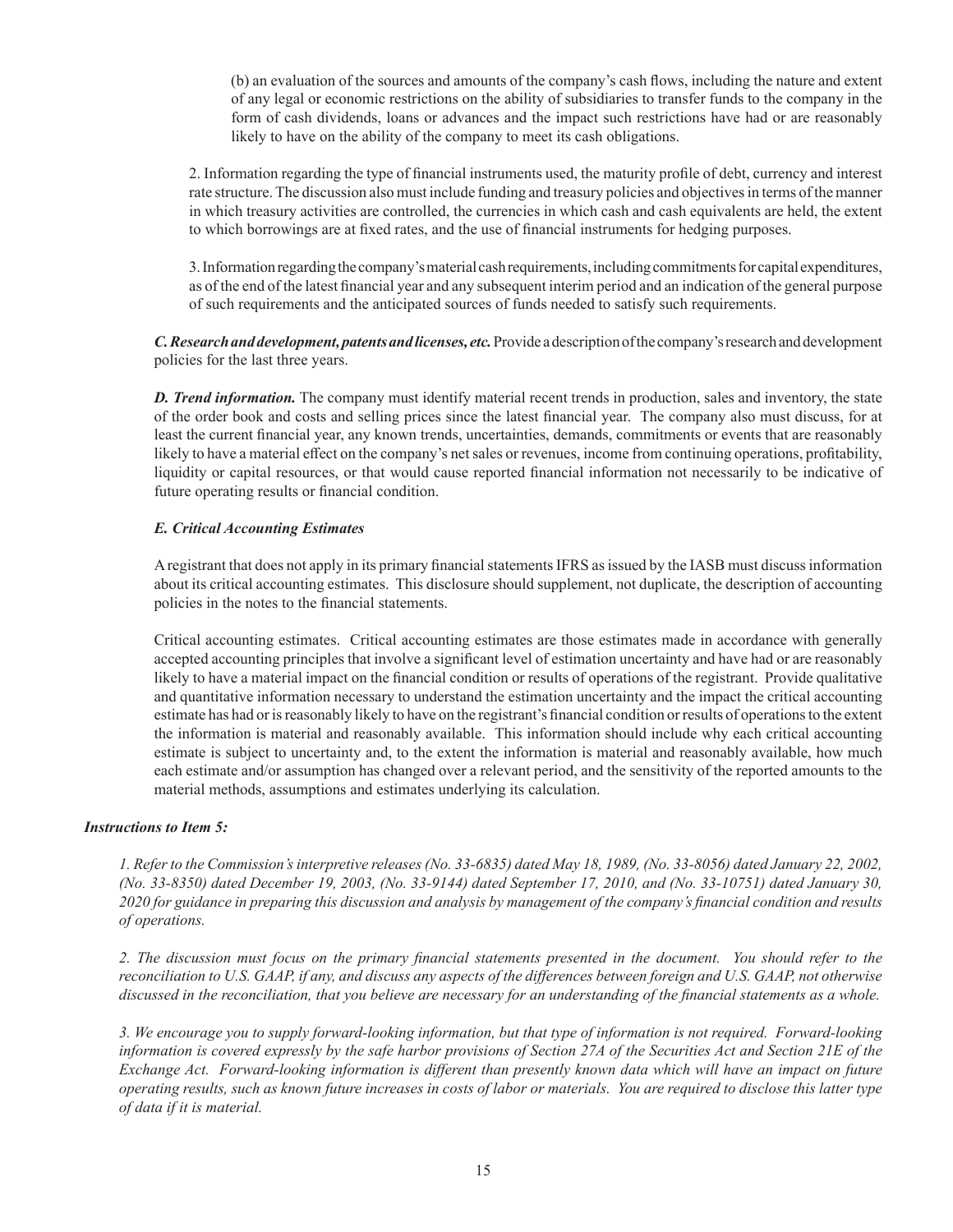4. To the extent the primary financial statements reflect the use of exceptions permitted or required by IFRS 1, the issuer *must:*

 *a. Provide detailed information as to the exceptions used, including:*

 *i. An indication of the items or class of items to which the exception was applied; and*

 *ii. A description of what accounting principle was used and how it was applied;*

*b. Include, where material, qualitative disclosure of the impact on financial condition, changes in financial condition* and results of operations that the treatment specified by IFRS would have had absent the election to rely on the exception.

 *5. An issuer fi ling fi nancial statements that comply with IFRS as issued by the IASB must, in providing information in response to paragraphs of this Item 5 that refer to pronouncements of the FASB, provide disclosure that satisfies the objective of the Item 5 disclosure requirements. In responding to this Item 5, an issuer need not repeat information contained in financial statements that comply with IFRS as issued by the IASB.*

6. Generally, the discussion must cover the periods covered by the financial statements and the registrant may use any format *that in the registrant's judgment enhances a reader's understanding. For registrants providing financial statements covering three years in a filing, a discussion of the earliest of the three years may be omitted if such discussion was already included* in any other of the registrant's prior filings on EDGAR that required disclosure in compliance with Item 5 of Form 20–F, *provided that registrants electing not to include a discussion of the earliest year must include a statement that identifies the location in the prior filing where the omitted discussion may be found.* 

 *7. Discussion of commitments or obligations, including contingent obligations, arising from arrangements with unconsolidated entities or persons that have or are reasonably likely to have a material current or future effect on a registrant's financial condition, changes in financial condition, revenues or expenses, results of operations, liquidity, cash requirements or capital resources must be provided even when the arrangement results in no obligations being reported in the registrant's consolidated balance sheets. Such off -balance sheet arrangements may include: guarantees; retained or contingent interests in assets transferred; contractual arrangements that support the credit, liquidity or market risk for transferred assets; obligations that arise or could arise from variable interests held in an unconsolidated entity; or obligations related to derivative instruments that are both indexed to and classified in a registrant's own equity, or not reflected in the statement of financial position.* 

 *8. For the Liquidity and Capital Resources disclosure, discussion of material cash requirements from known contractual obligations may include, for example, lease obligations, purchase obligations, or other liabilities reflected on the registrant's balance sheet.* Except where it is otherwise clear from the discussion, the registrant must indicate those balance sheet *conditions or income or cash flow items which the registrant believes may be indicators of its liquidity condition.* 

 *9. Provide the analysis in a format that facilitates easy understanding and that supplements, and does not duplicate, disclosure already provided in the filing.* 

## **Instruction to Item 5.A***:*

 *1. You must provide the information required by Item 5.A.2 with respect to hyperinfl ation if hyperinfl ation has occurred in any of the periods for which you are required to provide audited financial statements or unaudited interim financial statements in the document. See Rule 3-20(c) of Regulation S-X for a discussion of cumulative inflation rates that trigger this requirement.*

## **Item 6. Directors, Senior Management and Employees**

 *The purpose of this standard is to provide information concerning the company's directors and managers that will allow investors to assess such individuals' experience, qualifications and levels of compensation, as well as their relationship with the company. Information concerning the company's employees is also required.*

- **A.** *Directors and senior management.* The following information shall be disclosed with respect to the company's directors and senior management, and any employees such as scientists or designers upon whose work the company is dependent:
	- 1. Name, business experience, functions and areas of experience in the company.
	- 2. Principal business activities performed outside the issuing company (including, in the case of directors, other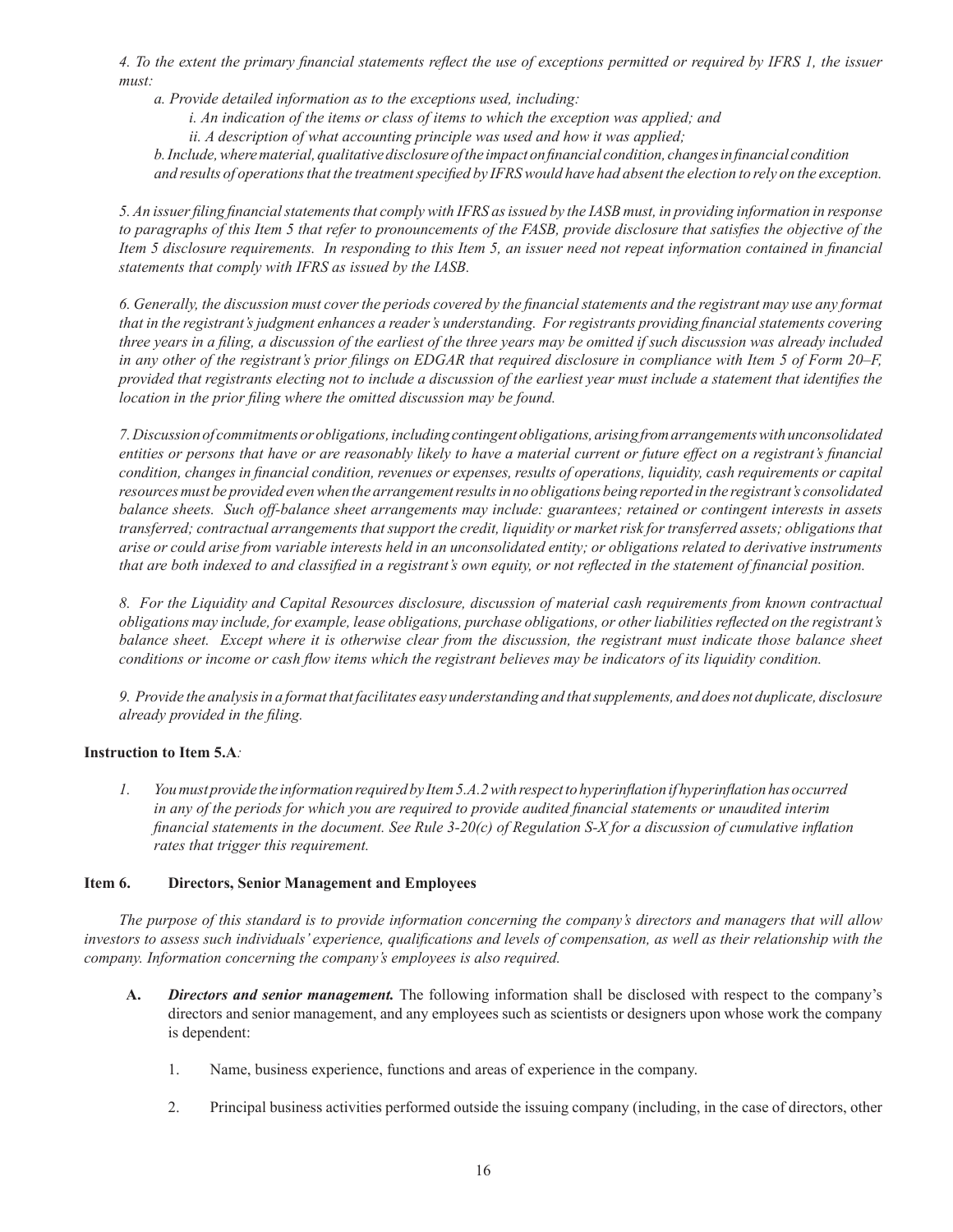principal directorships).

- 3. Date of birth or age (if required to be reported in the home country or otherwise publicly disclosed by the company).
- 4. The nature of any family relationship between any of the persons named above.
- 5. Any arrangement or understanding with major shareholders, customers, suppliers or others, pursuant to which any person referred to above was selected as a director or member of senior management.
- **B.** *Compensation.* Provide the following information for the last full financial year for the company's directors and members of its administrative, supervisory or management bodies:
	- 1. The amount of compensation paid, and benefits in kind granted, to such persons by the company and its subsidiaries for services in all capacities to the company and its subsidiaries by any person. Disclosure of compensation is required on an individual basis unless individual disclosure is not required in the company's home country and is not otherwise publicly disclosed by the company. The standard also covers contingent or deferred compensation accrued for the year, even if the compensation is payable at a later date. If any portion of the compensation was paid (a) pursuant to a bonus or profi t-sharing plan, provide a brief description of the plan and the basis upon which such persons participate in the plan; or (b) in the form of stock options, provide the title and amount of securities covered by the options, the exercise price, the purchase price (if any), and the expiration date of the options.
	- 2. The total amounts set aside or accrued by the company or its subsidiaries to provide pension, retirement or similar benefits.
- **C.** *Board practices*. The following information for the company's last completed financial year shall be given with respect to, unless otherwise specified, the company's directors, and members of its administrative, supervisory or management bodies.
	- 1. Date of expiration of the current term of office, if applicable, and the period during which the person has served in that office.
	- 2. Details of directors' service contracts with the company or any of its subsidiaries providing for benefits upon termination of employment, or an appropriate negative statement.
	- 3. Details relating to the company's audit committee and remuneration committee, including the names of committee members and a summary of the terms of reference under which the committee operates.
- **D.** *Employees.* Provide either the number of employees at the end of the period or the average for the period for each of the past three financial years (and changes in such numbers, if material) and, if possible, a breakdown of persons employed by main category of activity and geographic location. Also disclose any significant change in the number of employees, and information regarding the relationship between management and labor unions. If the company employs a significant number of temporary employees, include disclosure of the number of temporary employees on an average during the most recent financial year.

## **E.** *Share ownership.*

- 1. With respect to the persons listed in subsection 6.B, above, provide information as to their share ownership in the company as of the most recent practicable date (including disclosure on an individual basis of the number of shares and percent of shares outstanding of that class, and whether they have different voting rights) held by the persons listed and options granted to them on the company's shares. Information regarding options shall include: the title and amount of securities called for by the options; the exercise price; the purchase price, if any; and the expiration date of the options.
- 2. Describe any arrangements for involving the employees in the capital of the company, including any arrangement that involves the issue or grant of options or shares or securities of the company.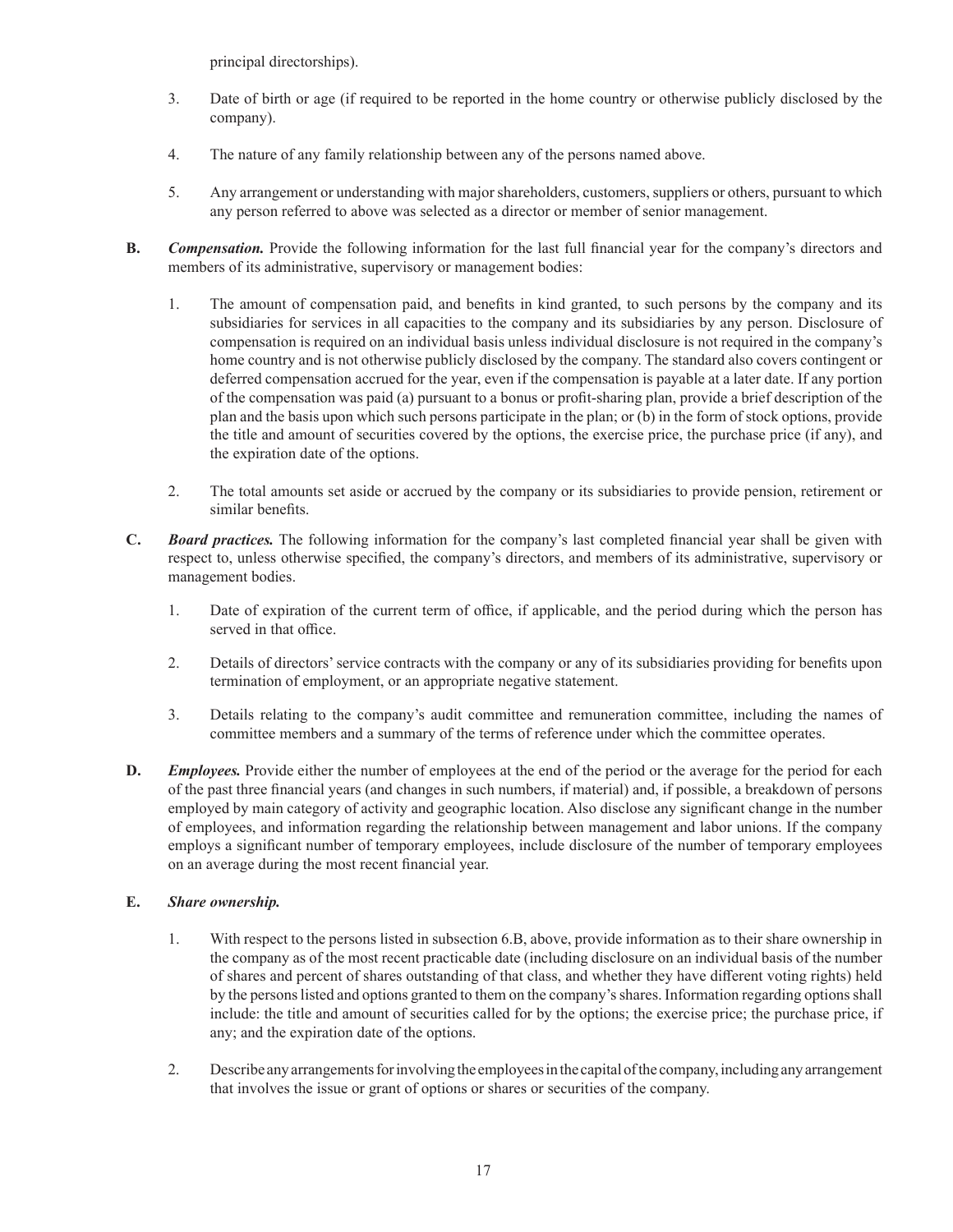## *Instruction to Item 6.C:*

- *1*. *The term "plan" is used very broadly and includes any type of arrangement for compensation, even if the terms of the plan are not contained in a formal document.*
- 2. If the company is a listed issuer as defined in Exchange Act Rule 10A-3 (17 CFR 240.10A-3) and its entire board *of directors is acting as the company's audit committee as specified in section*  $3(a)(58)(B)$  *of the Exchange Act (15 U.S.C. 78c(a)(58)(B)), so state.*
- *3. If the company has a board of auditors or similar body, as described in Exchange Act Rule 10A-3(c)(3) (17 CFR 240.10A-3(c)(3)), the disclosure required by this Item 6.C. with regard to the company's audit committee can be provided with respect to the company's board of auditors, or similar body.*

## *Instruction to Item 6.E:*

*If (a) any of the persons listed in subsection 6.B beneficially owns less than one percent of the class of shares and (b) that person's individual share ownership previously has not been disclosed to shareholders or otherwise made public, you may indicate, by an asterisk and explanatory footnote or similar means, that the person beneficially owns less than one percent of the class, instead of providing that person's individual share ownership.*

## **Item 7. Major Shareholders and Related Party Transactions**

 *The purpose of this standard is to provide information regarding the major shareholders and others that control or may control the company. The standard also provides information regarding transactions the company has entered into with persons affi liated with the company and whether the terms of such transactions are fair to the company. These standards may require disclosure of related party transactions not required to be disclosed under the body of accounting principles used in preparing the*  financial statements. This standard is not intended to address the thresholds at which shareholders are required, on a continuing *basis, to disclose their beneficial ownership of securities.* 

- **A.** *Major shareholders.* To the extent that the following information is known to the company or can be ascertained from public filings, it should be provided as of the most recent practicable date, with references to the number of shares held in the company including shares beneficially owned.
	- 1. The following information shall be provided regarding the company's major shareholders, which means shareholders that are the beneficial owners of 5% or more of each class of the company's voting securities (unless the company is required to disclose a lesser percentage in its home country, in which case that lesser percentage applies):
		- (a) Provide the names of the major shareholders, and the number of shares and the percentage of outstanding shares of each class owned by each of them as of the most recent practicable date, or an appropriate negative statement if there are no major shareholders.
		- (b) Disclose any significant change in the percentage ownership held by any major shareholders during the past three years.
		- (c) Indicate whether the company's major shareholders have different voting rights, or an appropriate negative statement.
	- 2. Information shall be provided as to the portion of each class of securities held in the host country and the number of record holders in the host country.
	- 3. To the extent known to the company, state whether the company is directly or indirectly owned or controlled by another corporation(s), by any foreign government or by any other natural or legal person(s) severally or jointly, and, if so, give the name(s) of such controlling corporation(s), government or other person(s), and briefly describe the nature of such control, including the amount and proportion of capital held giving a right to vote.
	- 4. Describe any arrangements, known to the company, the operation of which may at a subsequent date result in a change in control of the company.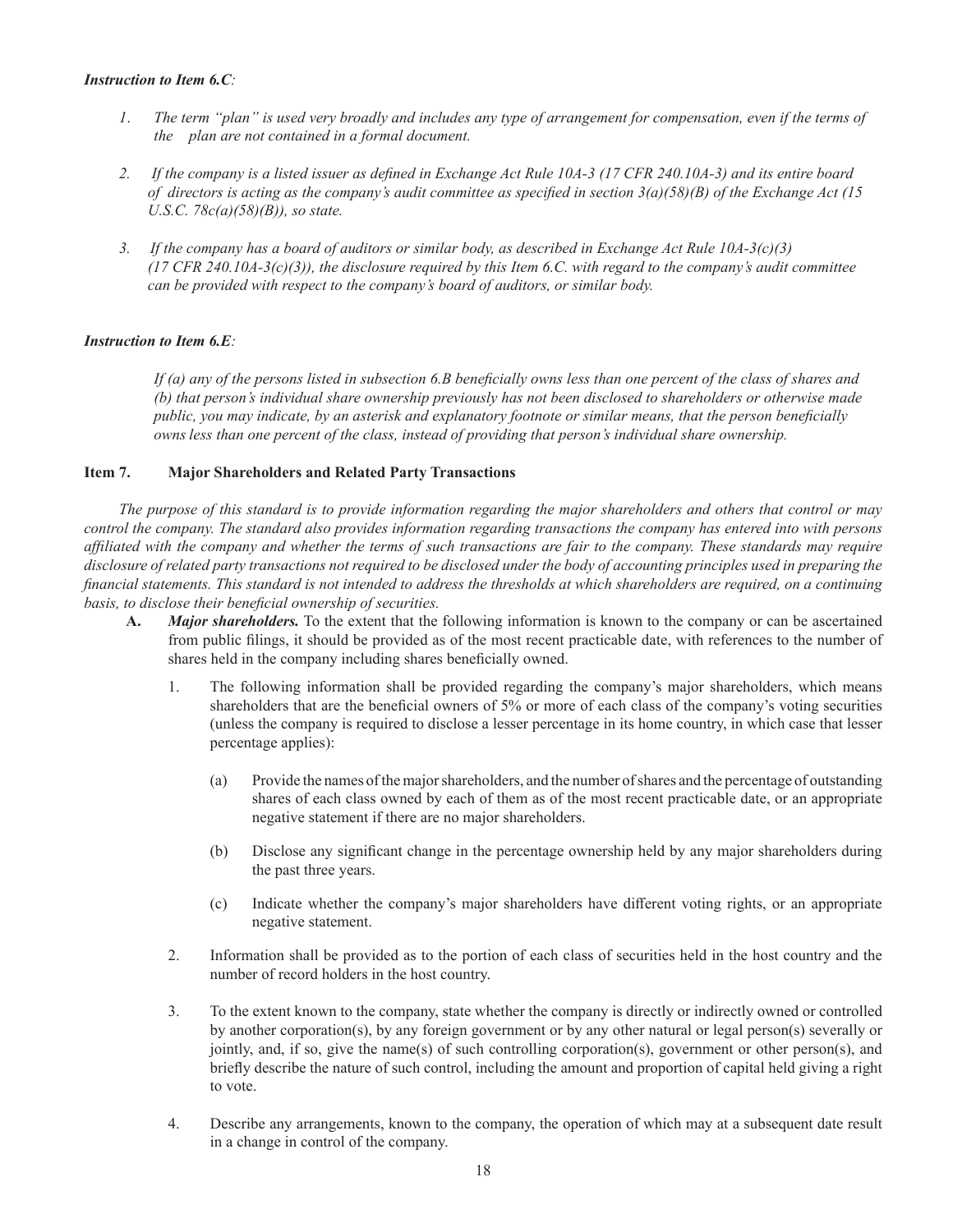- **B.** *Related party transactions.* Provide the information required below for the period since the beginning of the company's preceding three financial years up to the date of the document, with respect to transactions or loans between the company and (a) enterprises that directly or indirectly through one or more intermediaries, control or are controlled by, or are under common control with, the company; (b) associates; (c) individuals owning, directly or indirectly, an interest in the voting power of the company that gives them significant influence over the company, and close members of any such individual's family; (d) key management personnel, that is, those persons having authority and responsibility for planning, directing and controlling the activities of the company, including directors and senior management of companies and close members of such individuals' families; and (e) enterprises in which a substantial interest in the voting power is owned, directly or indirectly, by any person described in (c) or (d) or over which such a person is able to exercise significant influence. This includes enterprises owned by directors or major shareholders of the company and enterprises that have a member of key management in common with the company. Close members of an individual's family are those that may be expected to influence, or be influenced by, that person in their dealings with the company. An associate is an unconsolidated enterprise in which the company has a significant influence or which has significant influence over the company. Significant influence over an enterprise is the power to participate in the financial and operating policy decisions of the enterprise but is less than control over those policies. Shareholders beneficially owning a 10% interest in the voting power of the company are presumed to have a significant influence on the company.
	- 1. The nature and extent of any transactions or presently proposed transactions which are material to the company or the related party, or any transactions that are unusual in their nature or conditions, involving goods, services, or tangible or intangible assets, to which the company or any of its parent or subsidiaries was a party.
	- 2. The amount of outstanding loans (including guarantees of any kind) made by the company, its parent or any of its subsidiaries to or for the benefit of any of the persons listed above. The information given should include the largest amount outstanding during the period covered, the amount outstanding as of the latest practicable date, the nature of the loan and the transaction in which it was incurred, and the interest rate on the loan. In addition, if the company, its parent or any of its subsidiaries is a foreign bank (as defined in 17 CFR 240.13k-1) that has made a loan to which Instruction 2 of this Item does not apply, identify the director, senior management member, or other related party required to be described by this Item who received the loan, and describe the nature of the loan recipient's relationship to the foreign bank.
- **C.** *Interests of experts and counsel.* If any of the named experts or counselors was employed on a contingent basis, owns an amount of shares in the company or its subsidiaries which is material to that person, or has a material, direct or indirect economic interest in the company or that depends on the success of the offering, provide a brief description of the nature and terms of such contingency or interest.

## *Instructions to Item 7.B:*

- *1. If you are providing the information called for by Item 7.B in an annual report, you only have to provide the required information for the period from the beginning of your last full fiscal year up to the latest practicable date.*
- *2. In response to Item 7.B.2, if the lender is a bank, savings and loan association, or broker dealer extending credit under Federal Reserve Regulation T, and the loans are not disclosed as past due, nonaccrual or troubled debt restructurings*  in the consolidated financial statements, your response may consist of a statement, if true, that the loans in  *question (A) were made in the ordinary course of business, (B) were made on substantially the same terms, including interest rates and collateral, as those prevailing at the time for comparable transactions with other persons, and (C) did not involve more than the normal risk of collectability or present other unfavorable features.*
- *3. In response to Item 7.B.2, if you are unable to identify the recipient of a foreign bank loan to which Instruction 2 of this Item does not apply because you have concluded that such disclosure would conflict with privacy laws, such as customer confi dentiality and data protection laws, of your home jurisdiction, you must provide a legal opinion attesting to that conclusion as an exhibit. You must also disclose that:*

 *(A) an unnamed director, senior management member, or other related party for which disclosure is required by this Item, has been the recipient of a loan to which Instruction 2 of this Item does not apply;*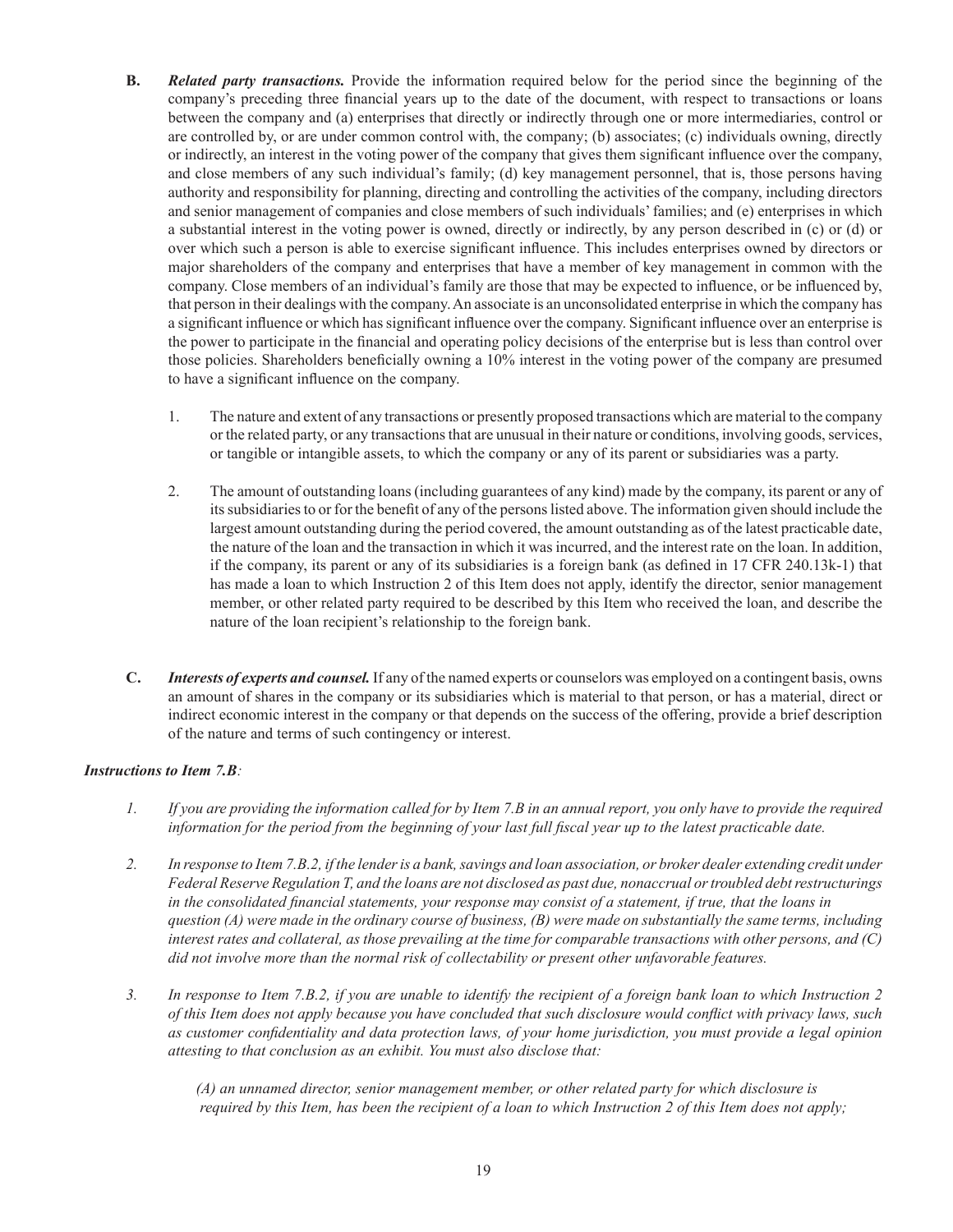*(B) your home jurisdiction's privacy laws prevent the disclosure of the name of this loan recipient; and*

 *(C) this loan recipient is unable to waive or has otherwise not waived application of these privacy laws.*

## *Instruction to Item 7.C:*

*If you are filing Form 20-F as a registration statement or annual report under the Exchange Act, you do not have to provide the information called for by Item 7.C. You must provide this information if you are filing a registration statement under the Securities Act. Accountants who provide a report on fi nancial statements that are presented or incorporated by reference in a registration statement should note Article 2 of Regulation S-X. That Article contains the Commission's requirements for qualifications and reports of accountants.* 

### **Item 8. Financial Information**

The purpose of this standard is to specify which financial statements must be included in the document, as well as the periods to be covered, the age of the financial statements and other information of a financial nature.

### **A.** *Consolidated Statements and Other Financial Information.*

- 1. The document must contain consolidated financial statements, audited by an independent auditor and accompanied by an audit report, comprised of:
	- (a) balance sheet;
	- (b) statement of comprehensive income (either in a single continuous financial statement or in two separate but consecutive financial statements; or a statement of net income if there was no other comprehensive income)
	- (c) statement showing either (i) changes in equity other than those arising from capital transactions with owners and distributions to owners; or (ii) all changes in equity (including a subtotal of all non-owner items recognized directly in equity);
	- $(d)$  cash flow statement:
	- (e) related notes and schedules required by the comprehensive body of accounting standards pursuant to which the financial statements are prepared; and
	- $(f)$  if not included in the primary financial statements, a note analyzing the changes in each caption of shareholders' equity presented in the balance sheet.
- 2. The document should include comparative financial statements that cover the latest three financial years, audited in accordance with a comprehensive body of auditing standards.
- 3. The audit report(s) must cover each of the periods for which these international disclosure standards require audited financial statements. If the auditors have refused to provide a report on the annual accounts or if the report(s) contain qualifications or disclaimers, such refusal or such qualifications or disclaimers shall be reproduced in full and the reasons given, so the host country securities regulator can determine whether or not to accept the financial statements. Include an indication of any other information in the document which has been audited by the auditors.
- 4. The last year of audited financial statements may not be older than 15 months at the time of the offering or listing; provided, however, that in the case of the company's initial public offering, the audited financial statements also shall be as of a date not older than 12 months at the time the document is filed. In such cases, the audited financial statements may cover a period of less than a full year.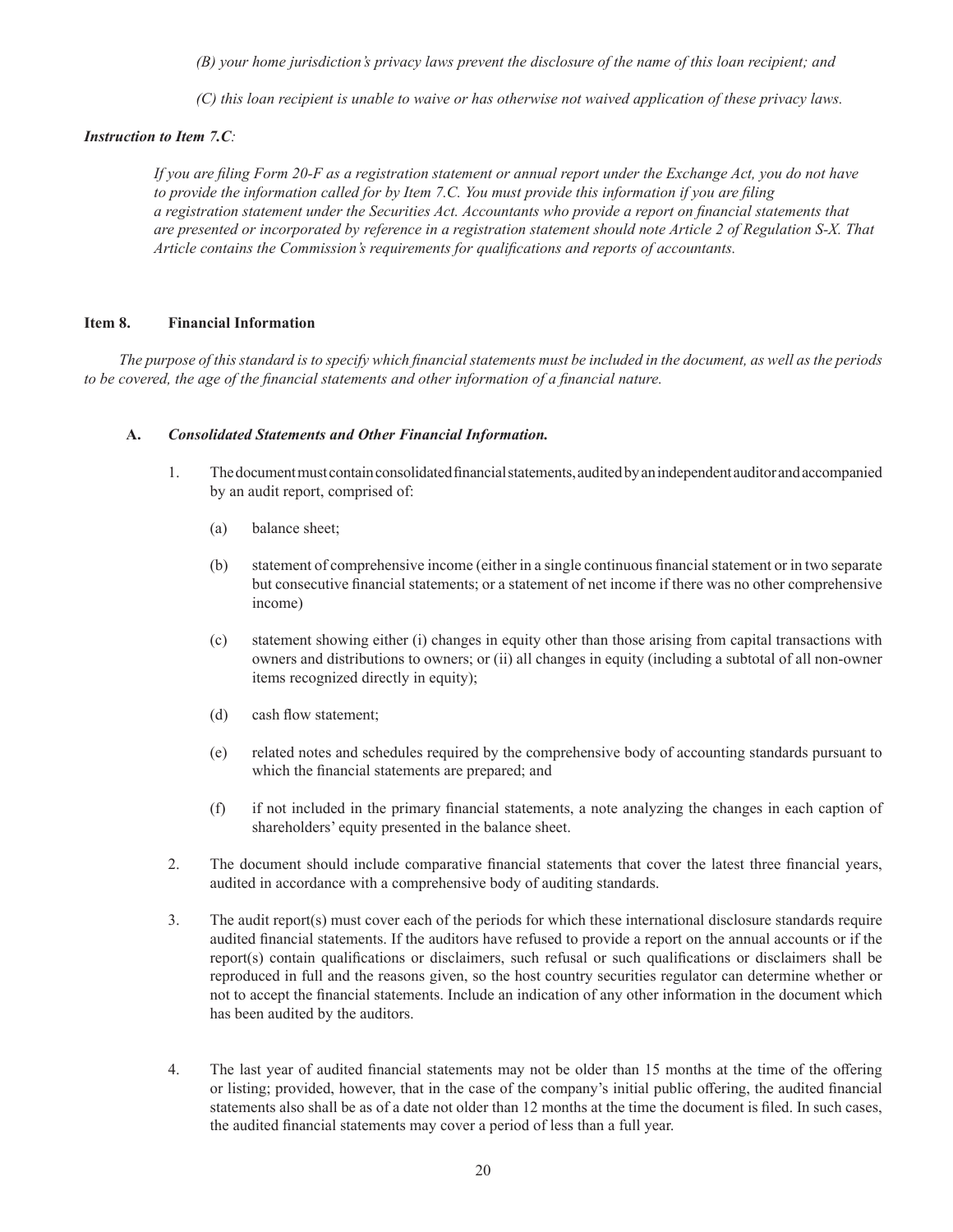- 5. If the document is dated more than nine months after the end of the last audited financial year, it should contain consolidated interim financial statements, which may be unaudited (in which case that fact should be stated), covering at least the first six months of the financial year. The interim financial statements should include a balance sheet, statement of comprehensive income (either in a single continuous financial statement or in two separate but consecutive financial statements; or a statement of net income if there was no other comprehensive income), cash flow statement, and a statement showing either (i) changes in equity other than those arising from capital transactions with owners and distributions to owners, or (ii) all changes in equity (including a subtotal of all non-owner items recognized directly in equity). Each of these statements may be in condensed form as long as it contains the major line items from the latest audited financial statements and includes the major components of assets, liabilities and equity (in the case of the balance sheet); income and expenses (in the case of the statement of comprehensive income) and the major subtotals of cash flows (in the case of the cash flow statement). The interim financial statements should include comparative statements for the same period in the prior financial year, except that the requirement for comparative balance sheet information may be satisfied by presenting the year end balance sheet. If not included in the primary financial statements, a note should be provided analyzing the changes in each caption of shareholders' equity presented in the balance sheet. The interim financial statements should include selected note disclosures that will provide an explanation of events and changes that are significant to an understanding of the changes in financial position and performance of the enterprise since the last annual reporting date. If, at the date of the document, the company has published interim financial information that covers a more current period than those otherwise required by this standard, the more current interim financial information must be included in the document. Companies are encouraged, but not required, to have any interim financial statements in the document reviewed by an independent auditor. If such a review has been performed and is referred to in the document, a copy of the auditor's interim review report must be provided in the document.
- 6. If the amount of export sales constitutes a significant portion of the company's total sales volume, provide the total amount of export sales and the percent and amount of export sales in the total amount of sales volume.
- 7. Provide information on any legal or arbitration proceedings, including those relating to bankruptcy, receivership or similar proceedings and those involving any third party, which may have, or have had in the recent past, significant effects on the company's financial position or profitability. This includes governmental proceedings pending or known to be contemplated.
- 8. Describe the company's policy on dividend distributions.
- **B.** Significant Changes. Disclose whether or not any significant change has occurred since the date of the annual financial statements, and/or since the date of the most recent interim financial statements, if any, included in the document.

## *Instructions to Item 8:*

- *1. This item refers to the company, but note that under Rules 3-05, 3-09, 3-10, 3-14, 3-16, 13-01, and 13-02 of Regulation S-X, you also may have to provide financial statements or financial information for entities other than the issuer. In* some cases, you may have to provide financial statements for a predecessor. See the definition of "predecessor" in *Exchange Act Rule 12b-2 and Securities Act Rule 405.*
- *2. For off erings of securities (a) upon the exercise of outstanding rights granted by the issuer of the securities to be off ered, if the rights are granted pro rata to all existing securityholders of the class of securities to which the rights attach; or (b) pursuant to a dividend or interest reinvestment plan; or (c) upon the conversion of outstanding convertible securities or upon the exercise of outstanding transferable warrants issued by the issuer of the securities to be off ered, or by an affi liate of that issuer, the 15-month period referred to in Item 8.A.4 is extended to 18 months*  and the interim financial statements referred to in Item 8.A.5 shall be as of a date within 12 months of the date of *the document. The provisions of this paragraph are not applicable if securities are to be off ered or sold in a standby underwriting in the United States or similar arrangement.*
- 3. If the primary financial statements included in the document represent the first filing by the issuer with the SEC of *consolidated financial statements prepared in accordance with IFRS, the notes to the financial statements prepared in accordance with IFRS shall disclose the following:*
	- *a. The reconciliation from Previous GAAP to IFRS required by IFRS 1 shall be presented in a form and level of*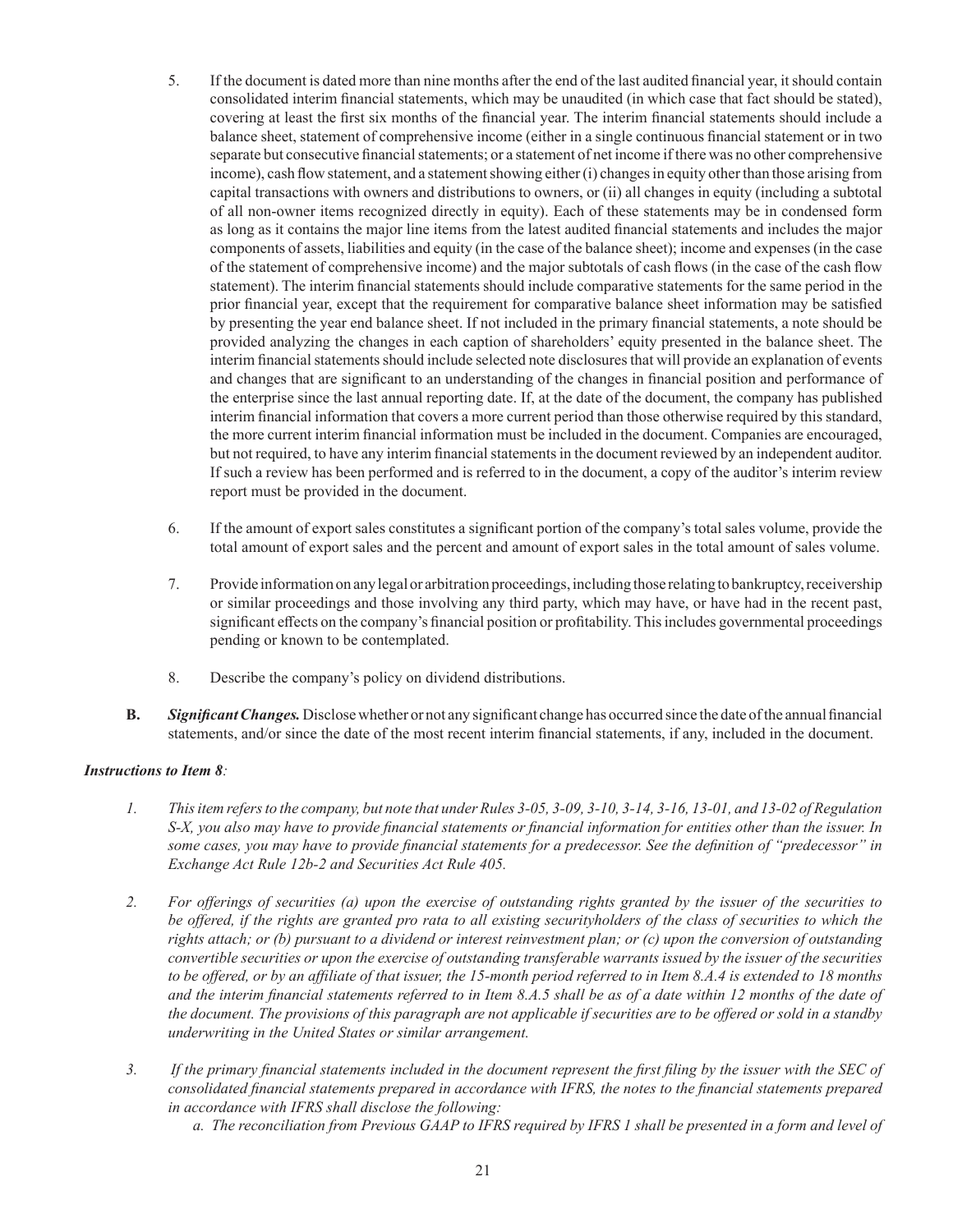*information suffi cient to explain all material adjustments to the balance sheet and income statement and, if presented under Previous GAAP, to the cash flow statement; and* 

*b. To the extent the primary financial statements reflect the use of exceptions permitted or required by IFRS 1, the issuer shall identify each exception used, including:*

 *i. An indication of the items or class of items to which the exception was applied; and*

 *ii. A description of what accounting principle was used and how it was applied.*

## *Instructions to Item 8.A.2:*

- *1.* You do not have to provide a balance sheet for the earliest of the three-year periods specified in Item 8.A.2 if that *balance sheet is not required by a jurisdiction outside the United States.*
- 2. The financial statements of the issuer must be audited in accordance with the standards of the PCAOB and the auditor *must comply with the Commission standards for auditor independence. Refer to Article 2 of Regulation S-X, which contains requirements for qualifications and reports of accountants.*
- 3. In initial registration statements, if the financial statements presented pursuant to Item 8.A.2 are prepared in  *accordance with U.S. generally accepted accounting principles, the earliest of the three years may be omitted if that information has not previously been included in a filing made under the Securities Act of 1933 or the Securities Exchange Act of 1934.*
- 4. *If you are an emerging growth company, as defi ned in Rule 12b-2 (§240.12b-2 of this chapter), you do not need to present more than two years of audited financial statements in your registration statement for an initial public off ering of your common equity securities.*

**Instruction to Item 8.A.3***: The circumstances in which we would accept an audit report containing a disclaimer or qualification are extremely limited. If you plan to submit this type of report, we recommend that you contact the staff of the Offi ce of Chief*  Accountant in the Division of Corporation Finance well in advance of filing the document, to discuss the report.

## *Instructions to Item 8.A.4:*

- *1.* In calculating the 15-month requirement for the age of financial statements, determine the age based on the period *of time that has elapsed between the date of the balance sheet and "the time of the off ering or listing," which means the time the registration statement is declared effective.*
- 2. The additional requirement that financial statements be no older than 12 months at the date of filing applies only in *those limited cases where a nonpublic company is registering its initial public off ering of securities. A company may comply with only the 15-month requirement in this item if the company is able to represent that it is not required to comply with the 12-month requirement in any other jurisdiction outside the United States and that complying with the 12-month requirement is impracticable or involves undue hardship. File this representation as an exhibit to the registration statement.*

## *Instructions to Item 8.A.5:*

- *1. Item 8.A.5 does not apply to annual reports on Form 20-F.*
- 2. The third sentence of Item 8.A.5 explains that the required interim financial statements may be in condensed form using major line items from the latest audited financial statements. To determine which major line items must be *included in condensed interim information, see Rules 10-01(a)(1) through (7).*
- 3. The third sentence from the end of Item 8.A.5 requires you to include in the document interim financial information *that has been published by the company if that information covers a more current period than the statements otherwise required by Item 8. This requirement does not apply to annual reports filed on Form 20-F. The requirement covers* any publication of financial information that includes, at a minimum, revenue and income information, even if that *information is not published as part of a complete set of financial statements. Whenever you provide more current interim financial information in response to this requirement:* 
	- *(a) Describe any ways in which the accounting principles, practices and methods used in preparing that interim fi nancial information vary materially from the principles, practices and methods accepted in the United States,*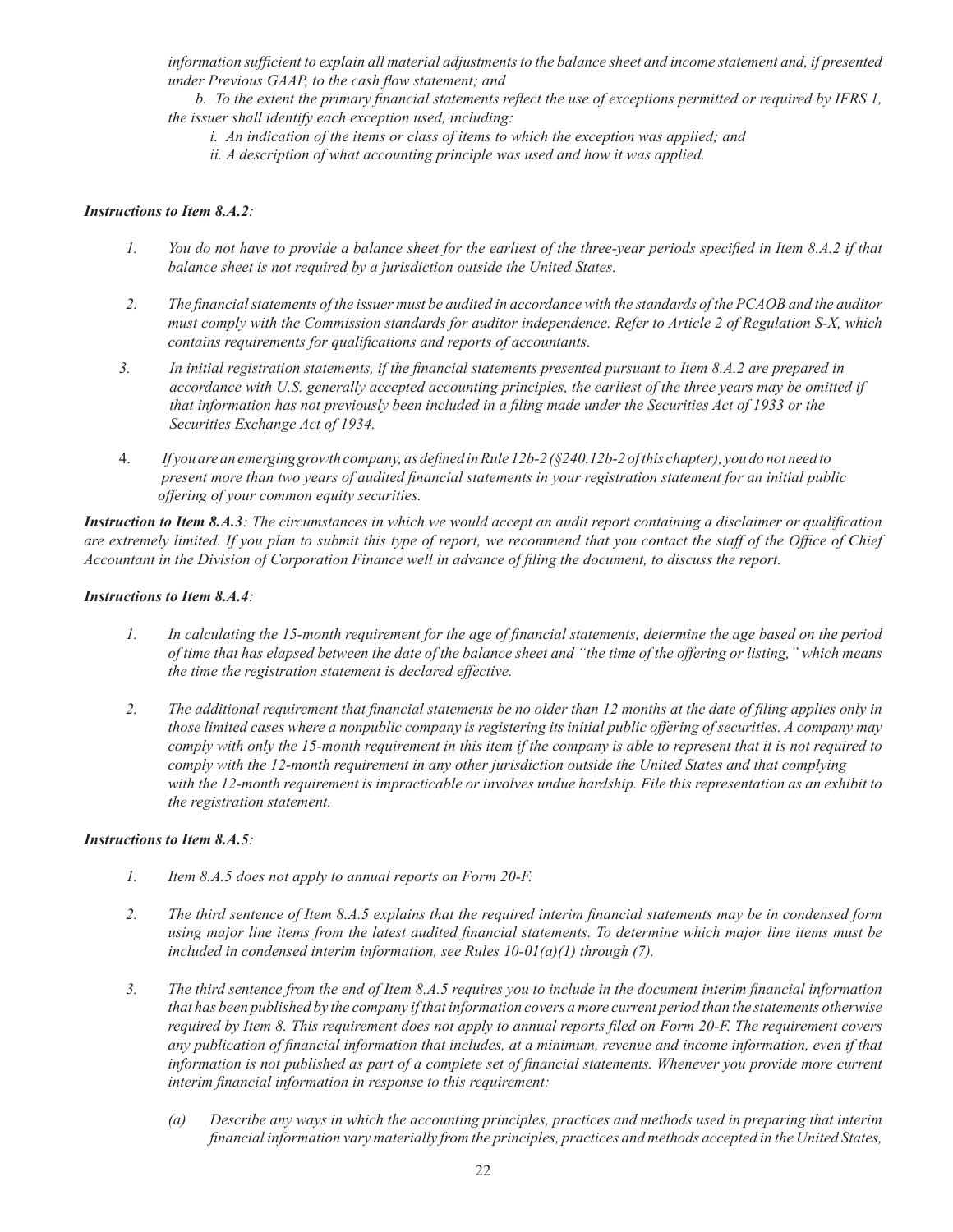*and*

*(b)* Ouantify any material variations, unless they already are quantified because they occur in other financial *statements included in the document.*

 *A registrant fi ling fi nancial information that complies with IFRS as issued by the IASB is not required to provide the information described in paragraphs 3(a) and (b) to this Instruction to Item 8.A.5. if that registrant prepares its annual financial statements in accordance with IFRS as issued by the IASB.* 

 *4. A registrant that fi les interim period fi nancial statements pursuant to Item 8.A.5 is not required to comply with Article 10 of Regulation S-X if that registrant prepares its annual financial statements in accordance with IFRS as issued by the IASB, prepares its interim period financial statements in compliance with IAS 34* "InterimFinancial Reporting," and explicitly states its compliance with IAS 34 in the notes to the interim financial  *statements.*

## *Instructions to Item 8.A.7:*

- *1. This Item also requires disclosure of any material proceeding in which any director, any member of senior management, or any of your affi liates is either a party adverse to you or your subsidiaries or has a material interest adverse to your or your subsidiaries.*
- *2. If you are providing the information called for by Item 8.A.7 in an annual report, also describe the disposition of any previously reported litigation that occurred during the last fiscal year.*

## **Item 9.** The Offer and Listing.

 *The purpose of this standard is to provide information regarding the off er or listing of securities, the plan for distribution of the securities and related matters.*

## A. Offer and listing details.

- 1. Indicate the expected price at which the securities will be offered or the method of determining the price, and the amount of any expenses specifically charged to the subscriber or purchaser.
- 2. If there is not an established market for the securities, the document shall contain information regarding the manner of determination of the offering price as well as of the exercise price of warrants and the conversion price of convertible securities, including who established the price or who is formally responsible for the determination of the price, the various factors considered in such determination and the parameters or elements used as a basis for establishing the price.
- 3. If the company's shareholders have pre-emptive purchase rights and where the exercise of the right of pre-emption of shareholders is restricted or withdrawn, the company shall indicate the basis for the issue price if the issue is for cash, together with the reasons for such restriction or withdrawal and the beneficiaries of such restriction or withdrawal if intended to benefit specific persons.
- 4. Identify the principal host market(s) and principal market(s) outside the principal host market and corresponding trading symbol(s) for those markets for each class of the registrant's common equity. If significant trading suspensions occurred in the prior three years, they shall be disclosed. If the securities are not regularly traded in an organized market, information shall be given about any lack of liquidity.
- 5. State the type and class of the securities being offered or listed and furnish the following information:
	- (a) Indicate whether the shares are registered shares or bearer shares and provide the number of shares to be issued and to be made available to the market for each kind of share. The nominal par or equivalent value should be given on a per share basis and, where applicable, a statement of the minimum offer price. Describe the coupons attached, if applicable.
	- (b) Describe arrangements for transfer and any restrictions on the free transferability of the shares.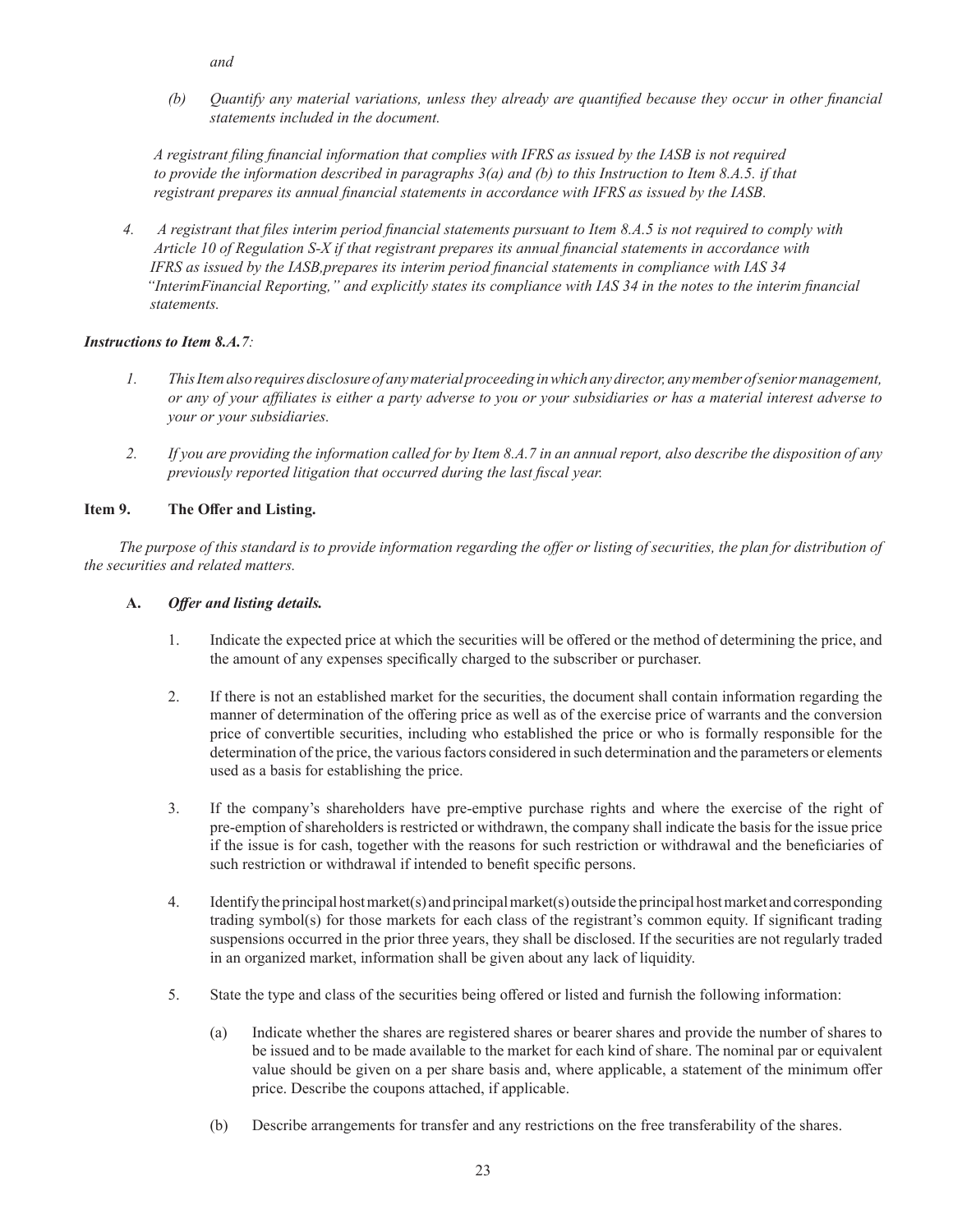- 6. If the rights evidenced by the securities being offered or listed are or may be materially limited or qualified by the rights evidenced by any other class of securities or by the provisions of any contract or other documents, include information regarding such limitation or qualification and its effect on the rights evidenced by the securities to be listed or offered.
- 7. With respect to securities other than common or ordinary shares to be listed or offered, outline briefly the rights evidenced thereby.
	- (a) If subscription warrants or rights are to be listed or offered, state: the title and amount of securities called for; the amount of warrants or rights outstanding; provisions for changes to or adjustments in the exercise price; the period during which and the price at which the warrants or rights are exercisable; and any other material terms of such warrants or rights.
	- (b) Where convertible securities or stock purchase warrants to be listed or offered are subject to redemption or call, the description of the conversion terms of the securities or material terms of the warrants shall include whether the right to convert or purchase the securities will be forfeited unless it is exercised before the date specified in the notice of redemption or call; the expiration or termination date of the warrants; the kind, frequency and timing of notice of the redemption or call, including where the notice will be published; and, in the case of bearer securities, that investors are responsible for making arrangements to prevent loss of the right to convert or purchase in the event of redemption or call.

## **B.** *Plan of distribution.*

- 1. The names and addresses of the entities underwriting or guaranteeing the offering shall be listed.
- 2. To the extent known to the company, indicate whether major shareholders, directors or members of the company's management, supervisory or administrative bodies intend to subscribe in the offering, or whether any person intends to subscribe for more than 5% of the offering.
- 3. Identify any group of targeted potential investors to whom the securities are offered. If the offering is being made simultaneously in the markets of two or more countries and if a tranche has been or is being reserved for certain of these, indicate any such tranche.
- 4. If securities are reserved for allocation to any group of targeted investors, including, for example, offerings to existing shareholders, directors, or employees and past employees of the company or its subsidiaries, provide details of these and any other preferential allocation arrangements.
- 5. Indicate whether the amount of the offering could be increased, such as by the exercise of an underwriter's over-allotment option or "greenshoe," and by how much.
- 6. Indicate the amount, and outline briefly the plan of distribution, of any securities that are to be offered otherwise than through underwriters. If the securities are to be offered through the selling efforts of brokers or dealers, describe the plan of distribution and the terms of any agreement or understanding with such entities. If known, identify the broker(s) or dealer(s) that will participate in the offering and state the amount to be offered through each.
- 7. If the securities are to be offered in connection with the writing of exchange-traded call options, describe briefly such transactions.
- 8. If simultaneously or almost simultaneously with the creation of shares for which admission to official listing is being sought, shares of the same class are subscribed for or placed privately or if shares of other classes are created for public or private placing, details are to be given of the nature of such operations and of the number and characteristics of the shares to which they relate.
- 9. Unless otherwise described under the response to Item 10.C (Material Contracts), describe the features of the underwriting relationship together with the amount of securities being underwritten by each underwriter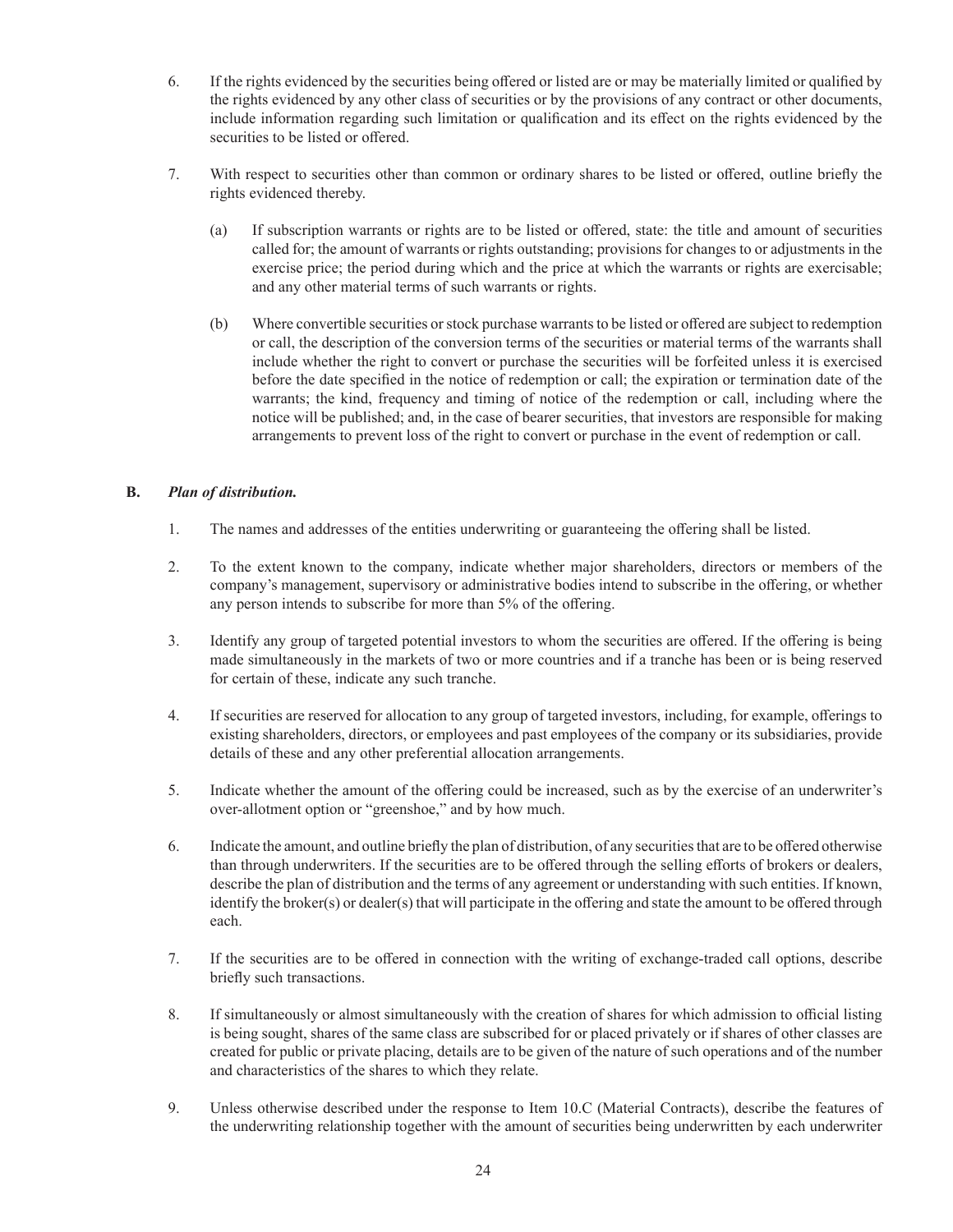in privity of contract with the company or selling shareholders. The foregoing information should include a statement as to whether the underwriters are or will be committed to take and to pay for all of the securities if any are taken, or whether it is an agency or the type of "best efforts" arrangement under which the underwriters are required to take and to pay for only such securities as they may sell to the public.

- 10. If any underwriter or other financial adviser has a material relationship with the company, describe the nature and terms of such relationship.
- **C.** *Markets.* The company shall disclose all stock exchanges and other regulated markets on which the securities to be off ered or listed are traded. When an application for admission to any exchange and/or regulated market is being or will be sought, this must be mentioned, without creating the impression that the listing necessarily will be approved. If known, the dates on which the shares will be listed and dealt in should be given.
- **D.** *Selling shareholders* The following information shall be provided:
	- 1. The name and address of the person or entity offering to sell the shares, the nature of any position, office or other material relationship that the selling shareholder has had within the past three years with the company or any of its predecessors or affiliates.
	- 2. The number and class of securities being offered by each of the selling shareholders, and the percentage of the existing equity capital. The amount and percentage of the securities for each particular type of securities beneficially held by the selling shareholder before and immediately after the offering shall be specified.
- **E.** *Dilution.* The following information shall be provided:
	- 1. Where there is a substantial disparity between the public offering price and the effective cash cost to directors or senior management, or affiliated persons, of equity securities acquired by them in transactions during the past five years, or which they have the right to acquire, include a comparison of the public contribution in the proposed public offering and the effective cash contributions of such persons.
	- 2. Disclose the amount and percentage of immediate dilution resulting from the offering, computed as the difference between the offering price per share and the net book value per share for the equivalent class of security, as of the latest balance sheet date.
	- 3. In the case of a subscription offering to existing shareholders, disclose the amount and percentage of immediate dilution if they do not subscribe to the new offering.
- **F.** *Expenses of the issue.* The following information shall be provided:
	- 1. The total amount of the discounts or commissions agreed upon by the underwriters or other placement or selling agents and the company or offeror shall be disclosed, as well as the percentage such commissions represent of the total amount of the offering and the amount of discounts or commissions per share.
	- 2. A reasonably itemized statement of the major categories of expenses incurred in connection with the issuance and distribution of the securities to be listed or offered and by whom the expenses are payable, if other than the company. If any of the securities are to be offered for the account of a selling shareholder, indicate the portion of such expenses to be borne by such shareholder. The information may be given subject to future contingencies. If the amounts of any items are not known, estimates (identified as such) shall be given.

*Instruction to Item 9: If you are using this Form as a registration statement under the Exchange Act, provide only the information called for by Items 9.A.4-7 and 9.C. If you are using this Form as an annual report, provide only the information called for by Items 9.A.4 and 9.C. If you are providing this information in a Securities Act registration statement, provide the information called for by the entire Item.*

*Instruction to Item 9.A: When you are required to state the title of the securities, the title must indicate the type and general character of the securities, such as whether they are callable, convertible or redeemable and whether there is any preference or fi xed rate of dividends.*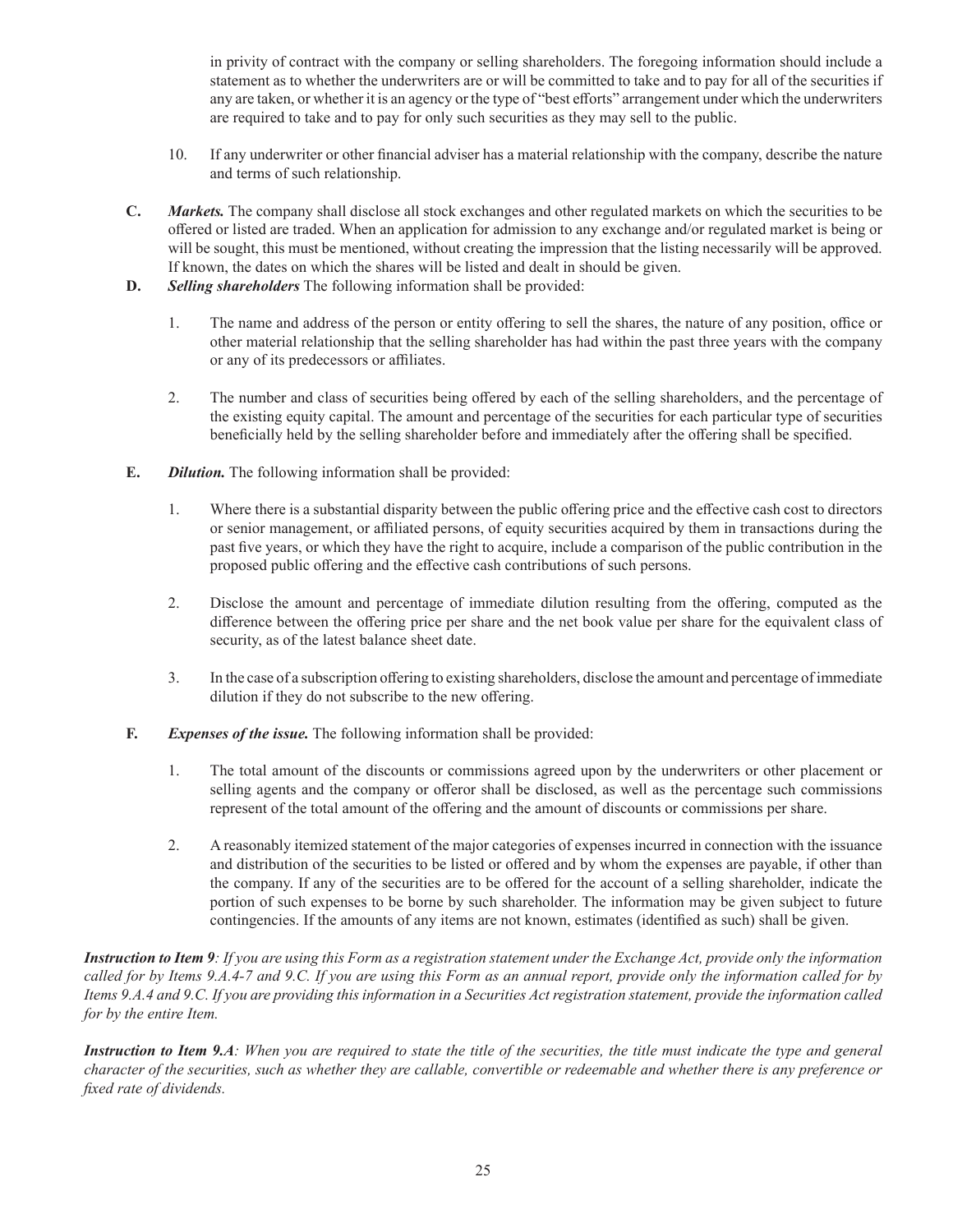## *Instructions to Item 9.B:*

- *1. You may satisfy the requirement in Item 9.B.1 to provide the underwriters' addresses by giving the addresses of the lead underwriters for the offering.*
- 2. If previously you have not been required to file reports under section 13(a) or 15(d) of the Exchange Act and any *of the managing underwriters (or a majority of the principal underwriters) has been organized, reactivated or first registered as a broker-dealer within the past three years, disclose that fact. Also disclose, if true, that the principal business function of this underwriter will be to sell the securities being registered or that your promoters or founders have a material relationship with this underwriter. Give enough details to provide a clear picture of the underwriter's experience and its relationship with you, your promoters or founders, and their controlling persons.*

*Instruction to Item 9.F: Major categories of expenses include at least the following: registration fees, federal taxes, state taxes and fees, trustees' and transfer agents' fees, printing and engraving costs, legal fees, accounting fees, engineering fees, and any premiums paid to insure directors or offi cers for liabilities in connection with the registration, off er or sale of the securities you are registering.*

## **Item 10. Additional Information.**

 *The purpose of this standard is to provide information, most of which is of a statutory nature, that is not covered elsewhere in the document.*

- **A.** *Share capital.* The following information shall be given as of the date of the most recent balance sheet included in the financial statements and as of the latest practicable date:
	- 1. The amount of issued capital and, for each class of share capital: (a) the number of shares authorized; (b) the number of shares issued and fully paid and issued but not fully paid; (c) the par value per share, or that the shares have no par value; and (d) a reconciliation of the number of shares outstanding at the beginning and end of the year. If more than 10% of capital has been paid for with assets other than cash within the past five years, that fact should be stated.
	- 2. If there are shares not representing capital, the number and main characteristics of such shares shall be stated.
	- 3. Indicate the number, book value and face value of shares in the company held by or on behalf of the company itself or by subsidiaries of the company.
	- 4. Where there is authorized but unissued capital or an undertaking to increase the capital, for example, in connection with warrants, convertible obligations or other outstanding equity-linked securities, or subscription rights granted, indicate: (i) the amount of outstanding equity-linked securities and of such authorized capital or capital increase and, where appropriate, the duration of the authorization; (ii) the categories of persons having preferential subscription rights for such additional portions of capital; and (iii) the terms, arrangements and procedures for the share issue corresponding to such portions.
	- 5. The persons to whom any capital of any member of the group is under option or agreed conditionally or unconditionally to be put under option, including the title and amount of securities covered by the options; the exercise price; the purchase price, if any; and the expiration date of the options, or an appropriate negative statement. Where options have been granted or agreed to be granted to all the holders of shares or debt securities, or of any class thereof, or to employees under an employees' share scheme, it will be sufficient so far as the names are concerned, to record that fact without giving names.
	- 6. A history of share capital for the last three years identifying the events during such period which have changed the amount of the issued capital and/or the number and classes of shares of which it composed, together with a description of changes in voting rights attached to the various classes of shares during that time. Details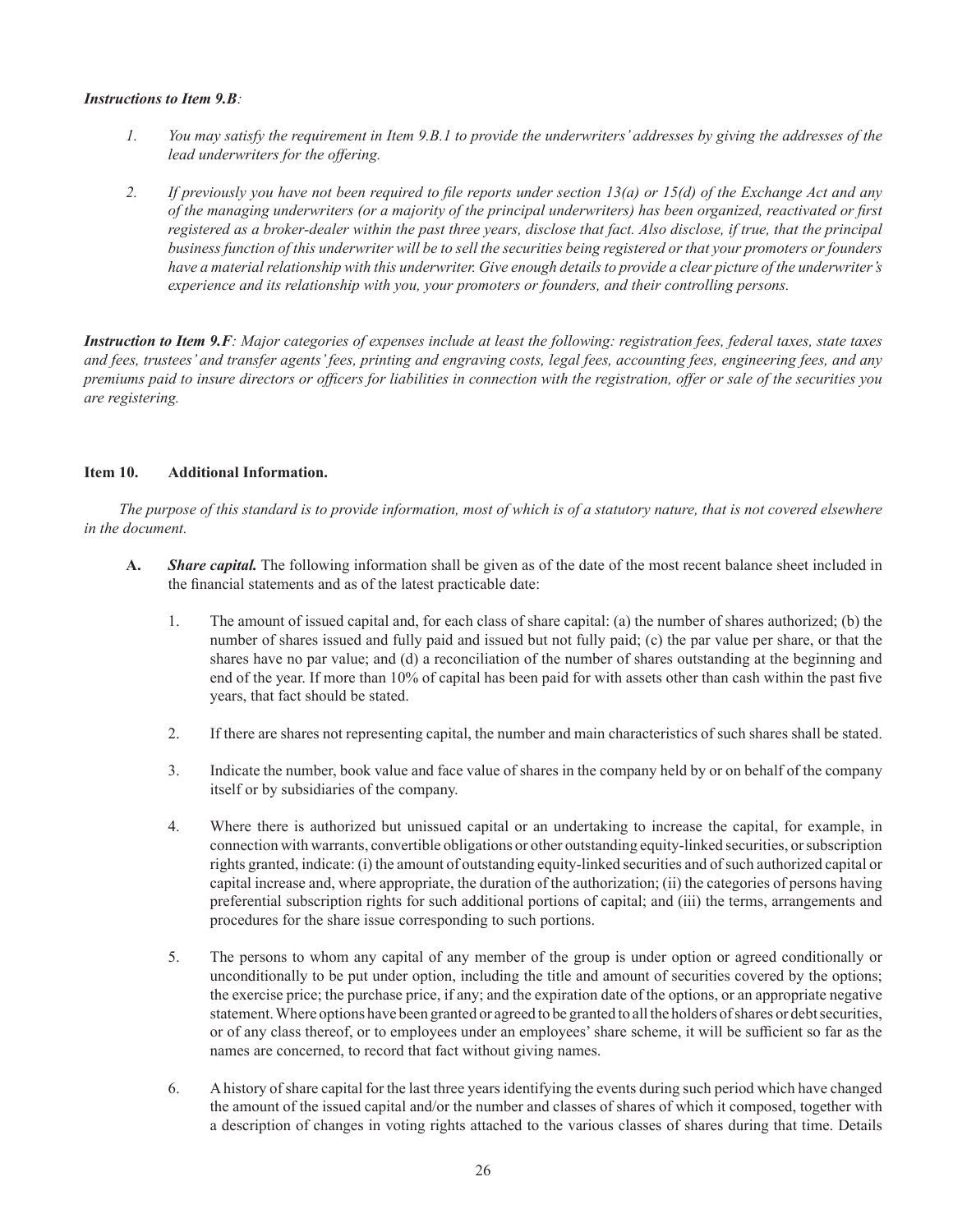should be given of the price and terms of any issue including particulars of consideration where this was other than cash (including information regarding discounts, special terms or installment payments). If there are no such issues, an appropriate negative statement must be made. The reason for any reduction of the amount of capital and the ratio of capital reductions also shall be given.

- 7. An indication of the resolutions, authorizations and approvals by virtue of which the shares have been or will be created and/or issued, the nature of the issue and amount thereof and the number of shares which have been or will be created and/or issued, if predetermined.
- **B.** *Memorandum and articles of association.* The following information shall be provided:
	- 1. Indicate the registor and the entry number therein, if applicable, and describe the company's objects and purposes and where they can be found in the memorandum and articles.
	- 2. With respect to directors, provide a summary of any provisions of the company's articles of association or charter and bylaws with respect to: (a) a director's power to vote on a proposal, arrangement or contract in which the director is materially interested; (b) the directors' power, in the absence of an independent quorum, to vote compensation to themselves or any members of their body; (c) borrowing powers exercisable by the directors and how such borrowing powers can be varied; (d) retirement or non-retirement of directors under an age limit requirement; and (e) number of shares, if any, required for director's qualification.
	- 3. Describe the rights, preferences and restrictions attaching to each class of the shares, including: (a) dividend rights, including the time limit after which dividend entitlement lapses and an indication of the party in whose favor this entitlement operates; (b) voting rights, including whether directors stand for reelection at staggered intervals and the impact of that arrangement where cumulative voting is permitted or required; (c) rights to share in the company's profits; (d) rights to share in any surplus in the event of liquidation; (e) redemption provisions; (f) sinking fund provisions; (g) liability to further capital calls by the company; and (h) any provision discriminating against any existing or prospective holder of such securities as a result of such shareholder owning a substantial number of shares.
	- 4. Describe what action is necessary to change the rights of holders of the stock, indicating where the conditions are more significant than is required by law.
	- 5. Describe the conditions governing the manner in which annual general meetings and extraordinary general meetings of shareholders are convoked, including the conditions of admission.
	- 6. Describe any limitations on the rights to own securities, including the rights of non-resident or foreign shareholders to hold or exercise voting rights on the securities imposed by foreign law or by the charter or other constituent document of the company or state that there are no such limitations if that is the case.
	- 7. Describe briefly any provision of the company's articles of association, charter or bylaws that would have an effect of delaying, deferring or preventing a change in control of the company and that would operate only with respect to a merger, acquisition or corporate restructuring involving the company (or any of its subsidiaries).
	- 8. Indicate the bylaw provisions, if any, governing the ownership threshold above which shareholder ownership must be disclosed.
	- 9. With respect to items 2 through 8 above, if the law applicable to the company in these areas is significantly different from that in the host country, the effect of the law in these areas should be explained.
	- 10. Describe the conditions imposed by the memorandum and articles of association governing changes in the capital, where such conditions are more stringent than is required by law.
- **C.** *Material contracts.* Provide a summary of each material contract, other than contracts entered into in the ordinary course of business, to which the company or any member of the group is a party, for the two years immediately preceding publication of the document, including dates, parties, general nature of the contracts, terms and conditions,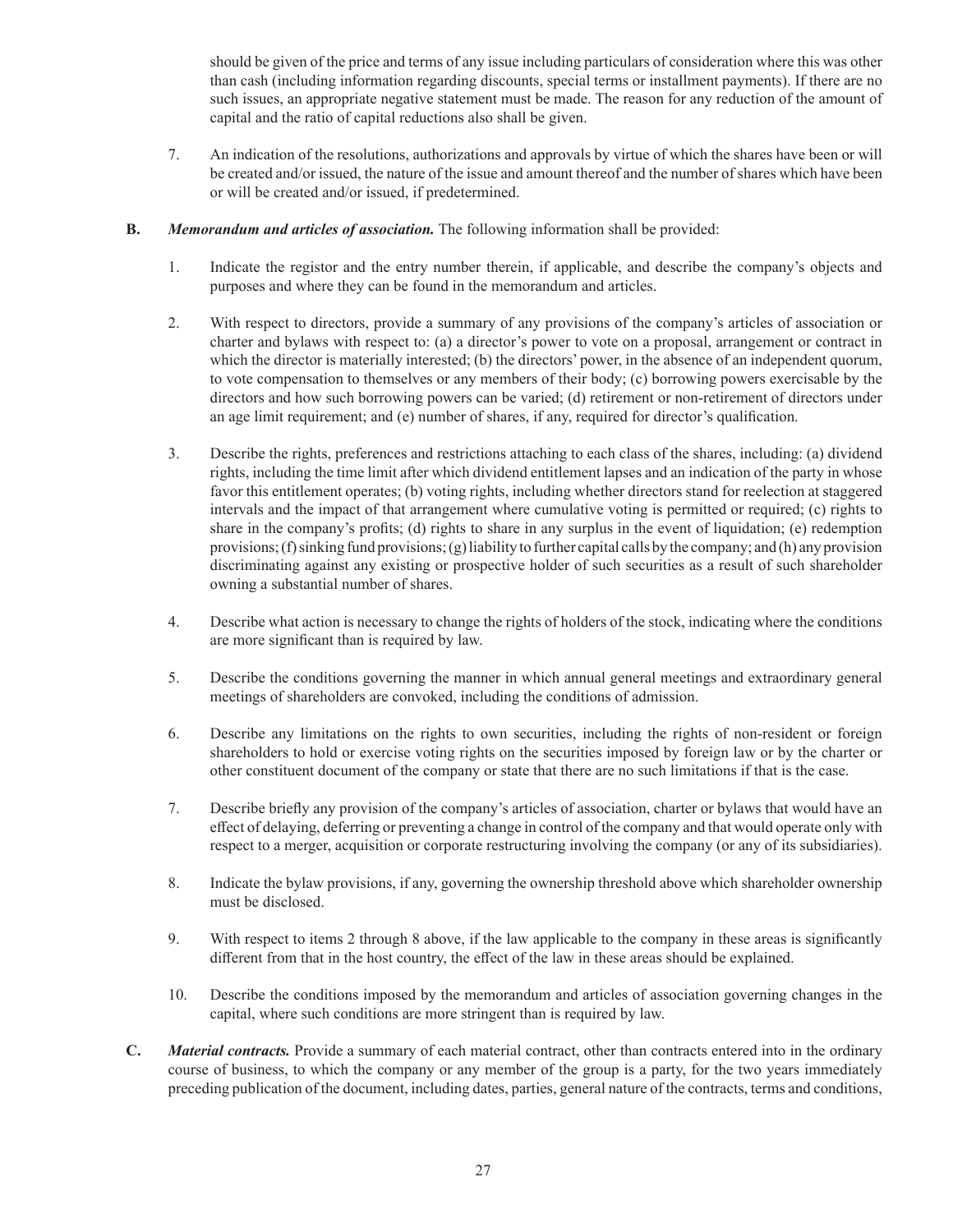and amount of any consideration passing to or from the company or any other member of the group.

- **D.** *Exchange controls.* Describe any governmental laws, decrees, regulations or other legislation of the home country of the company which may affect:
	- 1. the import or export of capital, including the availability of cash and cash equivalents for use by the company's group.
	- 2. the remittance of dividends, interest or other payments to nonresident holders of the company's securities.
- **E.** *Taxation.* The company shall provide information regarding taxes (including withholding provisions) to which shareholders in the host country may be subject. Information should be included as to whether the company assumes responsibility for the withholding of tax at the source and regarding applicable provisions of any reciprocal tax treaties between the home and host countries, or a statement, if applicable, that there are no such treaties.
- **F.** *Dividends and paying agents.* Disclose the date on which the entitlement to dividends arises, if known, and any procedures for nonresident holders to claim dividends. Identify the financial organizations which, at the time of admission of shares to official listing, are the paying agents of the company in the countries where admission has taken place or is expected to take place.
- **G.** *Statement by experts.* Where a statement or report attributed to a person as an expert is included in the document, provide such person's name, address and qualifications and a statement to the effect that such statement or report is included, in the form and context in which it is included, with the consent of that person, who has authorized the contents of that part of the document.
- **H.** *Documents on display.* The company shall provide an indication of where the documents concerning the company which are referred to in the document may be inspected. Exhibits and documents on display generally should be translated into the language of the host country, or a summary in the host country language should be provided.
- **I.** *Subsidiary Information.* Certain information relating to the company's subsidiaries must be provided in some countries, if the information is not otherwise called for by the body of generally accepted accounting principles used in preparing the financial statements.

## *Instructions to Item 10:*

- *1.* In annual reports filed on Form 20-F:
	- *(a) You do not have to provide the information called for by Items 10.A, 10.F and 10.G; and*
	- *(b) If the information called for by Item 10.B has been reported previously in a registration statement on Form 20-F or a registration statement fi led under the Securities Act and has not changed, you may incorporate that information by a specific reference in the annual report to the previous registration statement or, to the extent that this information has been provided in the exhibit required by instruction 2(d) of the Instructions as to Exhibits, you may refer to the exhibit for this information.*
- 2. In registration statements filed under the Securities Act or the Exchange Act that relate to securities other than *common equity, you do not have to provide the information called for by Items 10.A or 10.F.*
- 3. The information referred to in Item 10.I is not required for registration statements and reports filed in the United *States.*

## **Item 11. Quantitative and Qualitative Disclosures About Market Risk.**

- (a) Quantitative information about market risk.
	- (1) Registrants shall provide, in their reporting currency, quantitative information about market risk as of the end of the latest fiscal year, in accordance with one of the following three disclosure alternatives. In preparing this quantitative information, registrants shall categorize market risk sensitive instruments into instruments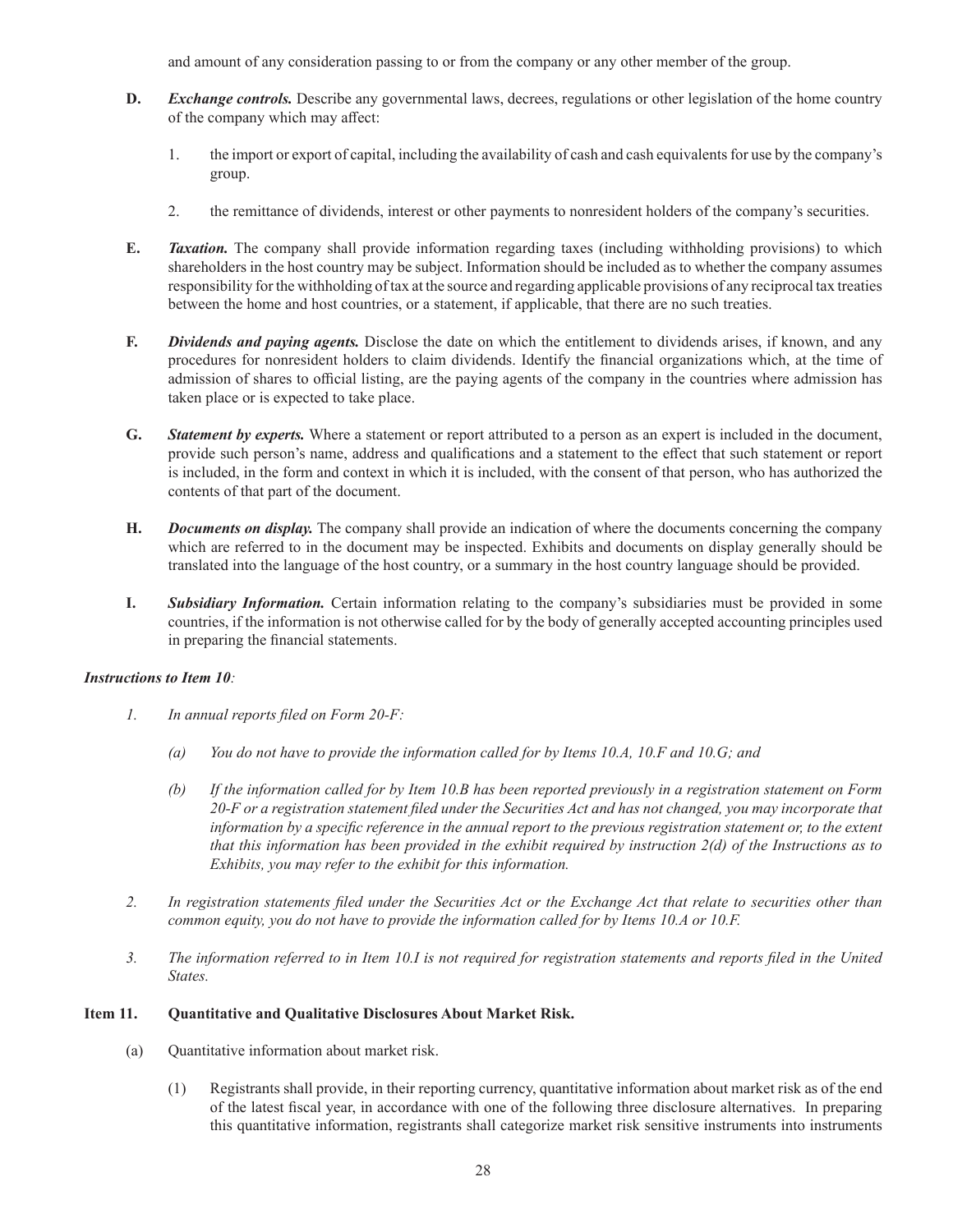entered into for trading purposes and instruments entered into for purposes other than trading purposes. Within both the trading and other than trading portfolios, separate quantitative information shall be presented, to the extent material, for each market risk exposure category (i.e., interest rate risk, foreign currency exchange rate risk, commodity price risk, and other relevant market risks, such as equity price risk). A registrant may use one of the three alternatives set forth below for all of the required quantitative disclosures about market risk. A registrant also may choose, from among the three alternatives, one disclosure alternative for market risk sensitive instruments entered into for trading purposes and another disclosure alternative for market risk sensitive instruments entered into for other than trading purposes. Alternatively, a registrant may choose any disclosure alternative, from among the three alternatives, for each risk exposure category within the trading and other than trading portfolios. The three disclosure alternatives are:

- (i) (A) (*1*) Tabular presentation of information related to market risk sensitive instruments; such information shall include fair values of the market risk sensitive instruments and contract terms sufficient to determine future cash flows from those instruments, categorized by expected maturity dates.
	- (*2*) Tabular information relating to contract terms shall allow readers of the table to determine expected cash flows from the market risk sensitive instruments for each of the next five years. Comparable tabular information for any remaining years shall be displayed as an aggregate amount.
	- (*3*) Within each risk exposure category, the market risk sensitive instruments shall be grouped based on common characteristics. Within the foreign currency exchange rate risk category, the market risk sensitive instruments shall be grouped by functional currency and within the commodity price risk category, the market risk sensitive instruments shall be grouped by type of commodity.
	- (*4*) See the Appendix to this Item for a suggested format for presentation of this information; and
	- (B) Registrants shall provide a description of the contents of the table and any related assumptions necessary to understand the disclosures required under paragraph  $(a)(1)(i)(A)$  of this Item 11; or
- (ii) (A) Sensitivity analysis disclosures that express the potential loss in future earnings, fair values, or cash flows of market risk sensitive instruments resulting from one or more selected hypothetical changes in interest rates, foreign currency exchange rates, commodity prices, and other relevant market rates or prices over a selected period of time. The magnitude of selected hypothetical changes in rates or prices may differ among and within market risk exposure categories; and
	- (B) Registrants shall provide a description of the model, assumptions, and parameters, which are necessary to understand the disclosures required under paragraph  $(a)(1)(ii)(A)$  of this Item 11; or
- $(iii)$  (A) Value at risk disclosures that express the potential loss in future earnings, fair values, or cash flows of market risk sensitive instruments over a selected period of time, with a selected likelihood of occurrence, from changes in interest rates, foreign currency exchange rates, commodity prices, and other relevant market rates or prices;
	- (B) (*1*) For each category for which value at risk disclosures are required under paragraph (a)(1)  $(iii)(A)$  of this Item 11, provide either:
		- (*i*) The average, high and low amounts, or the distribution of the value at risk amounts for the reporting period; or
		- (*ii*) The average, high and low amounts, or the distribution of actual changes in fair values, earnings, or cash flows from the market risk sensitive instruments occurring during the reporting period; or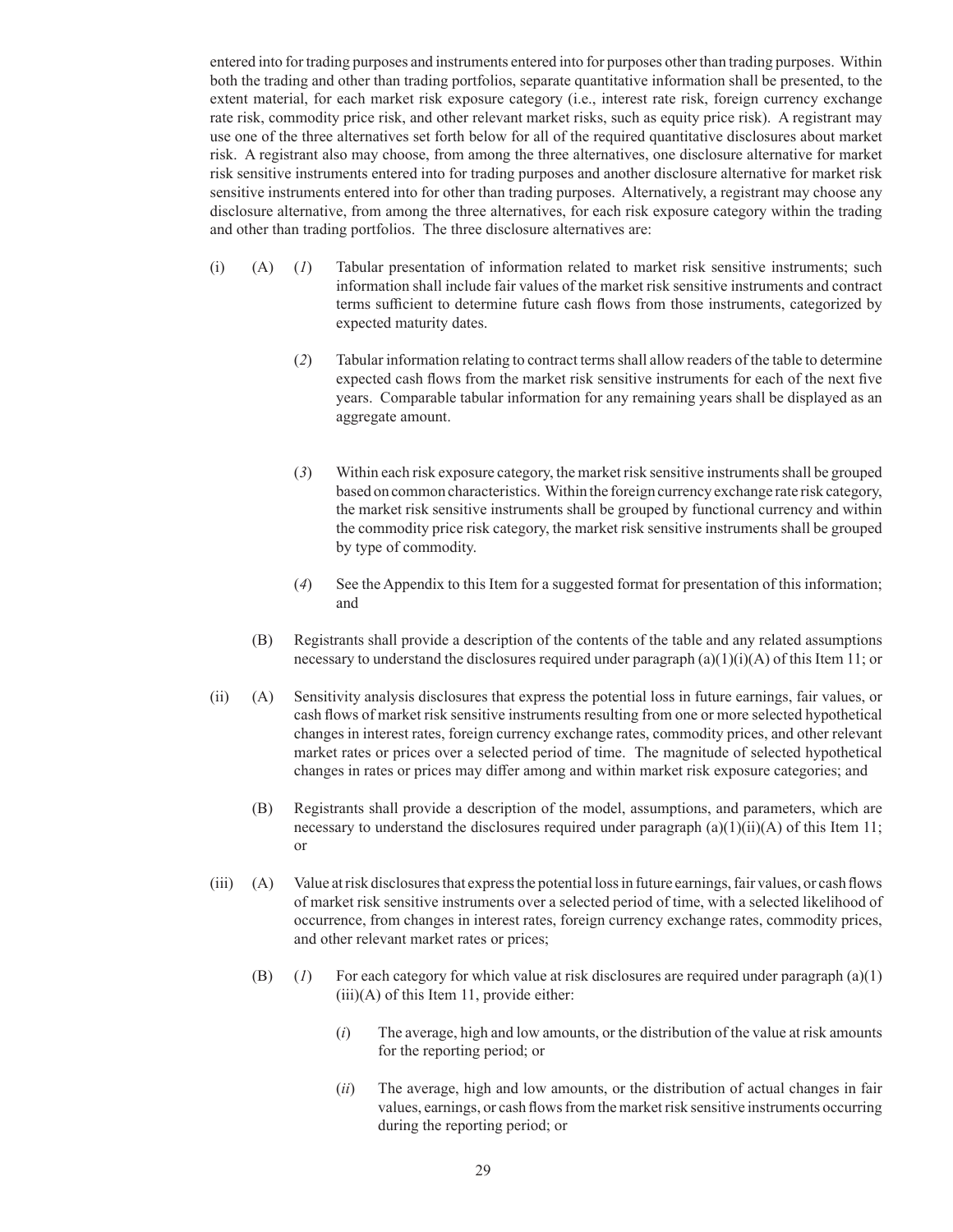- (*iii*) The percentage or number of times the actual changes in fair values, earnings, or cash flows from the market risk sensitive instruments exceeded the value at risk amounts during the reporting period;
- (*2*) Information required under paragraph (a)(1)(iii)(B)(1) of this Item 11 is not required for the first fiscal year end in which a registrant must present Item 11 information; and
- (C) Registrants shall provide a description of the model, assumptions, and parameters, which are necessary to understand the disclosures required under paragraphs  $(a)(1)(iii)(A)$  and  $(B)$  of this Item 11.
- (2) Registrants shall discuss material limitations that cause the information required under paragraph (a)(1) of this Item 11 not to reflect fully the net market risk exposures of the entity. This discussion shall include summarized descriptions of instruments, positions, and transactions omitted from the quantitative market risk disclosure information or the features of instruments, positions, and transactions that are included,but not reflected fully in the quantitative market risk disclosure information.
- (3) Registrants shall present summarized market risk information for the preceding fiscal year. In addition, registrants shall discuss the reasons for material quantitative changes in market risk exposures between the current and preceding fiscal years. Information required by this paragraph $(a)(3)$ , however, is not required if disclosure is not required under paragraph  $(a)(1)$  of this Item 11 for the current fiscal year. Information required by this paragraph  $(a)(3)$  is not required for the first fiscal year end in which a registrant must present Item 11 information.
- (4) If registrants change disclosure alternatives or key model characteristics, assumptions, and parameters used in providing quantitative information about market risk (e.g., changing from tabular presentation to value at risk, changing the scope of instruments included in the model, or changing the definition of loss from fair values to earnings), and if the effects of any such change is material, the registrant shall:
	- (i) Explain the reasons for the change; and
	- (ii) Either provide summarized comparable information,under the new disclosure method, for the year preceding the current year or, in addition to providing disclosure for the current year under the new method, provide disclosures for the current year and preceding fiscal year under the method used in the preceding year.
- **Instruction to Item 11***: An issuer filing financial statements that comply with IFRS as issued by the IASB should, in providing information in response to paragraphs of this Item 11 that refer to pronouncements of the FASB, provide disclosure that satisfies the objective of the Item 11 disclosure requirements. In responding to this Item 11, an issuer need not repeat information contained in financial statements that comply with IFRS as issued by the IASB.*

## *Instructions to Item 11(a).*

- *1. Under Item 11(a)(1):* 
	- *A. For each market risk exposure category within the trading and other than trading portfolios, registrants may report the average, high, and low sensitivity analysis or value at risk amounts for the reporting period, as an alternative to reporting year-end amounts.*
	- *B.* In determining the average, high, and low amounts for the fiscal year under instruction 1.A. of the Instructions to *Item 11(a), registrants should use sensitivity analysis or value at risk amounts relating to at least four equal time periods throughout the reporting period (e.g., four quarter-end amounts, 12 month-end amounts, or 52 week-end amounts).*
	- *C.* Functional currency means functional currency as defined by generally accepted accounting principles (see, e.g., *FASB ASC Master Glossary).*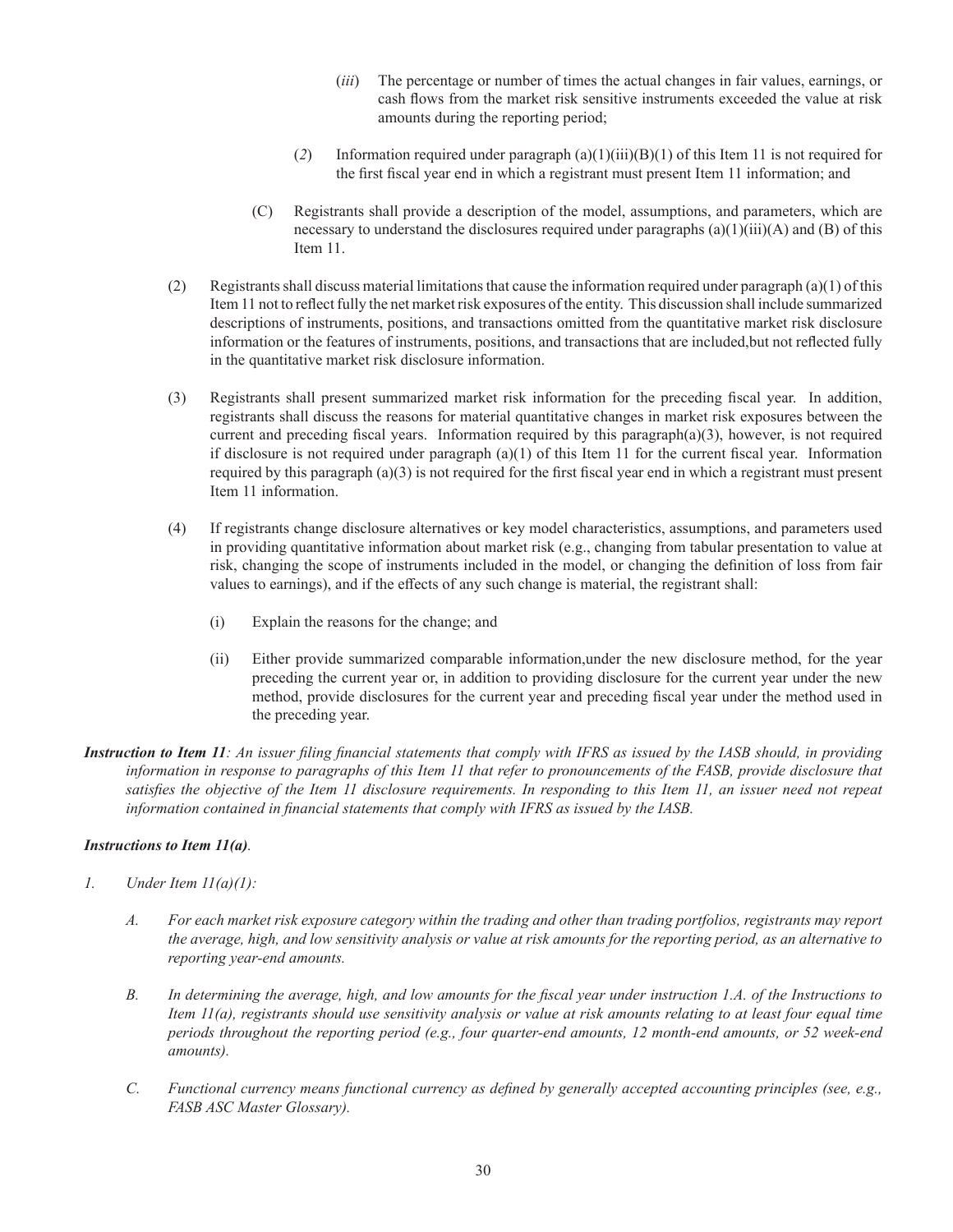- *D. Registrants using the sensitivity analysis and value at risk disclosure alternatives are encouraged, but not required, to provide quantitative amounts that reflect the aggregate market risk inherent in the trading and other than trading portfolios.*
- *2. Under Item 11(a)(1)(i):* 
	- A. Examples of contract terms sufficient to determine future cash flows from market risk sensitive instruments include, *but are not limited to:*
		- *i.* Debt instruments principal amounts and weighted average effective interest rates;
		- *ii. Forwards and futures contract amounts and weighted average settlement prices;*
		- *iii. Options contract amounts and weighted average strike prices;*
		- *iv. Swaps notional amounts, weighted average pay rates or prices, and weighted average receive rates or prices; and*
		- *v. Complex instruments likely to be a combination of the contract terms presented in 2.A.i. through iv. of this Instruction;*
	- *B. When grouping based on common characteristics, instruments should be categorized, at a minimum, by the following characteristics, when material:* 
		- *i. Fixed rate or variable rate assets or liabilities;*
		- *ii. Long or short forwards and futures;*
		- *iii. Written or purchased put or call options with similar strike prices;*
		- *iv.* Receive fixed and pay variable swaps, receive variable and pay fixed swaps, and receive variable and pay *variable swaps;*
		- *v.* The currency in which the instruments' cash flows are denominated;
		- *vi. Financial instruments for which foreign currency transaction gains and losses are reported in the same manner as translation adjustments under generally accepted accounting principles (see, e.g., FASB ASC paragraph 830-20-35-3 (Foreign Currency Matters Topic).*
		- *vii. Derivatives used to manage risks inherent in anticipated transactions;*
	- *C. Registrants may aggregate information regarding functional currencies that are economically related, managed*  together for internal risk management purposes, and have statistical correlations of greater than 75% over each of *the past three years;*
	- *D. Market risk sensitive instruments that are exposed to rate or price changes in more than one market risk exposure category should be presented within the tabular information for each of the risk exposure categories to which those instruments are exposed;*
	- *E.* If a currency swap eliminates all foreign currency exposures in the cash flows of a foreign currency denominated *debt instrument, neither the currency swap nor the foreign currency denominated debt instrument are required to be disclosed in the foreign currency risk exposure category. However, both the currency swap and the foreign currency denominated debt instrument should be disclosed in the interest rate risk exposure category; and*
	- *F. The contents of the table and related assumptions that should be described include, but are not limited to:*
		- *i. The diff erent amounts reported in the table for various categories of the market risk sensitive instruments (e.g., principal amounts for debt, notional amounts for swaps, and contract amounts for options and futures);*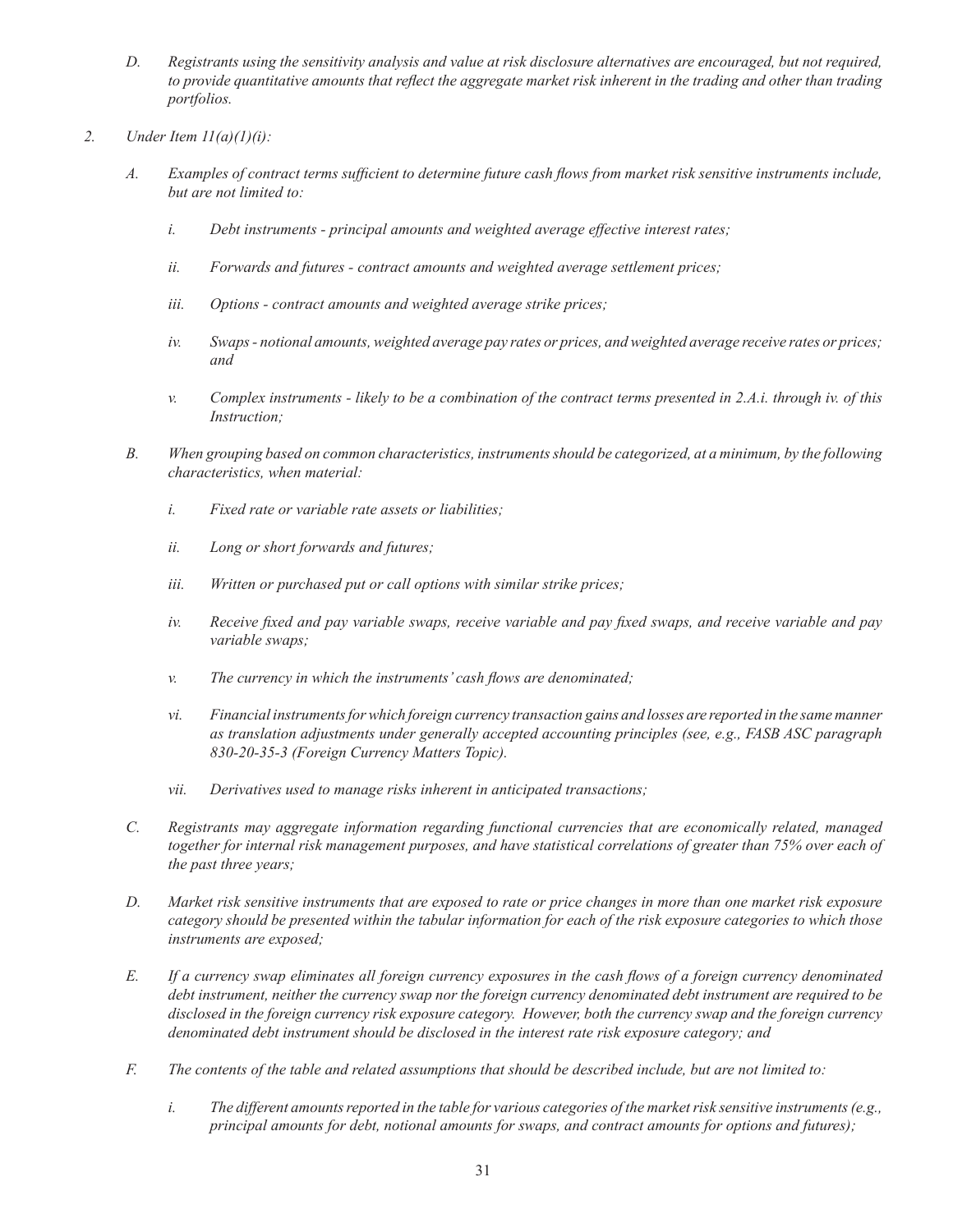- *ii. The diff erent types of reported market rates or prices (e.g., contractual rates or prices, spot rates or prices, forward rates or prices); and*
- *iii.* Key prepayment or reinvestment assumptions relating to the timing of reported amounts.
- *3. Under Item 11(a)(1)(ii):*
	- A. Registrants should select hypothetical changes in market rates or prices that are expected to reflect reasonably possible near-term changes in those rates and prices. In this regard, absent economic justification for the selection *of a diff erent amount, registrants should use changes that are not less than 10 percent of end of period market rates or prices;*
	- *B. For purposes of instruction 3.A. of the Instructions to Item 11(a), the term reasonably possible has the same meaning as defined by generally accepted accounting principles (see, e.g., FASB ASC Master Glossary);*
	- *C. For purposes of instruction 3.A. of the Instructions to Item 11(a), the term near term means a period of time going forward up to one year from the date of the financial statements (see FASB ASC Master Glossary);*
	- *D. Market risk sensitive instruments that are exposed to rate or price changes in more than one market risk exposure category should be included in the sensitivity analysis disclosures for each market risk category to which those instruments are exposed;*
	- *E. Registrants with multiple foreign currency exchange rate exposures should prepare foreign currency sensitivity analysis disclosures that measure the aggregate sensitivity to changes in all foreign currency exchange rate exposures, including the eff ects of changes in both transactional currency/functional currency exchange rate exposures and functional currency/reporting currency exchange rate exposures. For example, assume a French division of a registrant presenting its financial statements in U.S. dollars (\$US) invests in a deutschmark (DM)-denominated debt security. In these circumstances, the \$US is the reporting currency and the DM is the transactional currency. In addition, assume this division determines that the French franc (FF) is its functional currency according to FASB ASC Topic 830, Foreign Currency Matters. In preparing the foreign currency sensitivity analysis disclosures, this registrant should report the aggregate potential loss from hypothetical changes in both the DM/FF exchange rate exposure and the FF/\$US exchange rate exposure; and*
	- *F. Model, assumptions, and parameters that should be described include, but are not limited to, how loss is defined by the model (e.g., loss in earnings, fair values, or cash flows), a general description of the modeling technique (e.g., duration modeling, modeling that measures the change in net present values arising from selected hypothetical changes in market rates or prices, and a description as to how optionality is addressed by the model), the types of instruments covered by the model (e.g., derivative financial instruments, other financial instruments, derivative commodity instruments, and whether other instruments are included voluntarily, such as certain commodity instruments and positions, cash flows from anticipated transactions, and certain financial instruments excluded under instruction 3.C.ii. of the General Instructions to Items 11(a) and 11(b)), and other relevant information about the model's assumptions and parameters, (e.g., the magnitude and timing of selected hypothetical changes in market rates or prices used, the method by which discount rates are determined, and key prepayment or reinvestment assumptions).*
- *4. Under Item 11(a)(1)(iii):*
	- A. The confidence intervals selected should reflect reasonably possible near-term changes in market rates and prices. In this regard, absent economic justification for the selection of different confidence intervals, registrants should use *intervals that are 95 percent or higher;*
	- *B. For purposes of instruction 4.A. of the Instructions to Item 11(a), the term reasonably possible has the same meaning as defi ned by generally accepted accounting principles (see, e.g., FASB ASC Master Glossary);*
	- *C. For purposes of instruction 4.A. of the Instructions to Item 11(a), the term near term means a period of time going forward up to one year from the date of the financial statements (see FASB ASC Master Glossary);*
	- *D. Registrants with multiple foreign currency exchange rate exposures should prepare foreign currency value at risk analysis disclosures that measure the aggregate sensitivity to changes in all foreign currency exchange rate exposures,*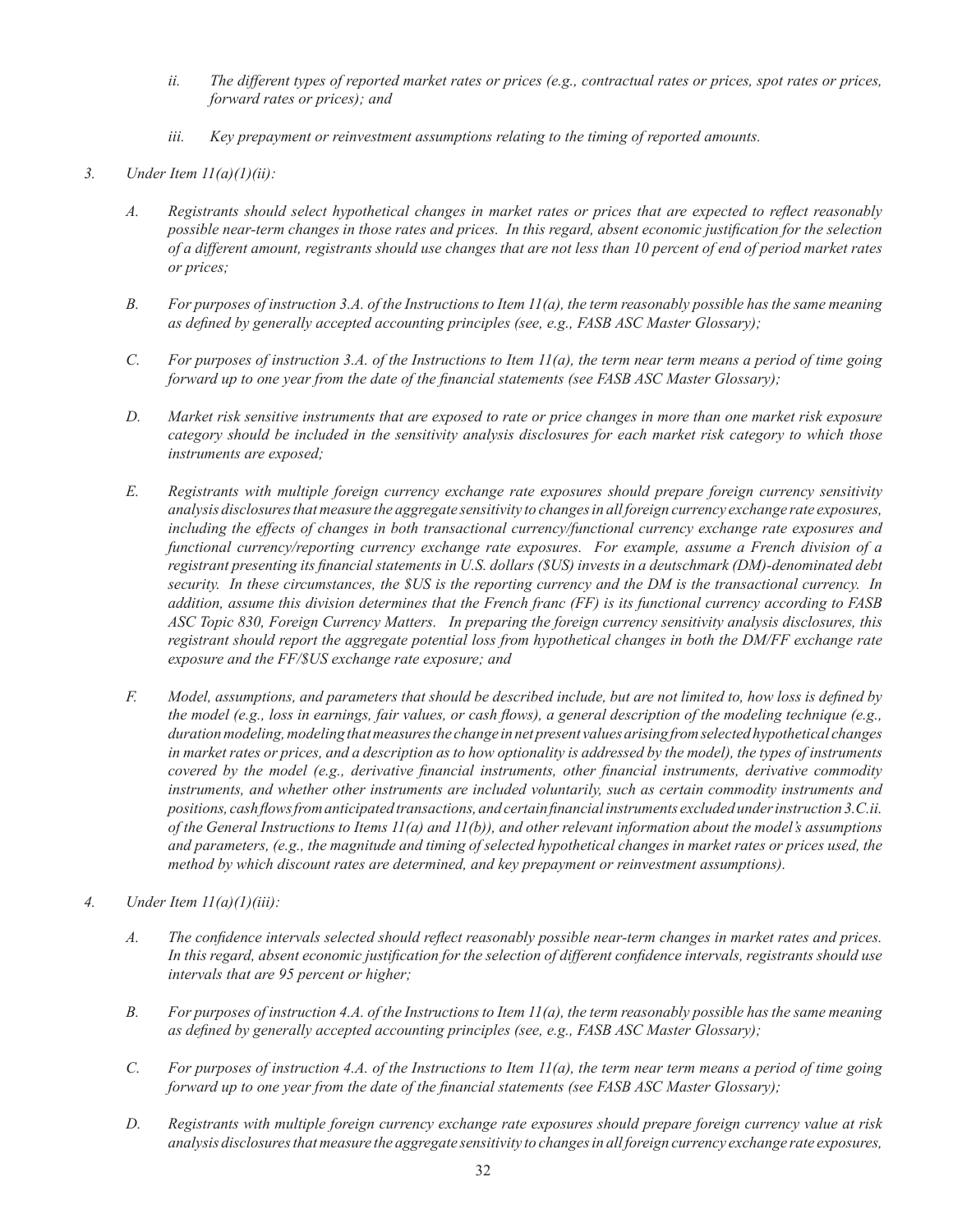*including the aggregate eff ects of changes in both transactional currency/functional currency exchange rate exposures and functional currency/reporting currency exchange rate exposures. For example, assume a French division of a registrant presenting its financial statements in U.S. dollars (\$US) invests in a deutschmark(DM)-denominated debt security. In these circumstances, the \$US is the reporting currency and the DM is the transactional currency. In addition, assume this division determines that the French franc (FF) is its functional currency according to FASB ASC Topic 830, Foreign Currency Matters. In preparing the foreign currency value at risk disclosures, this registrant should report the aggregate potential loss from hypothetical changes in both the DM/FF exchange rate exposure and the FF/\$US exchange rate exposure; and*

- *E.* Model, assumptions, and parameters that should be described include, but are not limited to, how loss is defined *by the model (e.g., loss in earnings, fair values, or cash flows), the type of model used (e.g., variance/covariance, historical simulation, or Monte Carlo simulation and a description as to how optionality is addressed by the model), the types of instruments covered by the model (e.g., derivative financial instruments, other financial instruments,* derivative commodity instruments, and whether other instruments are included voluntarily, such ascertain commodity *instruments and positions, cash flows from anticipated transactions, and certain financial instruments excluded under instruction 3.C.ii. of the General Instructions to Items 11(a) and 11(b)), and other relevant information about the model's assumptions and parameters, (e.g., holding periods,confidence intervals, and, when appropriate, the methods used for aggregating value at risk amounts across market risk exposure categories, such as by assuming perfect positive correlation,independence, or actual observed correlation).*
- *5. Under Item 11(a)(2), limitations that should be considered include, but are not limited to:* 
	- *A. The exclusion of certain market risk sensitive instruments, positions, and transactions from the disclosures required under Item 11(a)(1) (e.g., derivative commodity instruments not permitted by contract or business custom to be*  settled in cash or with another financial instrument, commodity positions, cash flows from anticipated transactions, and certain financial instruments excluded under instruction 3.C.ii. of the General Instructions to Items 11(a) and *11(b)). Failure to include such instruments, positions, and transactions in preparing the disclosures under Item 11(a)* (1) may be a limitation because the resulting disclosures may not fully reflect the net market risk of a registrant; and
	- *B.* The ability of disclosures required under Item  $II(a)(1)$  to reflect fully the market risk that may be inherent in instruments *with leverage, option, or prepayment features (e.g., options, including written options, structured notes, collateralized mortgage obligations, leveraged swaps, and options embedded in swaps).*

## *[end of Instructions to Item 11(a)]*

- (b) Qualitative information about market risk.
	- (1) To the extent material, describe:
		- (i) The registrant's primary market risk exposures;
		- (ii) How those exposures are managed. Such descriptions shall include, but not be limited to, a discussion of the objectives, general strategies, and instruments, if any, used to manage those exposures; and
		- (iii) Changes in either the registrant's primary market risk exposures or how those exposures are managed, when compared to what was in effect during the most recently completed fiscal year and what is known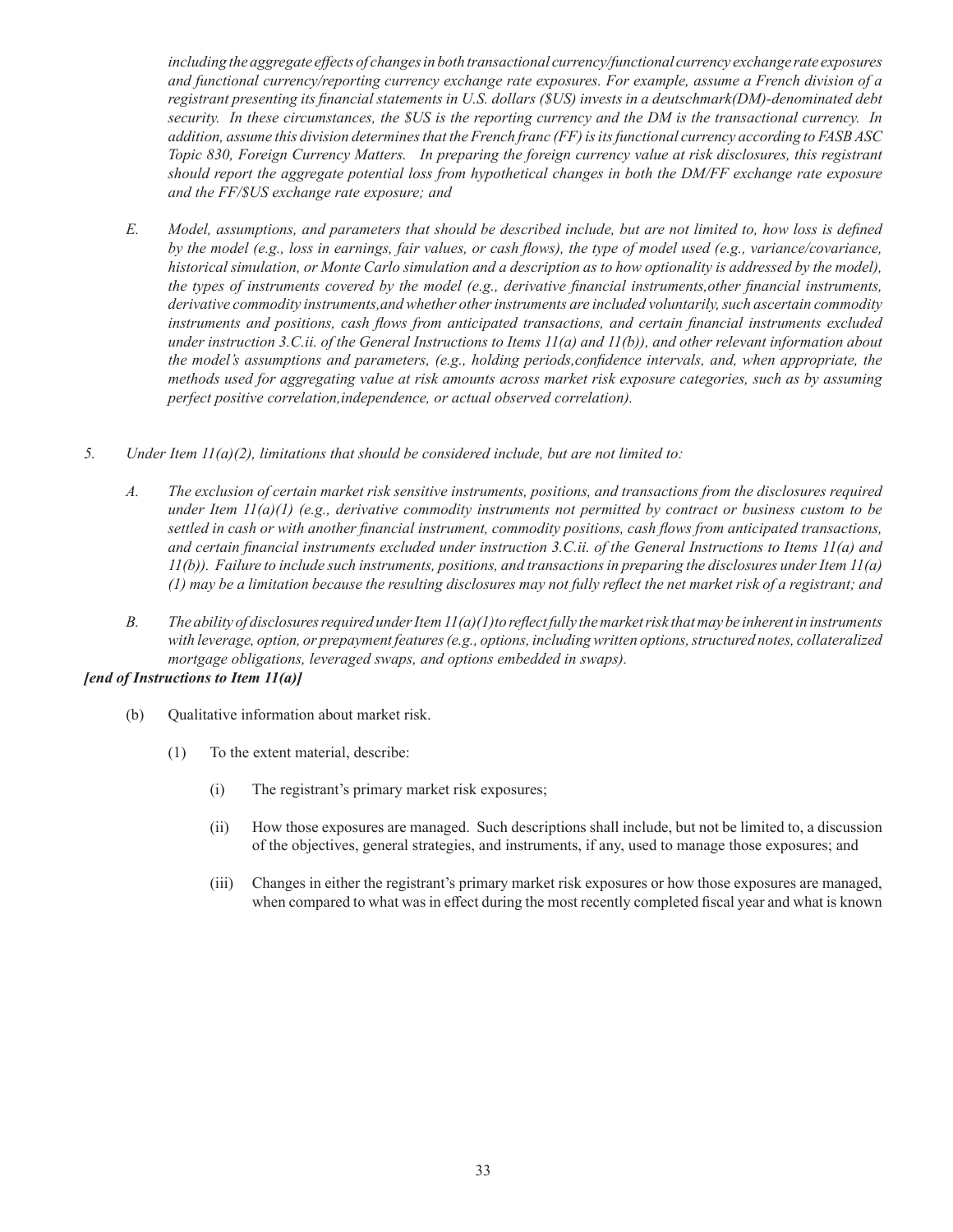or expected to be in effect in future reporting periods.

(2) Qualitative information about market risk shall be presented separately for market risk sensitive instruments entered into for trading purposes and those entered into for purposes other than trading.

## *Instructions to Item 11(b).*

- *1. For purposes of disclosure under Item 11(b), primary market risk exposures means:* 
	- *A. The following categories of market risk: interest rate risk, foreign currency exchange rate risk, commodity price risk,and other relevant market rate or price risks (e.g., equity price risk); and*
	- *B. Within each of these categories, the particular markets that present the primary risk of loss to the registrant. For example, if a registrant has a material exposure to foreign currency exchange rate risk and, within this category of market risk, is most vulnerable to changes in dollar/yen, dollar/pound,and dollar/peso exchange rates, the registrant should disclose those exposures. Similarly, if a registrant has a material exposure to interest rate risk and, within this category of market risk, is most vulnerable to changes in short-term U.S.prime interest rates, it should disclose the existence of that exposure.*
- *2. For purposes of disclosure under Item 11(b), registrants should describe primary market risk exposures that exist as of the*  end of the latest fiscal year, and how those exposures are managed.

## *General Instructions to Items 11(a) and 11(b).*

- *1. The disclosures called for by Items 11(a) and 11(b) are intended to clarify the registrant's exposures to market risk associated*  with activities in derivative financial instruments, other financial instruments, and derivative commodity instruments.
- 2. In preparing the disclosures under Items 11(a) and 11(b), registrants are required to include derivative financial instruments, *other financial instruments, and derivative commodity instruments.*
- 3. For purposes of Items 11(a) and 11(b), derivative financial instruments, other financial instruments, and derivative commodity *instruments (collectively referred to as "market risk sensitive instruments") are defined as follows:* 
	- A. Derivative financial instruments has the same meaning as defined by generally accepted accounting principles (see, e.g., FASB ASC Master Glossary), and includes futures, forwards, swaps, options, and other financial instruments *with similar characteristics;*
	- *B.* Other financial instruments means all financial instruments as defined by generally accepted accounting principles *for which fair value disclosures are required (see, e.g., FASB ASC paragraph 825-10-5--8 (Financial Instruments Topic)), except for derivative financial instruments, as defined above;*
	- *C. i. Other financial instruments include, but are not limited to, trade accounts receivable, investments, loans, structured notes, mortgage-backed securities, trade accounts payable, indexed debt instruments, interest-only and principal-only obligations, deposits, and other debt obligations;* 
		- *ii.* Other financial instruments exclude employers and plans obligations for pension and other post-retirement *benefits, substantively extinguished debt, insurance contracts, lease contracts, warranty obligations and rights, unconditional purchase obligations, investments accounted for under the equity method, minority interests in consolidated enterprises, and equity instruments issued by the registrant and classified in stockholders' equity in the statement of financial position (see, e.g., FASB ASC paragraph 825-10-50-8). For purposes of this item, trade accounts receivable and trade accounts payable need not be considered other financial instruments when their carrying amounts approximate fair value; and*
	- *D. Derivative commodity instruments include, to the extent such instruments are not derivative financial*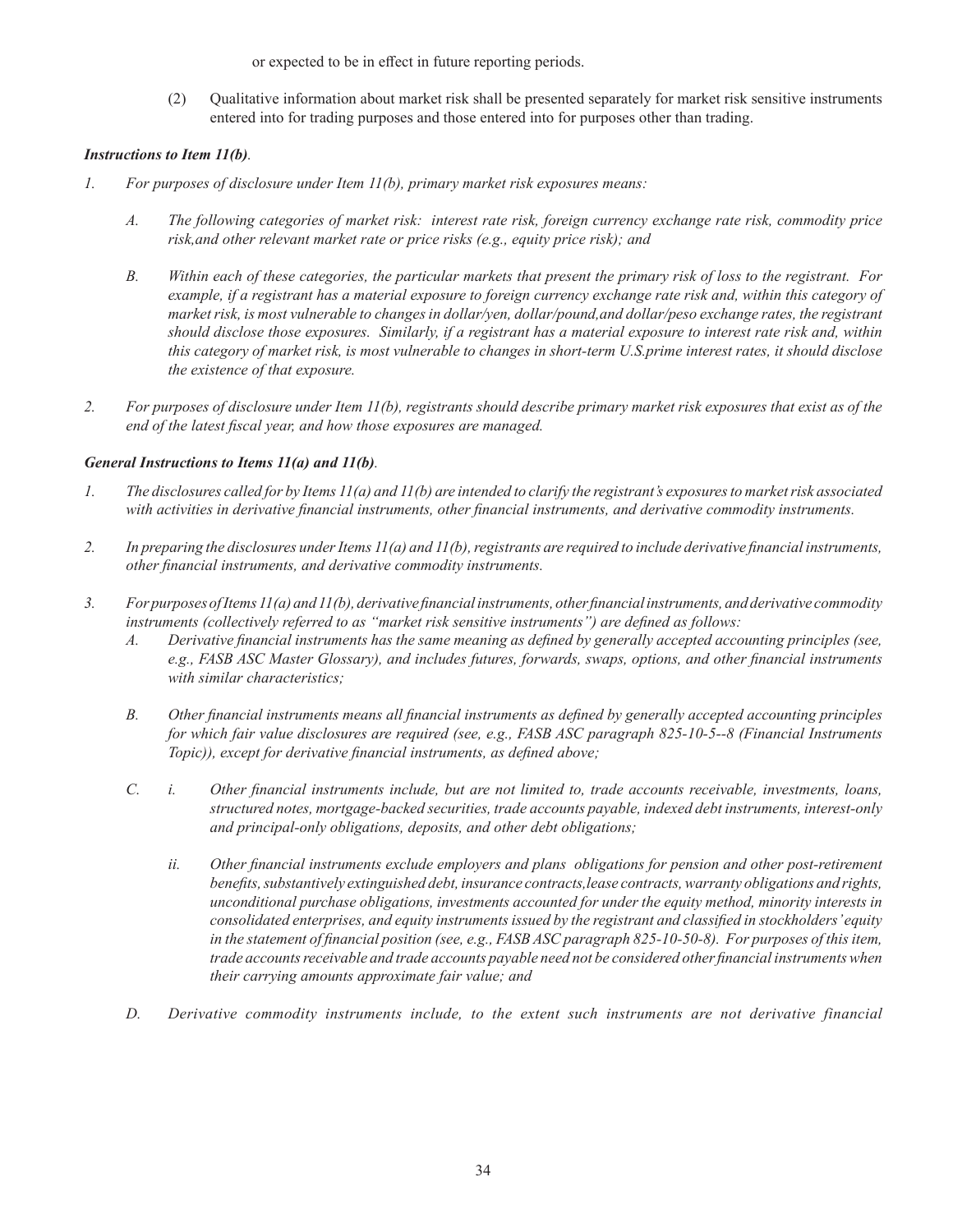*instruments,commodity futures, commodity forwards, commodity swaps, commodity options, and other commodity instruments with similar characteristics that are permitted by contract or business custom to be settled in cash or with another financial instrument. For purposes of this paragraph, settlement in cash includes settlement in cash of the net change in value of the derivative commodity instrument (e.g., net cash settlement based on changes in the price of the underlying commodity).* 

- *4. A. In addition to providing required disclosures for the market risk sensitive instruments defined in instruction 2. of the General Instructions to Items 11(a) and 11(b), registrants are encouraged to include other market risk sensitive instruments, positions, and transactions within the disclosures required under Items 11(a) and 11(b). Such instruments, positions, and transactions might include commodity positions, derivative commodity instruments that are not permitted by contract or business custom to be settled in cash or with another financial instrument, cash flows from anticipated* transactions, and certain financial instruments excluded under instruction 3.C.ii. of the General Instructions to Items *11(a) and 11(b).*
	- *B. Registrants that voluntarily include other market risk sensitive instruments, positions and transactions within their quantitative disclosures about market risk under the sensitivity analysis or value at risk disclosure alternatives are not required to provide separate market risk disclosures for any voluntarily selected instruments, positions, or transactions. Instead, registrants selecting the sensitivity analysis and value at risk disclosure alternatives are permitted*  to present comprehensive market risk disclosures, which reflect the combined market risk exposures inherent in both *the required and any voluntarily selected instruments, position, or transactions. Registrants that choose the tabular presentation disclosure alternative should present voluntarily selected instruments, positions, or transactions in a manner consistent with the requirements in Item 11(a) for market risk sensitive instruments.*
	- *C. If a registrant elects to include voluntarily a particular type of instrument, position, or transaction in their quantitative disclosures about market risk, that registrant should include all, rather than some, of those instruments, positions, or transactions within those disclosures. For example, if a registrant holds in inventory a particular type of commodity position and elects to include that commodity position within their market risk disclosures, the registrant should include the entire commodity position, rather than only a portion thereof, in their quantitative disclosures about market risk.*
- *5. A. Under Items 11(a) and 11(b), a materiality assessment should be made for each market risk exposure category within the trading and other than trading portfolios.* 
	- *B. For purposes of making the materiality assessment under instruction 5.A. of the General Instructions to Items 11(a) and 11(b), registrants should evaluate both:*
		- *i.* The materiality of the fair values of derivative financial instruments, other financial instruments, and derivative *commodity instruments outstanding as of the end of the latest fiscal year; and*
		- *ii.* The materiality of potential, near-term losses in future earnings, fair values, and cash flows from reasonably possible near-term changes in market rates or prices.
		- *iii. If either paragraphs B.i. or B.ii. in this instruction of the General Instructions to Items 11(a) and 11(b) are material, the registrant should disclose quantitative and qualitative information about market risk, if such market risk for the particular market risk exposure category is material.*
	- *C. For purposes of instruction 5.B.i. of the General Instructions to Items 11(a) and 11(b), registrants generally should not net fair values, except to the extent allowed under generally accepted accounting principles (see, e.g., FASB ASC Subtopic 210-20, Balance Sheet - Off setting). For example, under this instruction, the fair value of assets generally should not be netted with the fair value of liabilities.*
	- *D. For purposes of instruction 5.B.ii. of the General Instructions to Items 11(a) and 11(b), registrants should consider, among other things, the magnitude of:*
		- *i. Past market movements;*
		- *ii. Reasonably possible, near-term market movements; and*
		- *iii. Potential losses that may arise from leverage, option,and multiplier features.*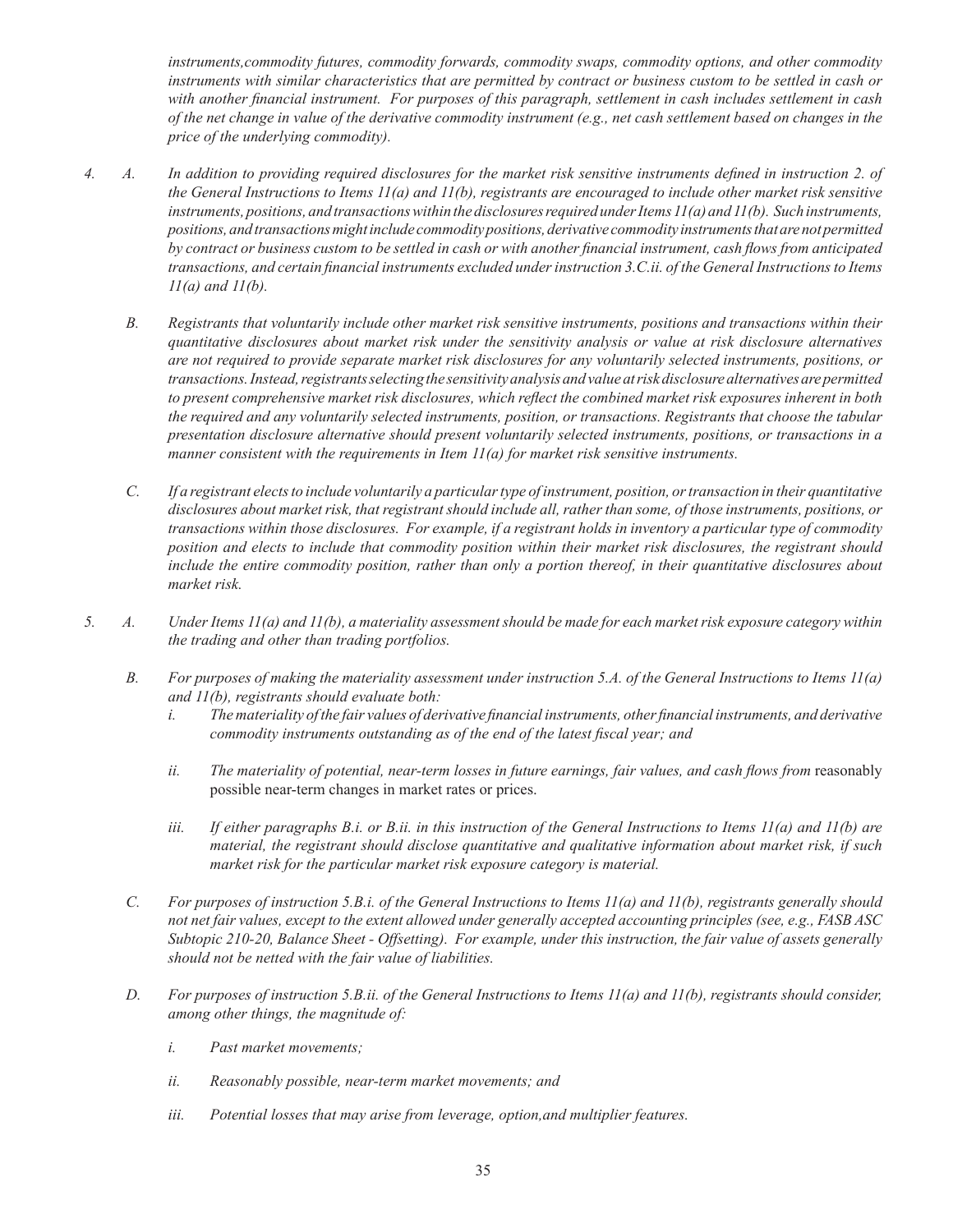- *E. For purposes of instructions 5.B.ii. and 5.D.ii. of the General Instructions to Items 11(a) and 11(b), the term near term means a period of time going forward up to one year from the date of the financial statements (see FASB ASC Master Glossary).*
- *F. For the purpose of instructions 5.B.ii. and 5.D.ii. of the General Instructions to Items 11(a) and 11(b), the term reasonably possible has the same meaning as defined by generally accepted accounting principles (see, e.g., FASB ASC Master Glossary).*
- *6. For purposes of Items 11(a) and 11(b), registrants should present the information outside of, and not incorporate the information into, the financial statements (including the footnotes to the financial statements). In addition, registrants are encouraged to provide the required information in one location. However, alternative presentation, such as inclusion of all or part of the information in Management's Discussion and Analysis, may be used at the discretion of the registrant. If information is disclosed in more than one location, registrants should provide cross-references to the locations of the related disclosures.*
- *7. For purposes of the instructions to Items 11(a) and 11(b), trading purposes means dealing and other trading activities measured at fair value with gains and losses recognized in earnings). In addition, anticipated transactions means transactions (other than transactions involving existing assets or liabilities or transactions necessitated by existing firm commitments) an enterprise expects, but is not obligated, to carry out in the normal course of business.*

## *[end of General Instructions to Items 11(a) and 11(b)]*

(c) Interim periods. If interim period financial statements are included or are required to be included by Article 3 of Regulation S-X (17 CFR 210), discussion and analysis shall be provided so as to enable the reader to assess the sources and effects of material changes in information that would be provided under Item 11 of Form 20-F from the end of the preceding fiscal year to the date of the most recent interim balance sheet.

### *Instructions to Item 11(c).*

- *1.* Information required by paragraph (c) of this Item 11 is not required until after the first fiscal year end in which this Item *11 is applicable.* 
	- (d) Safe Harbor.
		- (1) The safe harbor provided in Section 27A of the Securities Act of 1933 (15 U.S.C. 77z-2) and Section 21E of the Securities Exchange Act of 1934 (15 U.S.C. 78u-5) ("statutory safe harbors") shall apply, with respect to all types of issuers and transactions, to information provided pursuant to paragraphs (a), (b), and (c) of this Item 11, provided that the disclosure is made by an issuer; a person acting on behalf of the issuer; an outside reviewer retained by the issuer making a statement on behalf of the issuer; or an underwriter, with respect to information provided by the issuer or information derived from information provided by the issuer.
		- (2) For purposes of this paragraph (d) of this Item 11 only:
			- (i) All information required by paragraphs (a),  $(b)(1)(i)$ ,  $(b)(1)(iii)$ , and (c) of this Item 11 is considered forward looking statements for purposes of the statutory safe harbors, except for historical facts such as the terms of particular contracts and the number of market risk sensitive instruments held during or at the end of the reporting period; and
			- (ii) With respect to paragraph (a) of this Item 11, the meaningful cautionary statements prong of the statutory safe harbors will be satisfied if a registrant satisfies all requirements of that same paragraph (a) of this Item 11.
	- (e) Smaller Reporting Companies. Smaller reporting companies, as defined in  $\S230.405$  of this chapter and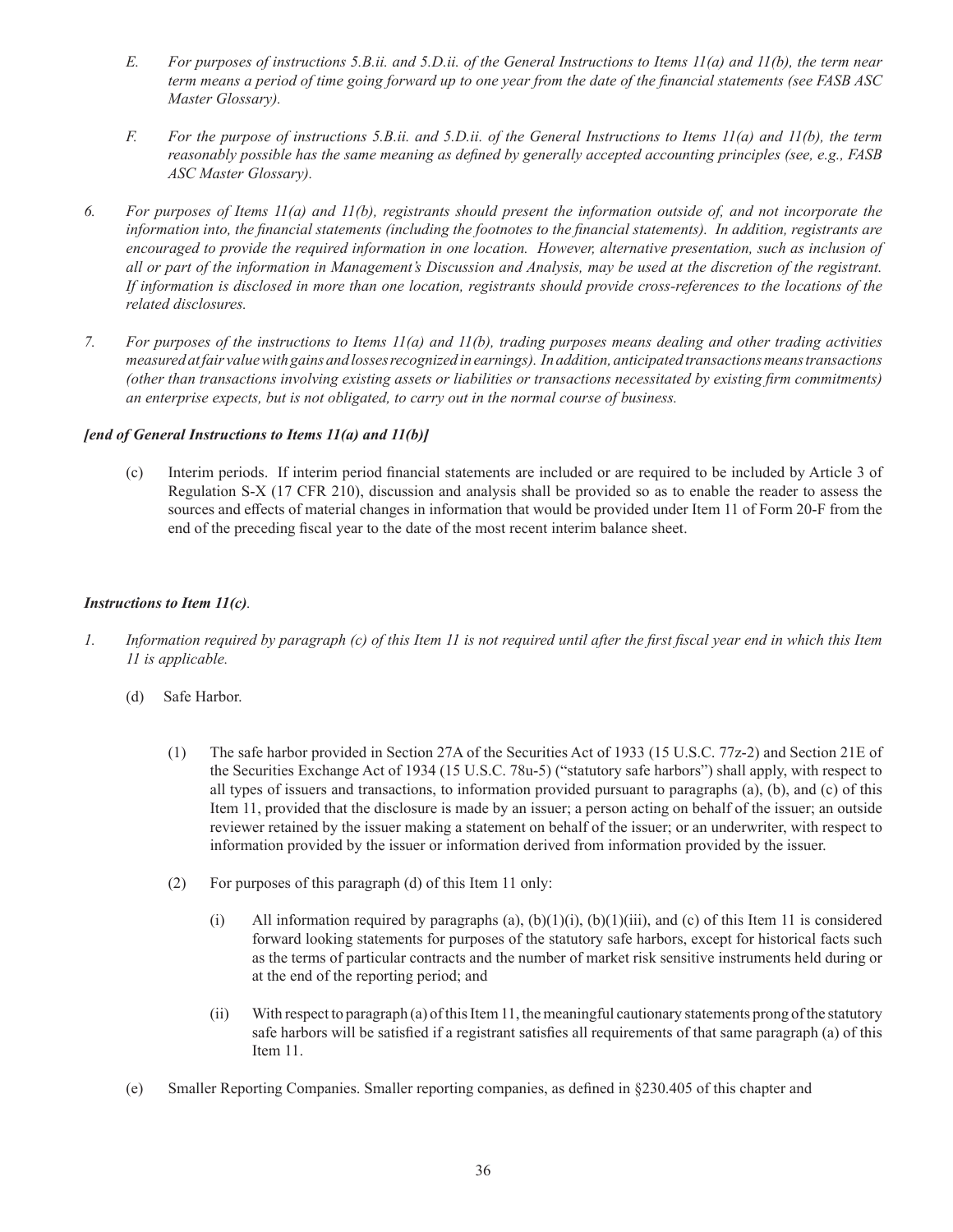$§240.12b-2$  of this chapter, need not provide the information required by this Item 11, whether or not they file on forms specially designated as smaller reporting company [or small business issuer] forms.

## *General Instructions to Items 11(a), 11(b), 11(c), 11(d), and 11(e).*

- *1. [Reserved]*
- *2. A. For purposes of instruction 1. of the General Instructions to Items 11(a), 11(b), 11(c), 11(d), and 11(e), bank registrants and thrift registrants include any registrant which has control over a depository institution.* 
	- *B. For purposes of instruction 2.A. of the General Instructions to Items 11(a), 11(b), 11(c), 11(d), and 11(e), a registrant has control over a depository institution if:*
		- *i. The registrant directly or indirectly or acting through one or more other persons owns, controls, or has power to vote 25% or more of any class of voting securities of the depository institution;*
		- *ii. The registrant controls in any manner the election of a majority of the directors or trustees of the depository institution; or*
		- *iii.* The Federal Reserve Board or Office of Thrift Supervision determines, after notice and opportunity for *hearing, that the registrant directly or indirectly exercises a controlling influence over the management or policies of the depository institution;*
	- *C. For purposes of instruction 2.B. of the General Instructions to Items 11(a), 11(b), 11(c), 11(d), and 11(e), a depository institution means any of the following:*
		- *i. An insured depository institution as defined in section 3(c)(2) of the Federal Deposit Insurance Act (12 U.S.C.A. Sec.1813 (c));*
		- *ii. An institution organized under the laws of the United States, any State of the United States, the District of Columbia,any territory of the United States, Puerto Rico, Guam, American Samoa, or the Virgin Islands, which both accepts demand deposits or deposits that the depositor may withdraw by check or similar means for payment to third parties or others and is engaged in the business of making commercial loans.*
	- *D. For purposes of instruction 1. of the General Instructions to Items 11(a), 11(b), 11(c), 11(d), and 11(e),market capitalization is the aggregate market value of common equity as set forth in General Instruction I.B.1. of Form S-3; provided however, that common equity held by affi liates is included in the calculation of market capitalization;*  and provided further that instead of using the 60 day period prior to filing referenced in General Instruction I.B.1. *of Form S-3, the measurement date is January 28, 1997.*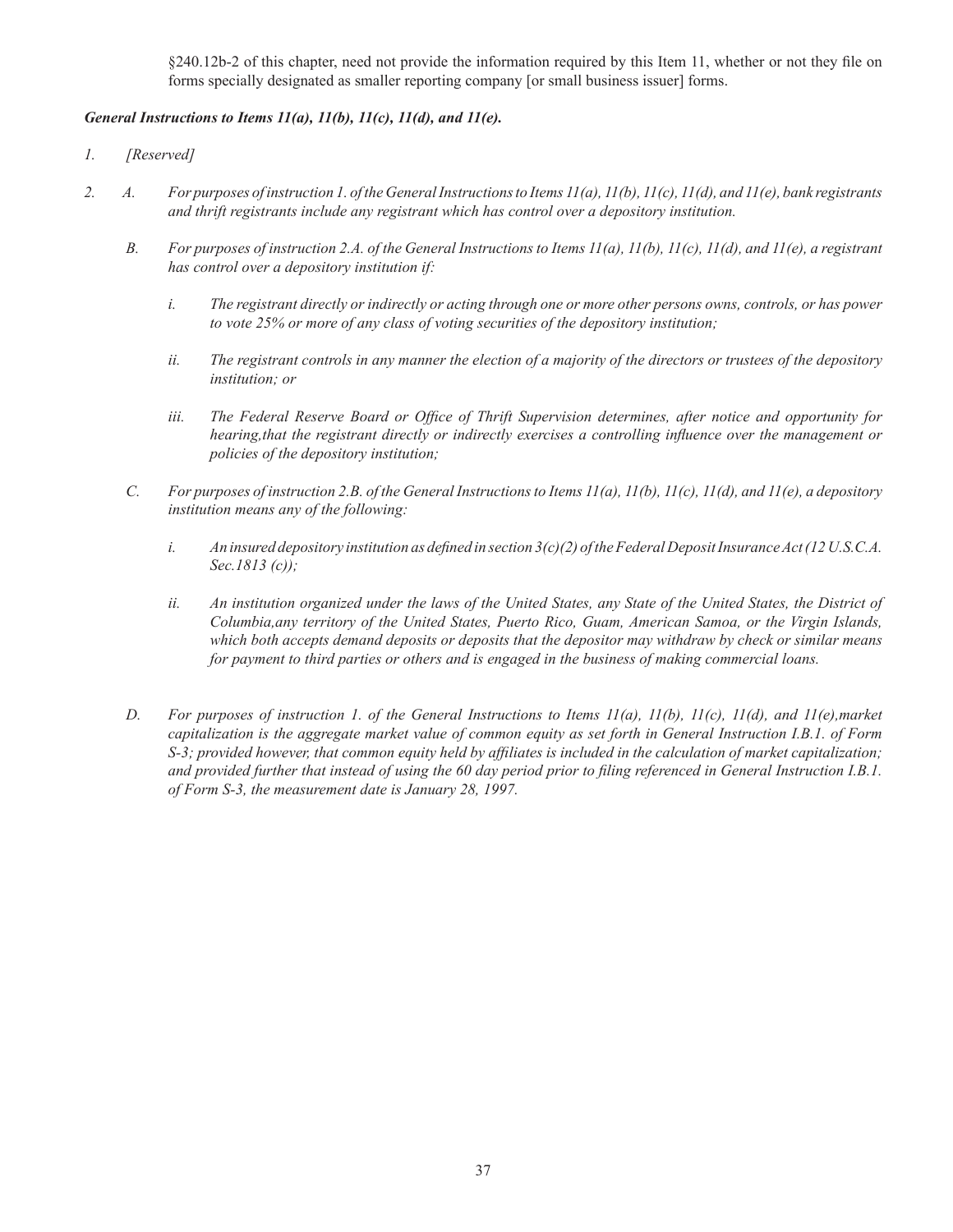#### **Appendix to Item 11 - Tabular Disclosures**

 The tables set forth below are illustrative of the format that might be used when a registrant elects to present the information required by paragraph  $(a)(1)(i)(A)$  of Item 11 regarding terms and information about derivative financial instruments, other financial instruments, and derivative commodity instruments. These examples are for illustrative purposes only. Registrants are not required to display the information in the specific format illustrated below. Alternative methods of display are permissible as long as the disclosure requirements of the section are satisfied. Furthermore, these examples were designed primarily to illustrate possible formats for presentation of the information required by the disclosure item and do not purport to illustrate the broad range of derivative financial instruments, other financial instruments, and derivative commodity instruments utilized by registrants.

#### **Interest Rate Sensitivity**

The table below provides information about the Company's derivative financial instruments and other financial instruments that are sensitive to changes in interest rates, including interest rate swaps and debt obligations. For debt obligations, the table presents principal cash flows and related weighted average interest rates by expected maturity dates. For interest rate swaps, the table presents notional amounts and weighted average interest rates by expected (contractual) maturity dates. Notional amounts are used to calculate the contractual payments to be exchanged under the contract. Weighted average variable rates are based on implied forward rates in the yield curve at the reporting date. The information is presented in U.S. dollar equivalents, which is the Company's reporting currency. The instrument's actual cash flows are denominated in both U.S. dollars (\$US) and German deutschmarks (DM), as indicated in parentheses.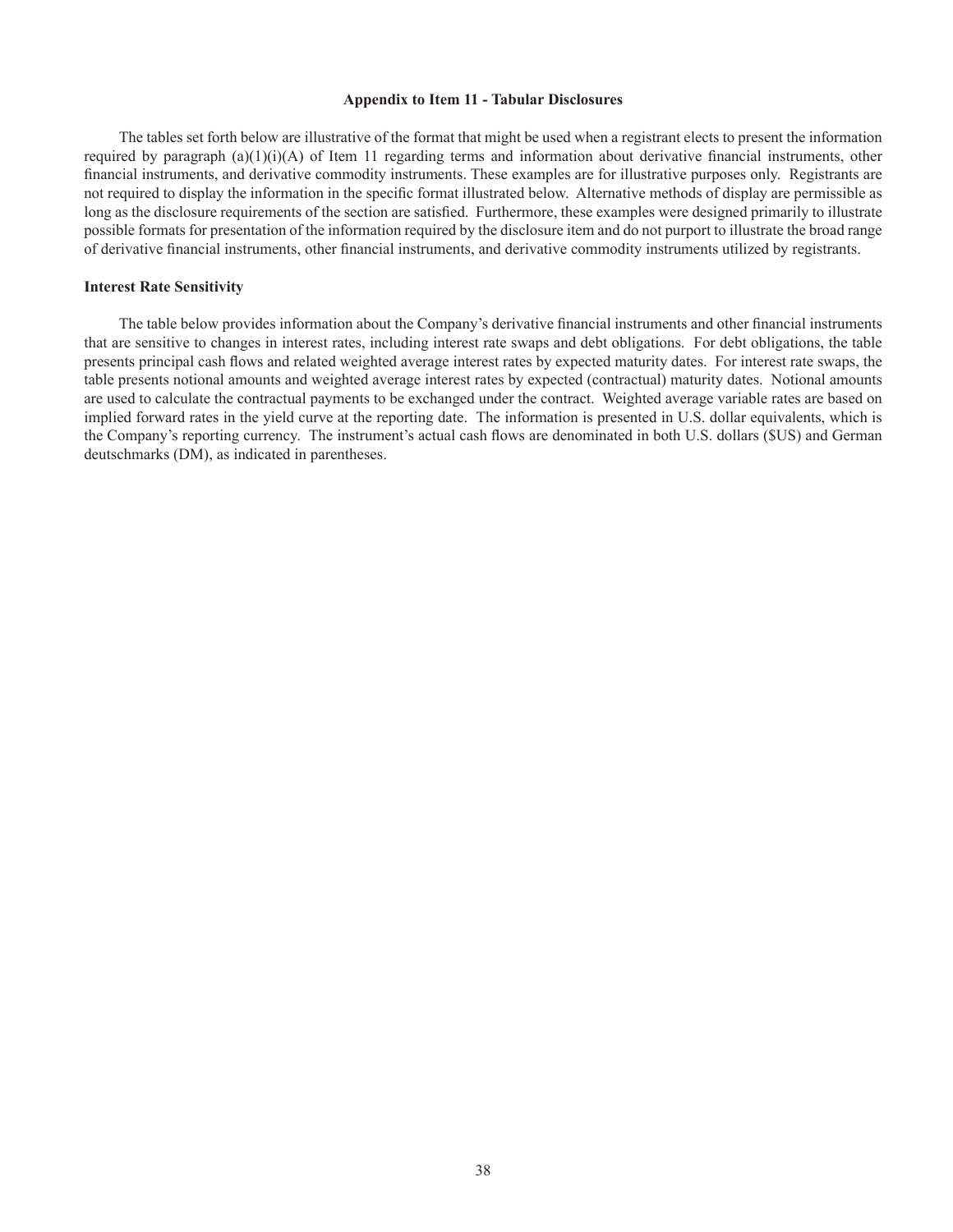#### **December 31, 19x1** Expected Maturity Date

|                       |             |             |         |             |         | There-      |         | Fair                          |
|-----------------------|-------------|-------------|---------|-------------|---------|-------------|---------|-------------------------------|
|                       | 19x2        | 19x3        | 19x4    | 19x5        | 19x6    | after       | Total   | Value                         |
| Liabilities           |             |             |         |             |         |             |         | (US\$ Equivalent in millions) |
| Long-term Debt        |             |             |         |             |         |             |         |                               |
| Fixed Rate (\$US)     | <b>SXXX</b> | <b>SXXX</b> |         | \$XXX \$XXX |         | \$XXX \$XXX | SXXX    | <b>SXXX</b>                   |
| Average interest rate | $X.X\%$     | $X.X\%$     | $X.X\%$ | $X.X\%$     | $X.X\%$ | $X.X\%$     | $X X\%$ |                               |
|                       |             |             |         |             |         |             |         |                               |
| Fixed Rate (DM)       | XXX         | <b>XXX</b>  | XXX     | XXX         | XXX     | XXX         | XXX     | XXX                           |
| Average interest rate | $X X\%$     | $X.X\%$     | $X.X\%$ | $X.X\%$     | $X.X\%$ | $X.X\%$     | $X X\%$ |                               |
|                       |             |             |         |             |         |             |         |                               |
| Variable Rate (\$US)  | XXX         | xхx         | xxx     | XXX         | XXX     | X X X       | XXX     | xxx                           |
| Average interest rate | $X X\%$     | $X.X\%$     | $X.X\%$ | $X.X\%$     | $X.X\%$ | $X.X\%$     | $X.X\%$ |                               |

## **Expected Maturity Rate**

| <b>Interest Rate Derivatives</b> | 19x2        | 19x3    | 19x4                          | 19x5            | 19x6    | There-<br>after | Total         | Fair<br>Value |
|----------------------------------|-------------|---------|-------------------------------|-----------------|---------|-----------------|---------------|---------------|
|                                  |             |         |                               |                 |         |                 | (In millions) |               |
| <b>Interest Rate Swaps</b>       |             |         |                               |                 |         |                 |               |               |
| Variable to Fixed (\$US)         | <b>SXXX</b> |         | \$XXX \$XXX \$XXX \$XXX \$XXX |                 |         |                 | SXXX SXXX     |               |
| Average pay rate                 | $X.X\%$     | $X.X\%$ | $X.X\%$                       | $X.X\%$         | $X.X\%$ | $X.X\%$         | $X.X\%$       |               |
| Average receive rate             | $X X\%$     | $X.X\%$ | $X.X\%$                       | $X.X\%$ $X.X\%$ |         | $X.X\%$         | $X.X\%$       |               |
| Fixed to Variable (\$US)         | XXX         |         | XXX                           | XXX             | XXX     | XXX             |               | xxx           |
|                                  | $X.X\%$     | $X.X\%$ | $X.X\%$                       | $X.X\%$         | $X.X\%$ | $X X\%$         | $X.X\%$       |               |
| Average pay rate                 |             |         |                               |                 |         |                 |               |               |
| Average receive rate             | $X X\%$     | $X.X\%$ | $X.X\%$                       | $X.X\%$         | $X.X\%$ | $X X\%$         | $X X\%$       |               |

### **Exchange Rate Sensitivity**

The table below provides information about the Company's derivative financial instruments, other financial instruments, and firmly committed sales transactions by functional currency and presents such information in U.S. dollar equivalents.<sup>1</sup> The table summarizes information on instruments and transactions that are sensitive to foreign currency exchange rates, including foreign currency forward exchange agreements, deutschmark (DM)-denominated debt obligations, and firmly committed DM sales transactions. For debt obligations, the table presents principal cash flows and related weighted average interest rates by expected maturity dates. For firmly committed DM-sales transactions, sales amounts are presented by the expected transaction date, which are not expected to exceed two years. For foreign currency forward exchange agreements, the table presents the notional amounts and weighted average exchange rates by expected (contractual) maturity dates. These notional amounts generally are used to calculate the contractual payments to be exchanged under the contract.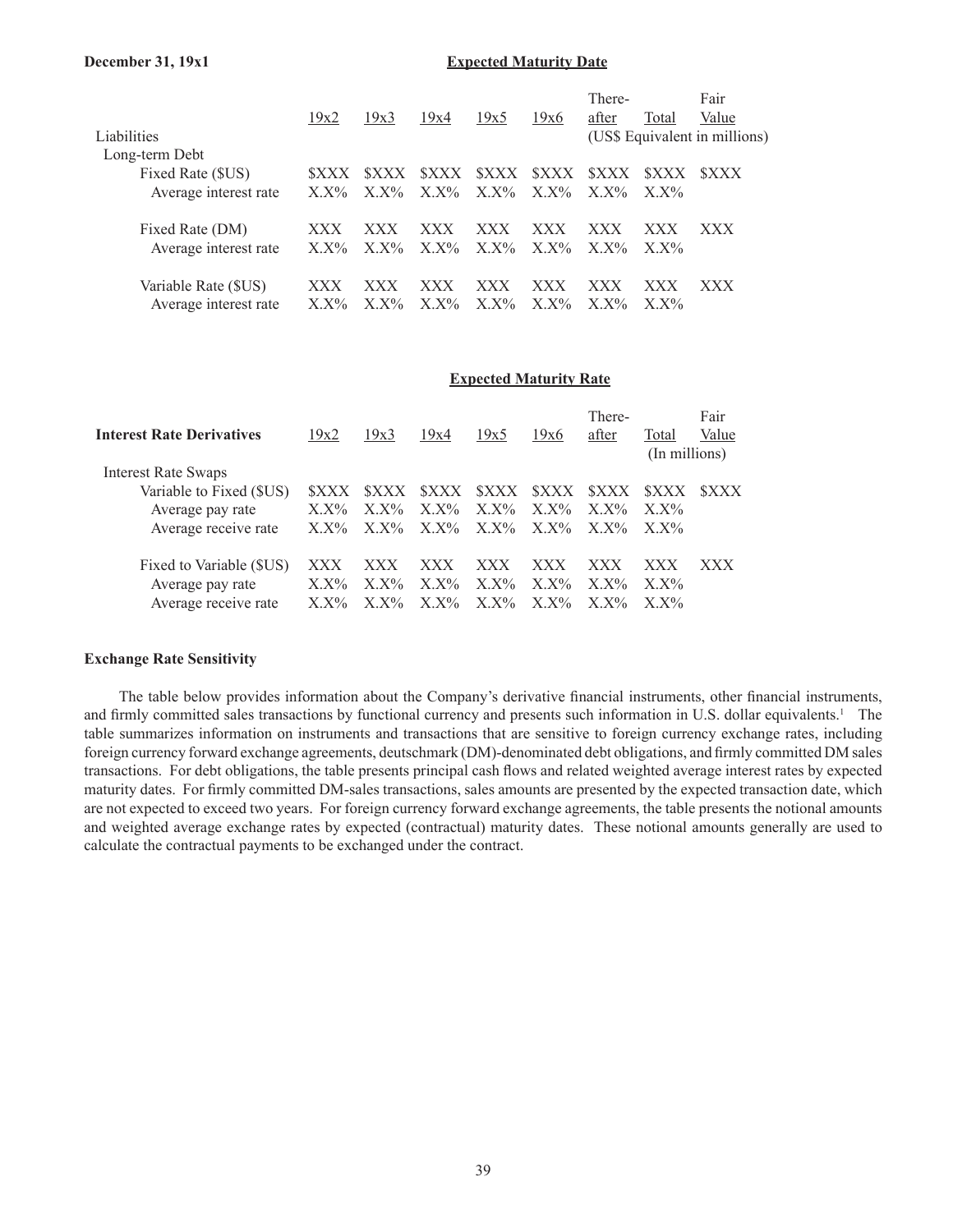| December 31, 19x1                                                                                     |             |             |      |                                              |                          | <b>Expected Maturity Date</b> |             |                    |
|-------------------------------------------------------------------------------------------------------|-------------|-------------|------|----------------------------------------------|--------------------------|-------------------------------|-------------|--------------------|
|                                                                                                       | 19x2        | 19x3        | 19x4 | 19x5                                         | 19x6                     | There-<br>after               | Total       | Fair<br>Value      |
| <b>On-Balance Sheet Financial Instruments</b>                                                         |             |             |      |                                              |                          |                               |             |                    |
| \$US Functional Currency <sup>2</sup><br>Liabilities                                                  |             |             |      | (US\$ Equivalent in millions)                |                          |                               |             |                    |
| Long-Term Debt<br>Fixed Rate (DM)                                                                     | <b>SXXX</b> |             |      |                                              |                          | \$XXX \$XXX \$XXX \$XXX \$XXX | <b>SXXX</b> | <b>SXXX</b>        |
| Average interest rate                                                                                 | X.X         | X.X         | X.X  | X.X                                          | X.X                      | X.X                           | X.X         |                    |
|                                                                                                       |             |             |      | <b>Expected Maturity or Transaction Date</b> |                          |                               |             |                    |
| <b>Anticipated Transactions and</b>                                                                   | 19x2        | 19x3        | 19x4 | 19x5                                         | 19x6                     | There-<br>after               | Total       | Fair<br>Value      |
| Related Derivatives <sup>3</sup>                                                                      |             |             |      | (US\$ Equivalent in millions)                |                          |                               |             |                    |
| \$US Functional Currency:<br>Firmly committed transactions:<br>Sales Contracts (DM)                   |             | \$XXX \$XXX |      |                                              |                          |                               | <b>SXXX</b> | <b><i>SXXX</i></b> |
| Forward Exchange Agreements<br>(Receive \$US/Pay DM)<br><b>Contract Amount</b><br>Average Contractual | XXX         | <b>XXX</b>  |      |                                              |                          |                               | XXX         | XXX                |
| <b>Exchange Rate</b>                                                                                  | X.X         | X.X         |      | $\overline{\phantom{a}}$                     | $\overline{\phantom{a}}$ | $\overline{\phantom{a}}$      | X.X         |                    |

1 The information is presented in U.S.dollars because that is the registrant's reporting currency.

 $\overline{2}$ Similar tabular information would be provided for other functional currencies.

3 Pursuant to General Instruction 4 to Items 11(a) and 11(b) of Form 20-F, registrants may include cash flows from anticipated transactions and operating cash flows resulting from non-financial and non-commodity instruments.

#### **Commodity Price Sensitivity**

 The table below provides information about the Company's corn inventory and futures contracts that are sensitive to changes in commodity prices, specifically corn prices. For inventory, the table presents the carrying amount and fair value at December 31, 19x1. For the futures contracts the table presents the notional amounts in bushels, the weighted average contract prices, and the total dollar contract amount by expected maturity dates, the latest of which occurs one year from the reporting date. Contract amounts are used to calculate the contractual payments and quantity of corn to be exchanged under the futures contracts.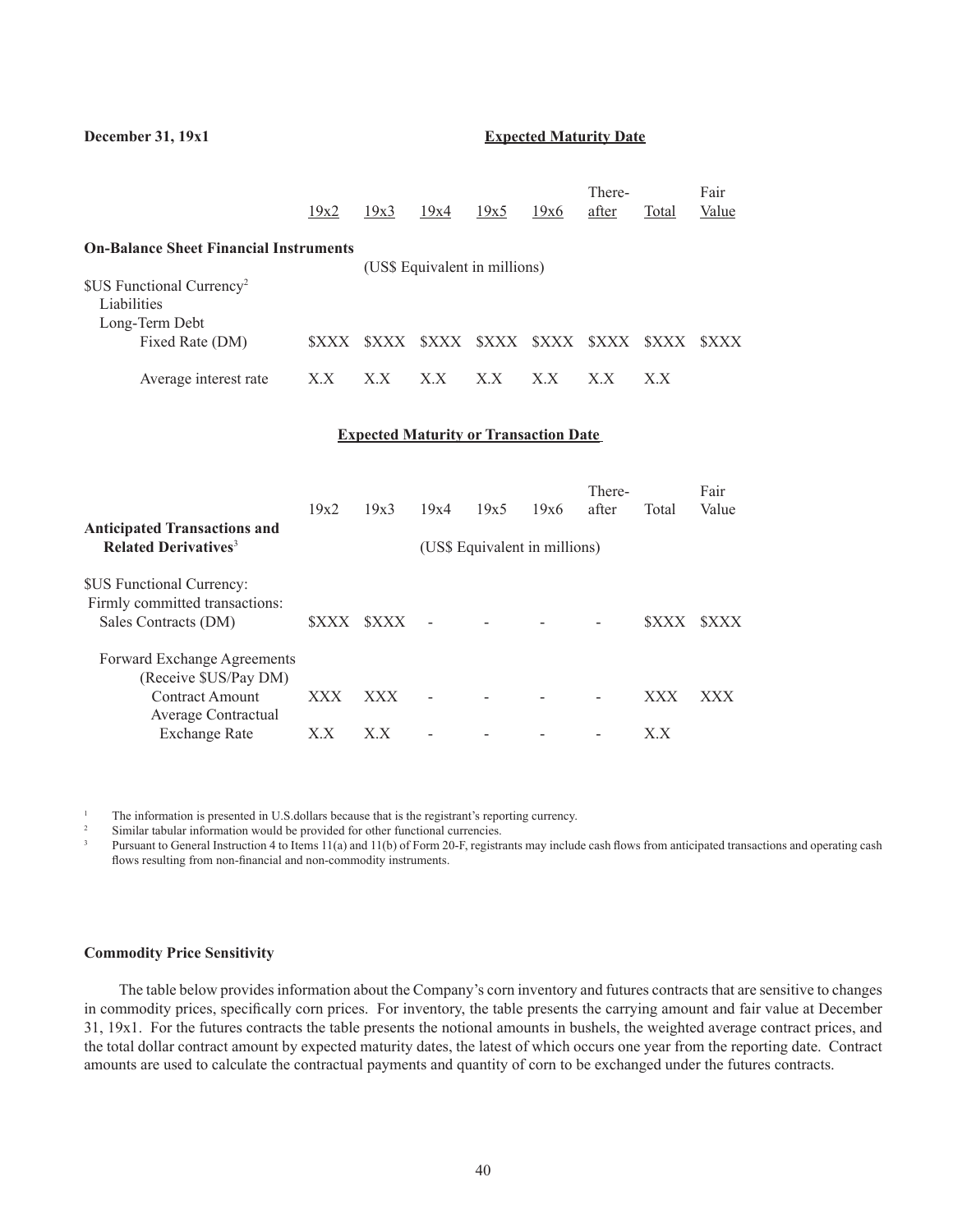### **December 31, 19x1**

## **On Balance Sheet Commodity Position and Related Derivatives**

|                | Carrying      | Fair               |  |
|----------------|---------------|--------------------|--|
|                | Amount        | Value              |  |
|                | (In millions) |                    |  |
| Corn Inventory | <b>SXXX</b>   | \$XXX <sup>4</sup> |  |

Pursuant to General Instruction 4 to Items 305(a) and 305(b) of Regulation S-K, registrants may include information on commodity positions, such as corn inventory.

#### **Related Derivatives**

|                                    | Expected    |       |
|------------------------------------|-------------|-------|
|                                    | Maturity    | Fair  |
|                                    | 1992        | Value |
| Futures Contracts (Short)          |             |       |
| Contract Volumes (100,000 bushels) | XXX         |       |
| Weighted Average Price (Per        |             |       |
| $100,000$ bushels)                 | \$X.XX      |       |
| Contract Amount (\$US in millions) | <b>SXXX</b> |       |

#### **Item 12. Description of Securities Other than Equity Securities.**

- A. Debt Securities. If you are registering debt securities, provide the following information if it is relevant to the securities you are registering.
	- 1. Information about interest, conversions, maturity, redemption, amortization, sinking funds or retirement.
	- 2. The kind and priority of any lien securing the issue, as well as a brief identification of the principal properties subject to each lien.
	- 3. Subordination of the rights of holders of the securities to other security holders or creditors. If the securities are designated in their title as subordinated, give the aggregate amount of outstanding indebtedness as of the most recent practicable date that is senior to the subordinated debt and briefly describe any limitations on the issuance of additional senior indebtedness, or state that there is no limitation.
	- 4. Information about provisions restricting the declaration of dividends or requiring the creation or maintenance of any reserves or of any ratio of assets or requiring the maintenance of properties.
	- 5. Information about provisions permitting or restricting the issuance of additional securities, the withdrawal of cash deposited against the issuance of additional securities, the incurring of additional debt, the release or substitution of assets securing the issue, the modification of the terms of the security and similar provisions. You do not need to describe provisions permitting the release of assets upon the deposit of equivalent funds or the pledge of equivalent property, the release of property no longer required in the business, obsolete property or property taken by eminent domain, the application of insurance monies, and similar provisions.
	- 6. The general type of event that constitutes a default and whether or not you are required to provide periodic evidence of the absence of a default or of compliance with the terms of the indenture.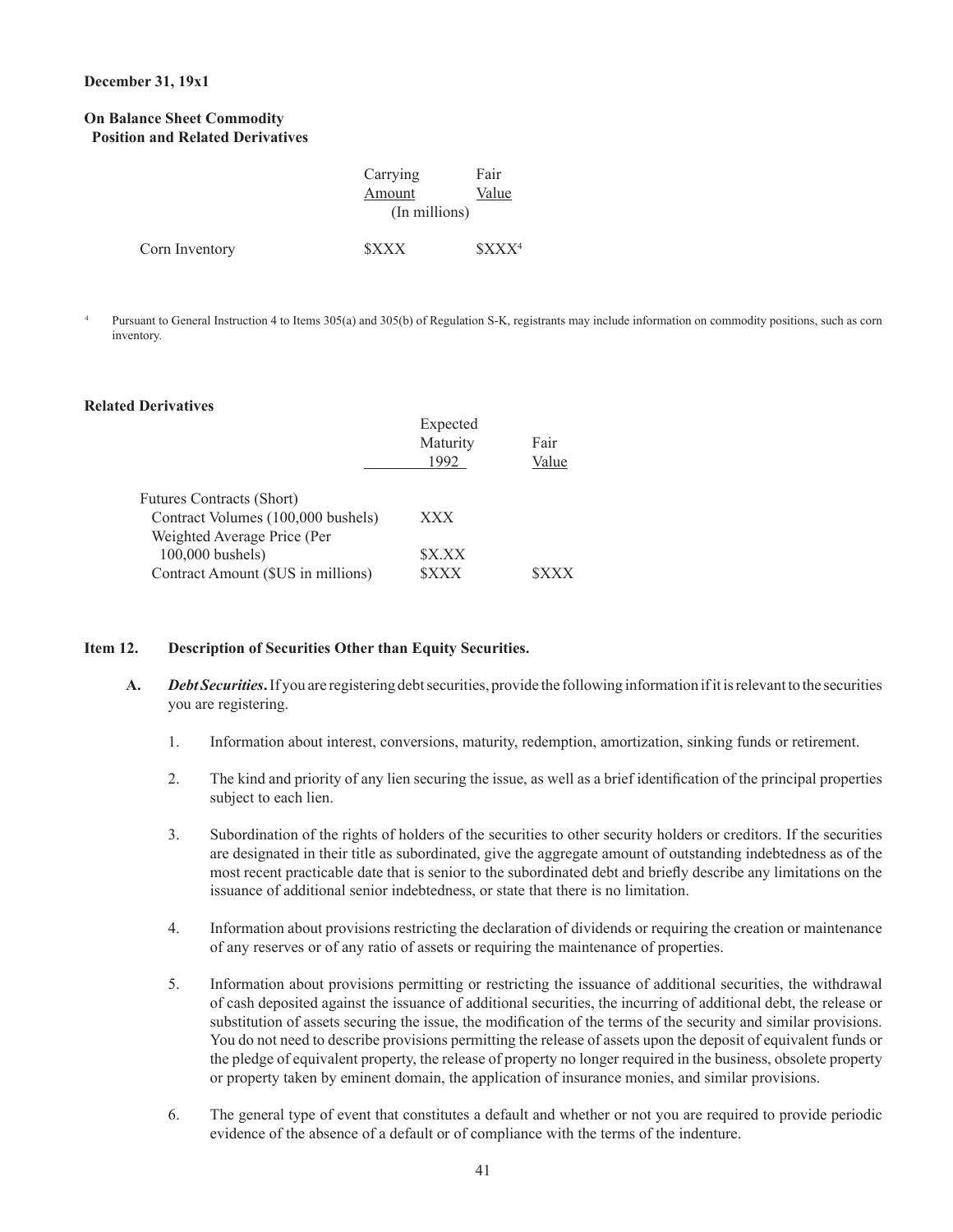- 7. Modification of the terms of the security or the rights of security holders.
- 8. If the rights evidenced by the securities you are registering are or may be materially limited or qualified by the rights of any other authorized class of securities, provide enough information about the other class of securities so investors will understand the rights evidenced by the securities you are registering. You do not need to provide information about the other class of securities if all of it will be retired, as long as you have taken appropriate steps to ensure that retirement will be completed on or before the time you deliver the securities you are registering.
- 9. The tax effects of any "original issue discount" as that term is defined in Section 1232 of the Internal Revenue Code (26 U.S.C. 1232), including cases where the debt security is being sold in a package with another security and the allocation of the offering price between the two securities may have the effect of offering the debt security at an original issue discount.
- 10. The name and address of the trustee and the nature of any material relationship between the trustee and you or any of your affiliates, the percentage of the class of securities that is needed to require the trustee to take action, and what indemnification the trustee may require before proceeding to enforce the lien.
- 11. The names and addresses of the paying agents.
- 12. The currency or currencies in which the debt is payable. If the debt may be paid in two or more currencies, state who has the option to determine the currency conversion and what the basis will be for that determination.
- 13. Any law or decree determining the extent to which the securities may be serviced.
- 14. The consequences of any failure to pay principal, interest, or any sinking or amortization installment.
- 15. If the securities are guaranteed, the name of the guarantor and a brief outline of the contract of guarantee.
- **B.** *Warrants and Rights*. If the securities you are registering are being offered pursuant to warrants or rights, provide the following information, in addition to the description of the securities the warrants or rights represent.
	- 1. The amount of securities called for by the warrants or rights.
	- 2. The period during and the price at which the warrants or rights are exercisable.
	- 3. The amount of warrants or rights outstanding.
	- 4. Provisions for changes or adjustments in the exercise price.
	- 5. Any other material terms of the warrants or rights.
- **C.** Other Securities. If you are registering securities other than equity, debt, warrants or rights, briefly describe the rights evidenced by the securities you are registering. The description should be comparable in detail to the description you would be required to provide for equity, debt, warrants or rights.
- **D.** *American Depositary Shares***.** If you are registering securities represented by American Depositary Receipts, provide the following information.
	- 1. Give the name of the depositary and the address of its principal executive office.
	- 2. Give the title of the American depositary receipts and identify the deposited security. Briefly describe the American depositary shares, including provisions, if any, regarding:
		- (a) the amount of deposited securities represented by one unit of American depositary receipts;
		- (b) any procedure for voting the deposited securities;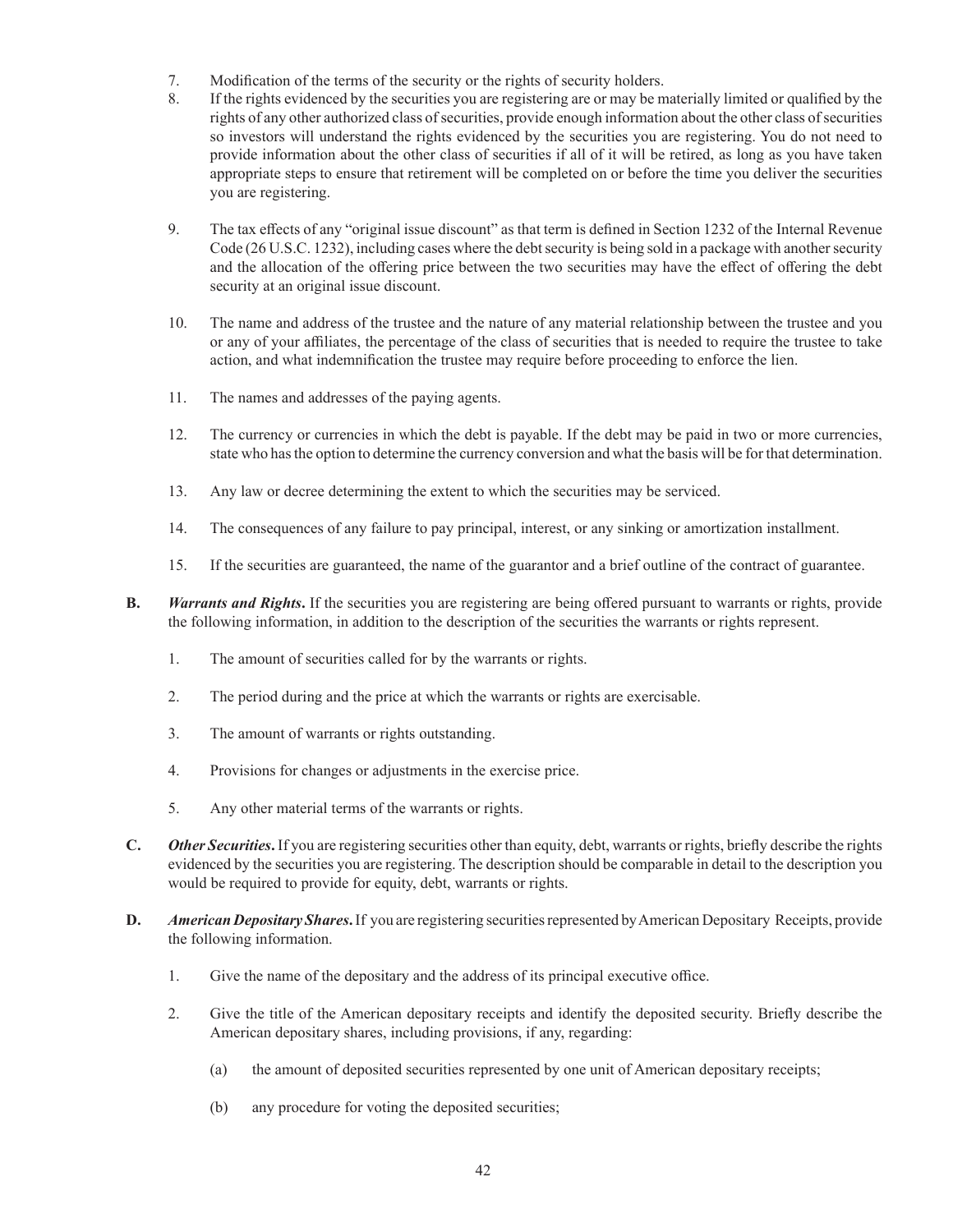- (c) the procedure for collecting and distributing dividends;
- (d) the procedures for transmitting notices, reports and proxy soliciting material;
- (e) the sale or exercise of rights;
- (f) the deposit or sale of securities resulting from dividends, splits or plans of reorganization;
- (g) amendment, extension or termination of the deposit arrangements;
- (h) the rights that holders of American depositary receipts have to inspect the books of the depositary and the list of receipt holders;
- (i) any restrictions on the right to transfer or withdraw the underlying securities; and
- (j) any limitation on the depositary's liability.
- 3. Describe all fees and charges that a holder of American depositary receipts may have to pay, either directly or indirectly. Indicate the type of service, the amount of the fees or charges and to whom the fees or charges are paid. In particular, provide information about any fees or charges in connection with (a) depositing or substituting the underlying shares; (b) receiving or distributing dividends; (c) selling or exercising rights; (d) withdrawing an underlying security; and (e) transferring, splitting or grouping receipts; and (f) general depositary services, particularly those charged on an annual basis. Provide information about the depositary's right, if any, to collect fees and charges by offsetting them against dividends received and deposited securities.
- 4. In addition, describe all fees and other direct and indirect payments made by the depositary to the foreign issuer of the deposited securities.

## *Instructions to Item 12:*

- *1. If you are using the form as an annual report, provide the information required by Item 12.D.3 and Item 12.D.4 under this Item of your annual report and provide the remainder of the information required by this Item in an exhibit to such report pursuant to paragraph 2(d) of Instructions as to Exhibits.*
- *2. You do not need to include any information in a registration statement, prospectus, or annual report on Form 20-F in response to Item 305(a)(2) of the Trust Indenture Act of 1939, 15 U.S.C. 77aaa et seq., as amended, if the information is not otherwise required by this Item or Instruction 2(d) under Instructions as to Exhibits of this Form.*
- *3. If you are registering convertible securities or stock purchase warrants that are subject to redemption or call, include the following information in your description of the securities.*
	- *a. Whether holders will forfeit the right to convert or purchase the securities unless they exercise that right before the date specified in the notice of redemption or call;*
	- *b. The expiration or termination date of the warrants;*
	- *c. The kinds, frequency and timing of the redemption or call notice, including the cities or newspapers in which you will publish the notice; and*
	- *d. In the case of bearer securities, that investors are responsible for making arrangements to avoid losing the right to convert or purchase if there is a redemption or call, such as by reading the newspapers in which you will publish the redemption or call notice.*
- *4. When you are required to state the title of the securities, the title must indicate the type and general character of the securities.*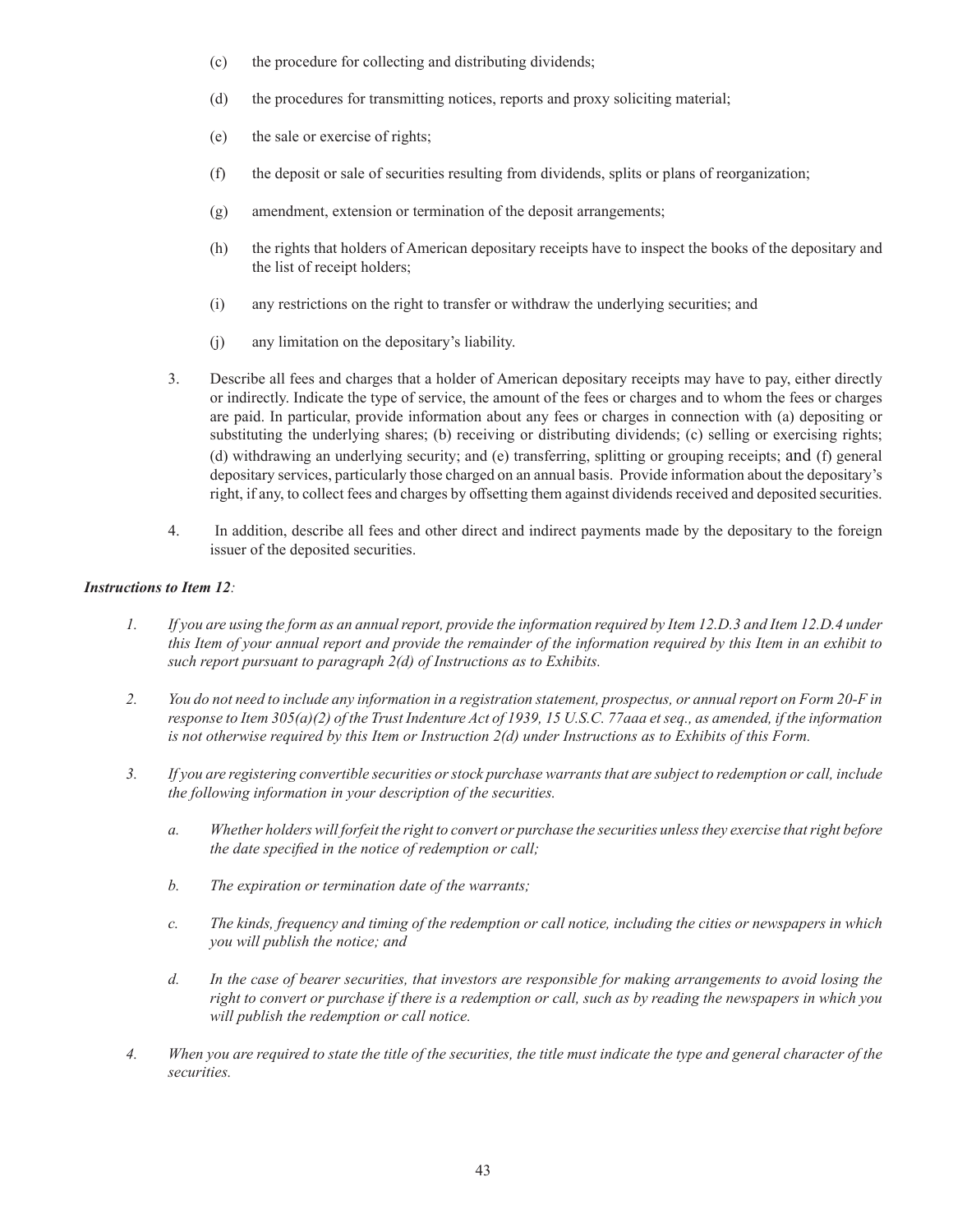### **PART II**

## **Item 13. Defaults, Dividend Arrearages and Delinquencies.**

- A. If there has been:
	- 1. a material default in the payment of principal, interest, a sinking or purchase fund installment, or
	- 2. any other material default not cured within 30 days, relating to indebtedness of you or any of your significant subsidiaries, and if the amount of the indebtedness exceeds 5% of your total assets on a consolidated basis, identify the indebtedness and state the nature of the default. If the default falls under paragraph A.1 above, state the amount of the default and the total arrearage on the date you file this report.
- B. If the payment of dividends is in arrears or there has been any other material delinquency not cured within 30 days, relating to:
	- 1. any class of your preferred stock which is registered or ranks prior to any class of registered securities, or
	- 2. any class of preferred stock of your significant subsidiaries, state the title of the class and the nature of the arrearage or delinquency. If the payment of dividends is in arrears, state the amount of this arrearage and the total arrearage on the date you file this report.

## *Instructions to Item 13:*

- *1. If you previously have reported information called for by this item in a report on Form 6-K, you may incorporate the information by specifically referring in this report to the previous report.*
- *2. You do not have to provide the information called for by this Item if the default or arrearage relates to a class of securities held entirely by or for the account of you or any of your wholly owned subsidiaries.*

*Instructions to Item 13.A: This requirement only applies to events that have become defaults under the governing instruments, i.e., after any grace period has expired and any notice requirements have been satisfied.* 

#### Item 14. Material Modifications to the Rights of Security Holders and Use of Proceeds.

- A. If you or anyone else has modified materially the instruments defining the rights of holders of any class of registered securities, identify that class of securities and briefly describe the general effect of the modification on the rights of those security holders.
- B. If you or anyone else has modified materially or qualified the rights evidenced by any class of registered securities by issuing or modifying any other class of securities, briefly describe the general effect of the issuance or modification on the rights of holders of the registered securities.
- C. If you or anyone else has withdrawn or substituted a material amount of the assets securing any class of your registered securities, provide the following information.
	- 1. Give the title of the securities.
	- 2. Identify and describe briefly the assets withdrawn or substituted.
	- 3. Indicate the provisions in the underlying indenture, if any, that authorize the withdrawal or substitution.
- D. If the trustees or paying agents for any registered securities have changed during the last financial year, give the names and addresses of the new trustees or paying agents.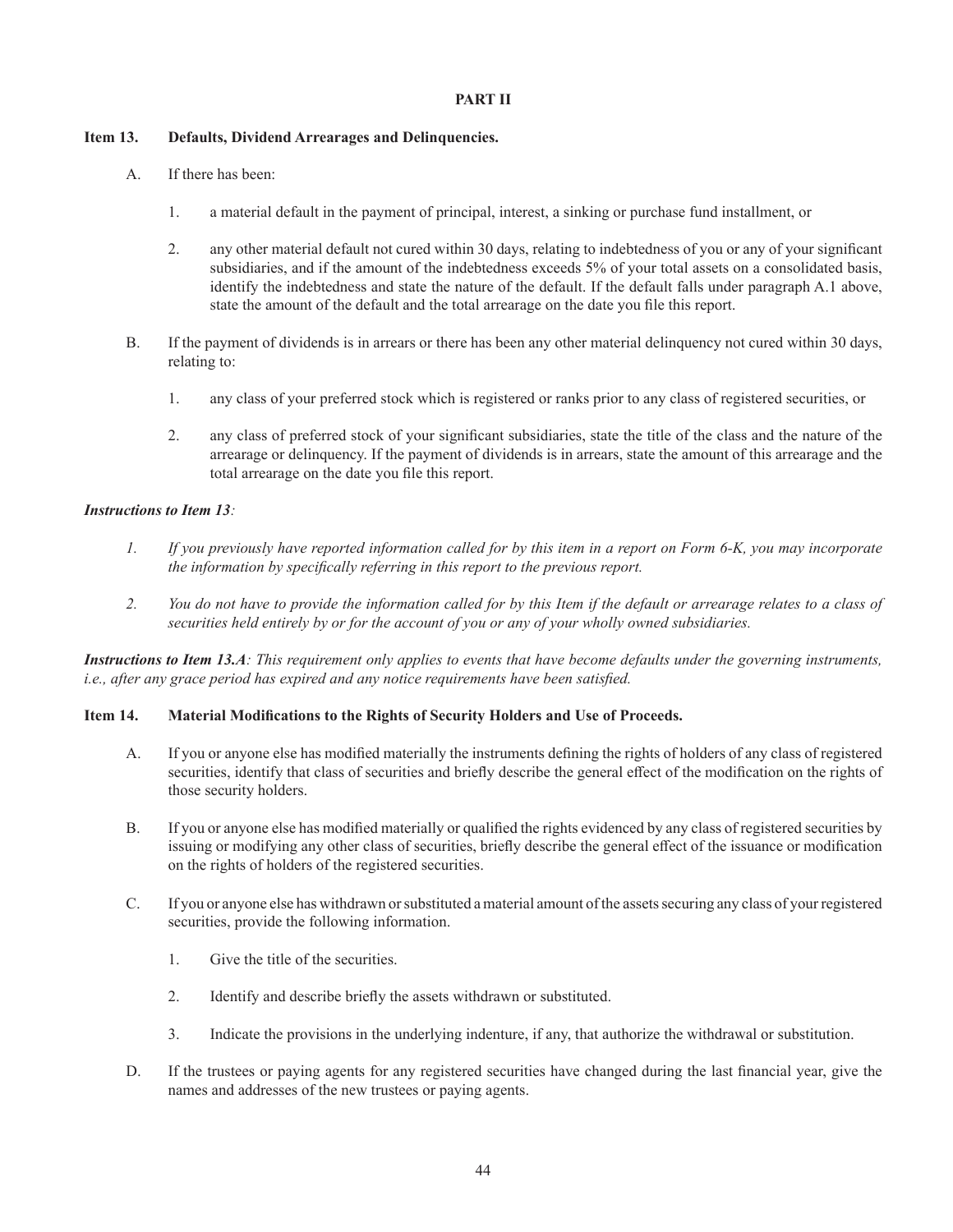- E. *Use of proceeds***.** If required pursuant to Rule 463 under the Securities Act, report the use of proceeds after the effective date of the first Securities Act registration statement filed by you or your predecessor. You must report the use of proceeds:
	- (i) on the first Form 20-F annual report you file pursuant to sections  $13(a)$  and  $15(d)$  of the Exchange Act after the Securities Act registration statement is effective, and
	- (ii) on each of your subsequent Form 20-F annual reports filed pursuant to sections 13(a) and 15(d) of the Exchange Act.

You may cease reporting the use of proceeds on the later of the date you disclose application of all the offering proceeds, or the date you disclose termination of the offering. If a required report on the use of proceeds relates to the first effective registration statement of your predecessor, you must provide the report.

Provide the information required by paragraphs E.1 through E.4 below in the first Form 20-F annual report you file pursuant to sections 13(a) and 15 (d) of the Exchange Act. In subsequent Form 20-F annual reports, you only need to provide the information required by paragraphs E.2 through E.4 if that information has changed since the last Form 20-F annual report you filed.

- 1. The effective date of the Securities Act registration statement for which the use of proceeds information is being disclosed and the Commission file number assigned to that registration statement;
- 2. The offering date, if the offering has commenced, or an explanation of why it has not commenced;
- 3. If the offering terminated before any securities were sold, an explanation for the termination; and
- 4. If the offering did not terminate before any securities were sold, disclose:
	- (a) Whether the off ering has terminated and, if so, whether it terminated before all of the registered securities were sold;
	- (b) The name(s) of the managing underwriter(s), if any;
	- (c) The title of each class of securities registered and, if a class of convertible securities is being registered, the title of any class of securities into which the convertible securities may be converted;
	- (d) For each class of securities (other than a class into which a class of registered convertible securities may be converted without additional payment to the issuer) the following information, provided for both the account of the issuer and the account(s) of any selling shareholder(s): the amount registered, the aggregate price of the offering amount registered, the amount sold and the aggregate offering price of the amount sold to date;
	- (e) From the eff ective date of the Securities Act registration statement to the ending date of the reporting period, the amount of expenses incurred for the issuer's account in connection with the issuance and distribution of the registered securities for underwriting discounts and commissions, finders' fees, expenses paid to or for underwriters, other expenses and total expenses. Indicate if a reasonable estimate for the amount of expenses is provided instead of the actual amount of the expense. Indicate whether the payments were:
		- (i) Direct or indirect payments to directors, officers, general partners of the issuer or their associates; to persons owning 10% or more of any class of the issuer's equity securities; and to affiliates of the issuer; or
		- (ii) Direct or indirect payments to others;
	- (f) The net offering proceeds to the issuer after deducting the total expenses described in paragraph  $E.4(e)$ of this Item;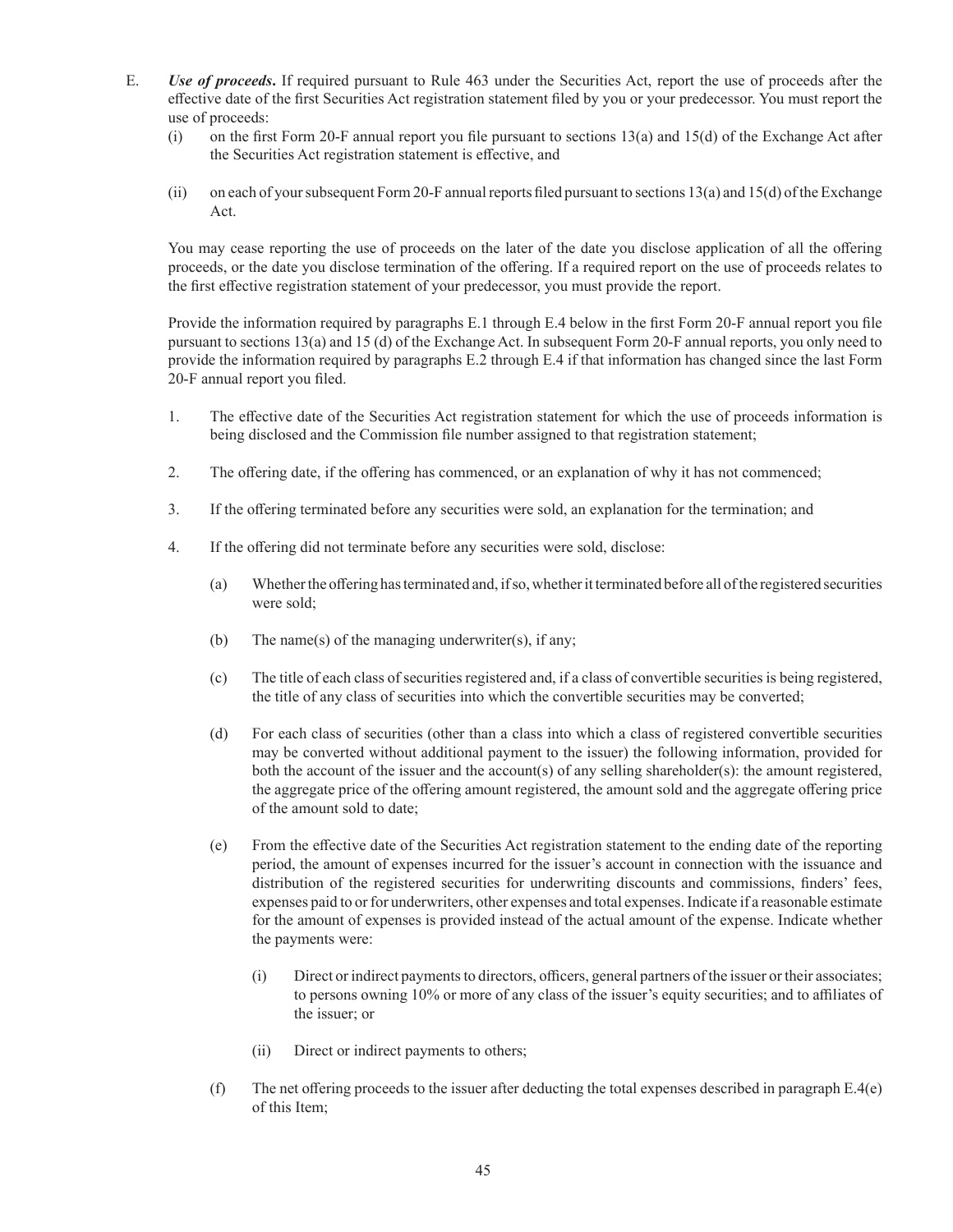- $(g)$  From the effective date of the Securities Act registration statement to the ending date of the reporting period, the amount of net offering proceeds to the issuer used for construction of plant, building and facilities; purchase and installation of machinery and equipment; purchases of real estate; acquisition of other business(es); repayment of indebtedness; working capital; temporary investments (which should be specified); and any other purposes for which at least 5% of the issuer's total offering proceeds or \$100,000 (whichever is less) has been used (which should be specified). Indicate if a reasonable estimate for the amount of net offering proceeds applied instead of the actual amount of net offering proceeds used. Indicate whether such payments were:
	- (i) Direct or indirect payments to directors, officers, general partners of the issuer or their associates; to persons owning 10% or more of any class of the issuer's equity securities; and to affiliates of the issuer; or
	- (ii) Direct or indirect payments to others; and
- (h) If the use of proceeds in paragraph  $E.4(g)$  of this Item represents a material change in the use of proceeds described in the prospectus, the issuer should describe briefly the material change.

*Instruction to Item 14: If you previously have reported information called for by this item in a report on Form 6-K, you may incorporate the information by specifically referring in this report to the previous report.* 

*Instruction to Item 14.C: You do not have to provide the information called for by Item 14.C. if the withdrawal or substitution is made pursuant to the terms of an indenture qualified under the Trust Indenture Act of 1939.* 

### **Item 15. Controls and Procedures.**

- (a) Disclosure Controls and Procedures. Where the Form is being used as an annual report fi led under Section 13(a) or 15(d) of the Exchange Act, disclose the conclusions of the issuer's principal executive and principal financial officers, or persons performing similar functions, regarding the effectiveness of the issuer's disclosure controls and procedures (as defined in 17 CFR 240.13a-15(e) or 240.15d-15(e)) as of the end of the period covered by the report, based on the evaluation of these controls and procedures required by paragraph (b) of 17 CFR 240.13a-15 or 240.15d-15.
- (b) Management's annual report on internal control over financial reporting. Where the Form is being used as an annual report filed under Section 13(a) or 15(d) of the Exchange Act, provide a report of management on the issuer's internal control over financial reporting (as defined in 17 CFR 240.13a-15(f) or 240.15d-15(f)) that contains:
	- (1) A statement of management's responsibility for establishing and maintaining adequate internal control over financial reporting for the issuer;
	- (2) A statement identifying the framework used by management to evaluate the effectiveness of the issuer's internal control over financial reporting as required by paragraph (c) of 17 CFR 240.13a-15 or 240.15d-15;
	- (3) Management's assessment of the effectiveness of the issuer's internal control over financial reporting as of the end of the issuer's most recent fiscal year, including a statement as to whether or not internal control over financial reporting is effective. This discussion must include disclosure of any material weakness in the issuer's internal control over financial reporting identified by management. Management is not permitted to conclude that the issuer's internal control over financial reporting is effective if there are one or more material weaknesses in the issuer's internal control over financial reporting; and
	- (4) If an issuer is an accelerated filer or a large accelerated filer (as defined in  $\S$  240.12b-2 of this chapter), other than an emerging growth company (as defined in  $\S$  240.12b-2 of this chapter), or otherwise includes in its annual report a registered public accounting firm's attestation report on internal control over financial reporting, a statement that the registered public accounting firm that audited the financial statements included in the annual report containing the disclosure required by this Item has issued an attestation report on management's assessment of the issuer's internal control over financial reporting.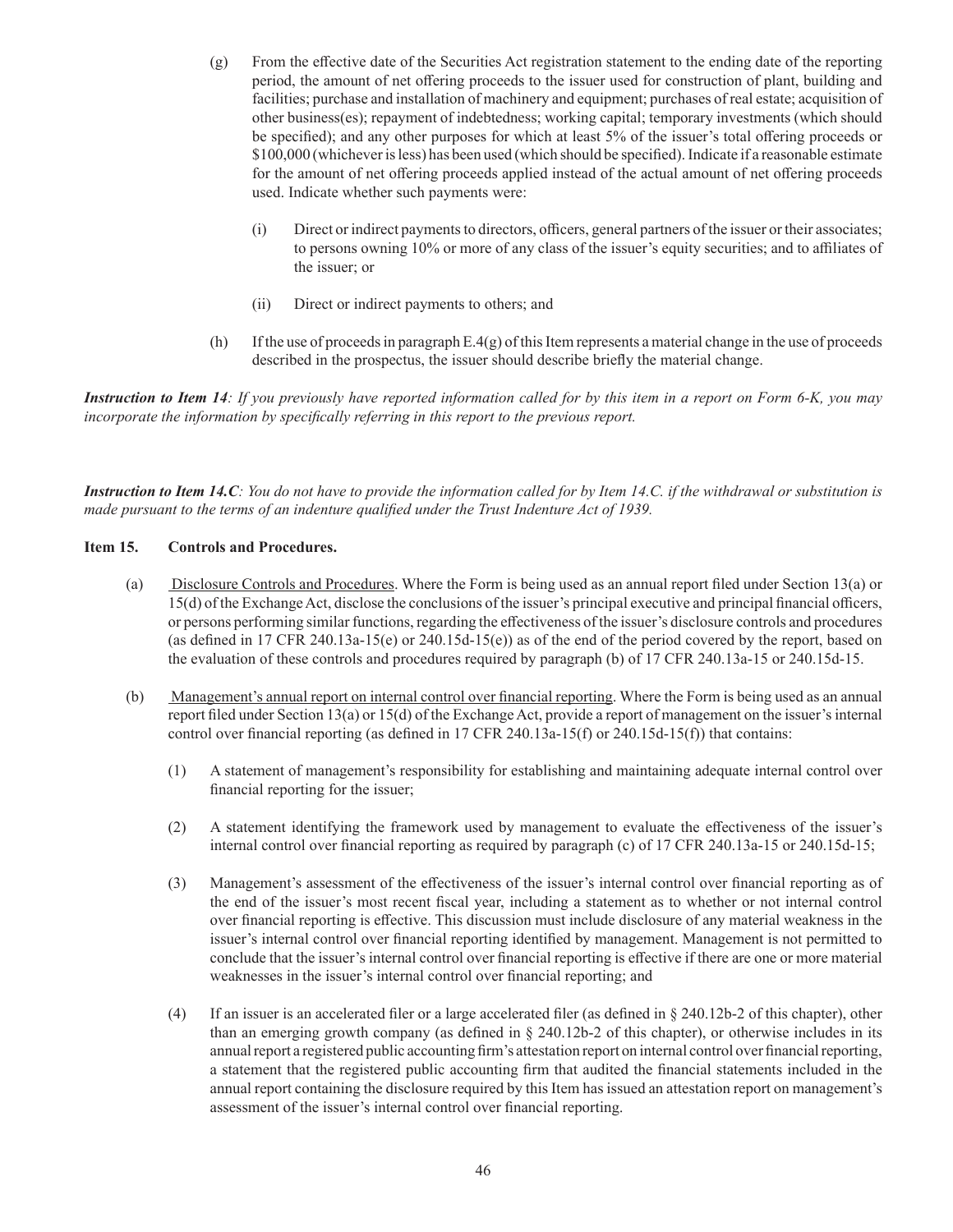- (c) Attestation report of the registered public accounting firm. If an issuer is an accelerated filer or a large accelerated filer (as defined in  $\S 240.12b-2$  of this chapter), other than an emerging growth company (as defined in  $\S 240.12b-2$  of this chapter), and where the Form is being used as an annual report filed under Section 13(a) or 15(d) of the Exchange Act, provide the registered public accounting firm's attestation report on management's assessment of the issuer's internal control over financial reporting in the issuer's annual report containing the disclosure required by this Item.
- (d) Changes in internal control over financial reporting. Disclose any change in the issuer's internal control over financial reporting identified in connection with the evaluation required by paragraph (d) of 17 CFR 240.13a-15 or 240.15d-15 that occurred during the period covered by the annual report that has materially affected, or is reasonably likely to materially affect, the issuer's internal control over financial reporting.

## *Instructions to Item 15.*

*1.* An issuer need not comply with paragraphs (b) and (c) of this Item until it either had been required to file an annual *report pursuant to Section 13(a) or 15(d) of the Exchange Act (15 U.S.C. 78m(a) or 78o(d)) for the prior fiscal year or had fi led an annual report with the Commission for the prior fi scal year. An issuer that does not comply shall include a statement in the first annual report that it files in substantially the following form:* 

*i* This annual report does not include a report of management's assessment regarding internal control over financial *reporting or an attestation report of the company's registered public accounting firm due to a transition period established by rules of the Securities and Exchange Commission for newly public companies."*

 *2. The issuer must maintain evidential matter, including documentation, to provide reasonable support for management's assessment of the effectiveness of the issuer's internal control over financial reporting.* 

## **Item 16. [Reserved]**

## Item 16A. Audit committee financial expert.

- (a) (1) Disclose that the registrant's board of directors has determined that the registrant either:
	- (i) Has at least one audit committee financial expert serving on its audit committee; or
	- (ii) Does not have an audit committee financial expert serving on its audit committee.
	- (2) If the registrant provides the disclosure required by paragraph  $(a)(1)(i)$  of this Item, it must disclose the name of the audit committee financial expert If the registrant provides the disclosure required by paragraph  $(a)(1)$ (i) of this Item, it must disclose the name of the audit committee financial expert and whether that person is independent, as that term is defined in the listing standards applicable to the registrant if the registrant is a listed issuer, as defined in 17 CFR 240.10A-3. If the registrant is not a listed issuer, it must use a definition of audit committee member independence of a national securities exchange registered pursuant to section 6(a) of the Exchange Act (15 U.S.C. 78f(a)) or a national securities association registered pursuant to section 15A(a) of the Exchange Act (15 U.S.C. 78o-3(a)) that has been approved by the Commission (as such definition may be modified or supplemented) in determining whether its audit committee financial expert is independent, and state which definition was used.
	- (3) If the registrant provides the disclosure required by paragraph  $(a)(1)(ii)$  of this Item, it must explain why it does not have an audit committee financial expert.

## **Instruction to paragraph (a) of Item 16A***:*

*If the registrant's board of directors has determined that the registrant has more than one audit committee financial expert serving on its audit committee, the registrant may, but is not required to, disclose the names of those additional persons.*

- (b) For purposes of this Item, an "audit committee financial expert" means a person who has the following attributes:
	- (1) An understanding of generally accepted accounting principles and financial statements;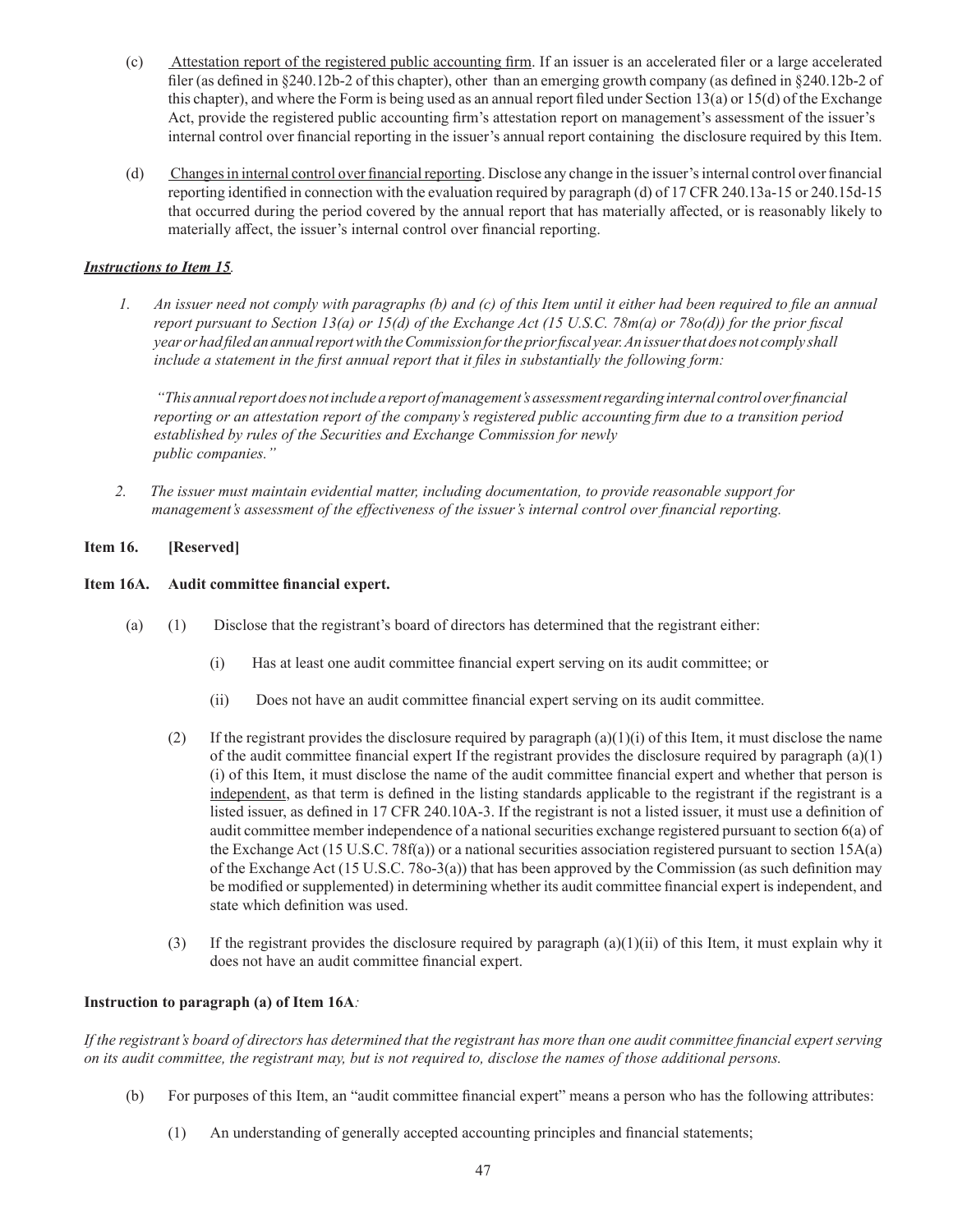- (2) The ability to assess the general application of such principles in connection with the accounting for estimates, accruals and reserves;
- (3) Experience preparing, auditing, analyzing or evaluating financial statements that present a breadth and level of complexity of accounting issues that are generally comparable to the breadth and complexity of issues that can reasonably be expected to be raised by the registrant's financial statements, or experience actively supervising one or more persons engaged in such activities;
- $(4)$  An understanding of internal controls over financial reporting;
- (5) An understanding of audit committee functions.
- (c) A person shall have acquired such attributes through:
	- (1) Education and experience as a principal financial officer, principal accounting officer, controller, public accountant or auditor or experience in one or more positions that involve the performance of similar functions;
	- (2) Experience actively supervising a principal financial officer, principal accounting officer, controller, public accountant, auditor or person performing similar functions;
	- (3) Experience overseeing or assessing the performance of companies or public accountants with respect to the preparation, auditing or evaluation of financial statements; or
	- (4) Other relevant experience.
- (d) Safe Harbor
	- (1) A person who is determined to be an audit committee financial expert will not be deemed an "expert" for any purpose, including without limitation for purposes of section 11 of the Securities Act of 1933 (15 U.S.C. 77k), as a result of being designated or identified as an audit committee financial expert pursuant to this Item 16A.
	- (2) The designation or identification of a person as an audit committee financial expert pursuant to this Item 16A does not impose on such person any duties, obligations or liability that are greater than the duties, obligations and liability imposed on such person as a member of the audit committee and board of directors in the absence of such designation or identification.
	- (3) The designation or identification of a person as an audit committee financial expert pursuant to this Item 16A does not affect the duties, obligations or liability of any other member of the audit committee or board of directors.

## *Instructions to Item 16A:*

- *1. Item 16A applies only to annual reports, and does not apply to registration statements, on Form 20-F.*
- 2. If a person qualifies as an audit committee financial expert by means of having held a position described in  *paragraph(c)(4) of this Item, the registrant shall provide a brief listing of that person's relevant experience. Such disclosure may be made by reference to disclosures required under Item 6.A.*
- *3. In the case of a foreign private issuer with a two-tier board of directors, for purposes of this Item 16A, the term board of directors means the supervisory or non-management board. In the case of a foreign private issuer meeting the requirements of 17 CFR 240.10A-3(c)(3), for purposes of this Item 16A, the term board of directors means the issuer's board of auditors (or similar body) or statutory auditors, as applicable. Also, in the case of a foreign private issuer, the term generally accepted accounting principles in paragraph (b)(1) of this Item means*  the body of generally accepted accounting principles used by that issuer in its primary financial statements filed with  *the Commission.*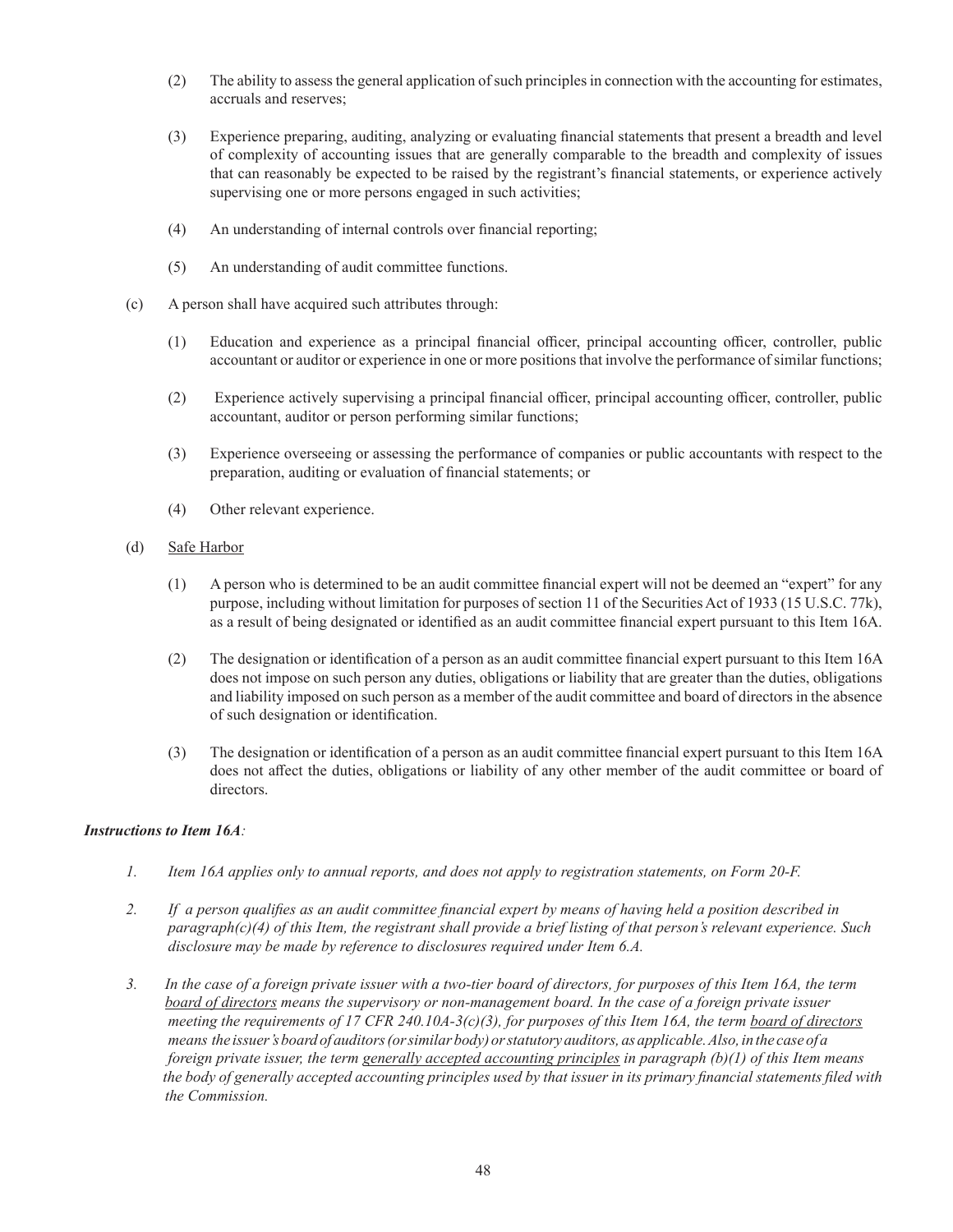## **Item 16B. Code of Ethics.**

- (a) Disclose whether the registrant has adopted a code of ethics that applies to the registrant's principal executive officer, principal financial officer, principal accounting officer or controller, or persons performing similar functions. If the registrant has not adopted such a code of ethics, explain why it has not done so.
- (b) For purposes of this Item 16B, the term "code of ethics" means written standards that are reasonably designed to deter wrongdoing and to promote:
	- (1) Honest and ethical conduct, including the ethical handling of actual or apparent conflicts of interest between personal and professional relationships;
	- (2) Full, fair, accurate, timely, and understandable disclosure in reports and documents that a registrant files with, or submits to, the Commission and in other public communications made by the registrant;
	- (3) Compliance with applicable governmental laws, rules and regulations;
	- (4) The prompt internal reporting of violations of the code to an appropriate person or persons identified in the code; and
	- (5) Accountability for adherence to the code.
- (c) The registrant must:
	- (1) File with the Commission a copy of its code of ethics that applies to the registrant's principal executive officer, principal financial officer, principal accounting officer or controller, or persons performing similar functions, as an exhibit to its annual report;
	- (2) Post the text of such code of ethics on its Internet website and disclose, in its annual report, its Internet address and the fact that it has posted such code of ethics on its Internet website; or
	- (3) Undertake in its annual report fi led with the Commission to provide to any person without charge, upon request, a copy of such code of ethics and explain the manner in which such request may be made.
- (d) The registrant must briefly describe the nature of any amendment to a provision of its code of ethics that applies to the registrant's principal executive officer, principal financial officer, principal accounting officer or controller, or persons performing similar functions and that relates to any element of the code of ethics definition enumerated in Item  $16B(b)$ , which has occurred during the registrant's most recently completed fiscal year.
- (e) If the registrant has granted a waiver, including an implicit waiver, from a provision of the code of ethics to one of the officers or persons described in Item  $16B(a)$  that relates to one or more of the items set forth in Item  $16B(b)$  during the registrant's most recently completed fiscal year, the registrant must briefly describe the nature of the waiver, the name of the person to whom the waiver was granted, and the date of the waiver.

## *Instructions to Item 16B:*

- *1. Item 16B applies only to annual reports, and does not apply to registration statements, on Form 20-F.*
- *2. A registrant may have separate codes of ethics for diff erent types of offi cers. Furthermore, a "code of ethics" within the meaning of paragraph (b) of this Item may be a portion of a broader document that addresses additional topics or that applies to more persons than those specified in paragraph (a). In satisfying the requirements of paragraph (c), a registrant need only file, post or provide the portions of a broader document that constitutes a "code of ethics" as defined in paragraph (b) and that apply to the persons specified in paragraph (a).*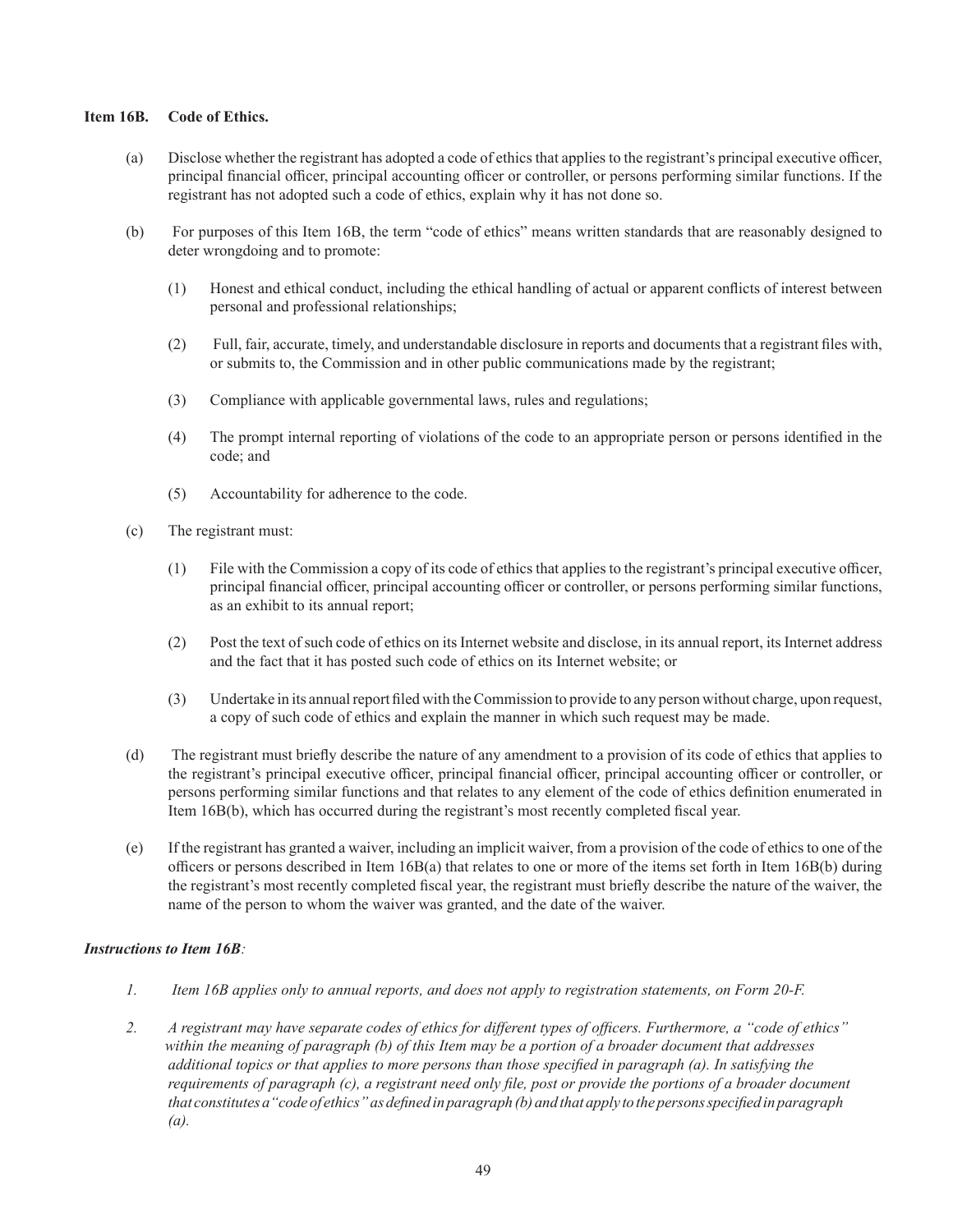- *3. If a registrant elects to satisfy paragraph (c) of this Item by posting its code of ethics on its website pursuant to paragraph (c)(2), the code of ethics must remain accessible on its website for as long as the registrant remains subject to the requirements of this Item and chooses to comply with this Item by posting its code on its website pursuant to paragraph (c)(2).*
- *4. The registrant does not need to provide any information pursuant toparagraphs (d) and (e) of this Item if it discloses the required information on its Internet website within five business days following the date of the amendment or waiver and the registrant has disclosed in its most recently filed annual report its Internet address and intention to provide disclosure in this manner. If the registrant elects to disclose the information required by paragraphs (d)*  and (e) through its website, such information must remain available on the website for at least a 12-month period. *Following the 12-month period, the registrant must retain the information for a period of not less than five years. Upon request, the registrant must furnish to the Commission or its staff a copy of any or all information retained pursuant to this requirement.*
- *5. The registrant does not need to disclose technical, administrative or other non-substantive amendments to its code of ethics.*
- *6. For purposes of this Item 16B:*

 *a. The term "waiver" means the approval by the registrant of a material departure from a provision of the code of ethics; and*

 *b. The term "implicit waiver" means the registrant's failure to take action within a reasonable period of time regarding a material departure from a provision of the code of ethics that has been made known to an executive officer, as defined in Rule 3b-7 (§240.3b-7 of this chapter), of the registrant.* 

## **Item 16C. Principal Accountant Fees and Services.**

- (a) Disclose, under the caption Audit Fees, the aggregate fees billed for each of the last two fiscal years for professional services rendered by the principal accountant for the audit of the registrant's annual financial statements or services that are normally provided by the accountant in connection with statutory and regulatory filings or engagements for those fiscal years.
- (b) Disclose, under the caption Audit-Related Fees, the aggregate fees billed in each of the last two fiscal years for assurance and related services by the principal accountant that are reasonably related to the performance of the audit or review of the registrant's financial statements and are not reported under paragraph (a) of this Item. Registrants shall describe the nature of the services comprising the fees disclosed under this category.
- (c) Disclose, under the caption  $Tax Fees$ , the aggregate fees billed in each of the last two fiscal years for professional services rendered by the principal accountant for tax compliance, tax advice, and tax planning. Registrants shall describe the nature of the services comprising the fees disclosed under this category.
- (d) Disclose, under the caption All Other Fees, the aggregate fees billed in each of the last two fiscal years for products and services provided by the principal accountant, other than the services reported in paragraphs (a) through (c) of this Item. Registrants shall describe the nature of the services comprising the fees disclosed under this category.
- (e)

(1) Disclose the audit committee's pre-approval policies and procedures described in paragraph  $(c)(7)(i)$  of Rule 2-01 of Regulation S-X.

 (2) Disclose the percentage of services described in each of paragraphs (b) through (d) of this Item that were approved by the audit committee pursuant to paragraph  $(c)(7)(i)(C)$  of Rule 2-01 of Regulation S-X.

(f) If greater than 50 percent, disclose the percentage of hours expended on the principal accountant's engagement to audit the registrant's financial statements for the most recent fiscal year that were attributed to work performed by persons other than the principal accountant's full-time, permanent employees.

## *Instruction to Item 16C*.

1. You do not need to provide the information called for by this Item 16C unless you are using this form as an annual report.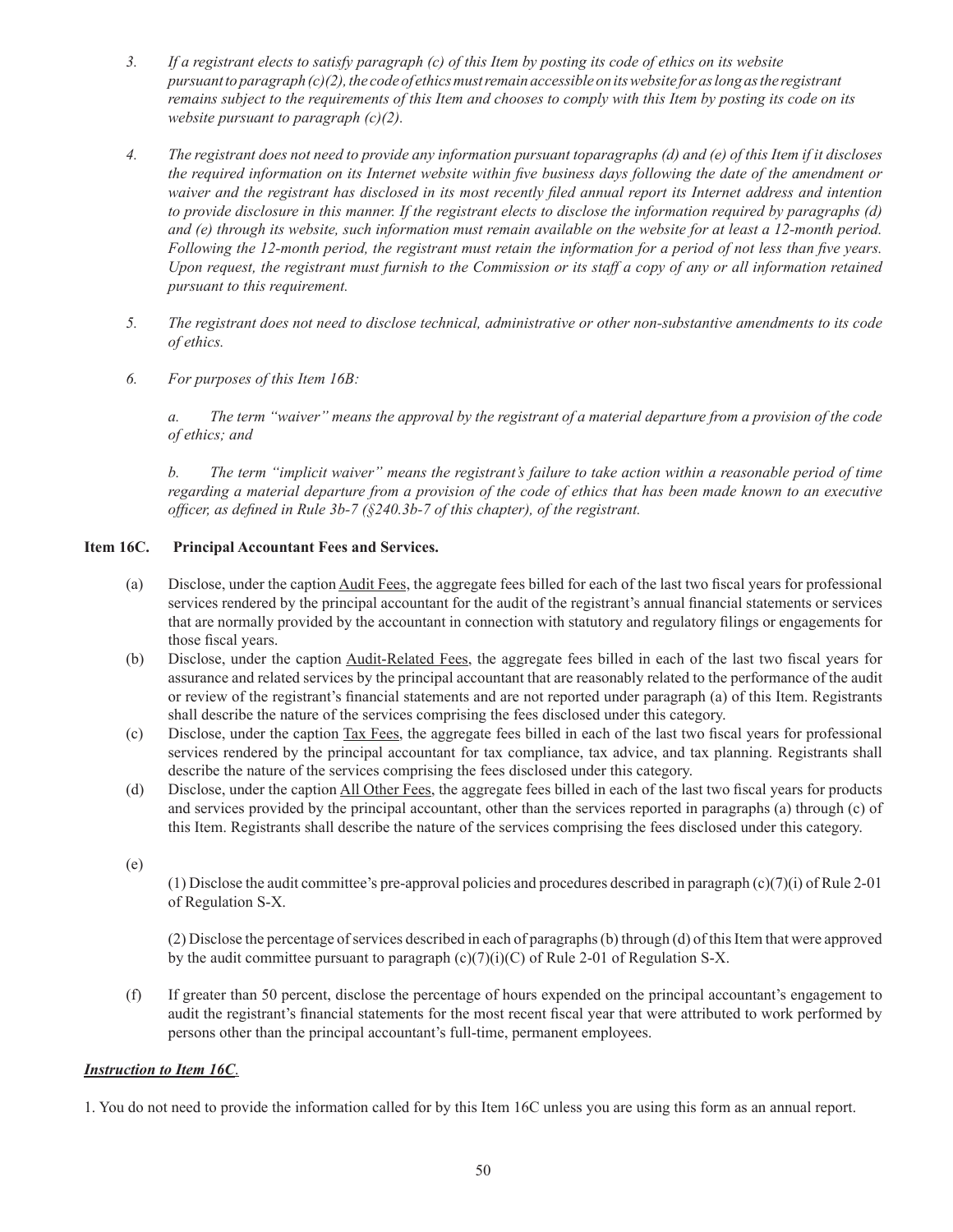## **Item 16D. Exemptions from the Listing Standards for Audit Committees.**

If applicable, provide the disclosure required by Exchange Act Rule 10A-3(d) (17 CFR 240.10A-3(d)) regarding an exemption from the listing standards for audit committees. You do not need to provide the information called for by this Item 16D unless you are using this form as an annual report.

## Item 16E Purchases of Equity Securities by the Issuer and Affiliated Purchasers.

(a) In the following tabular format, provide the information specified in paragraph (b) of this Item with respect to any purchase made by or on behalf of the issuer or any "affiliated purchaser," as defined in  $\S 240.10b-18(a)(3)$ , of shares or other units of any class of the issuer's equity securities that is registered by the issuer pursuant to section 12 of the Exchange Act (15 U.S.C. 78*1*).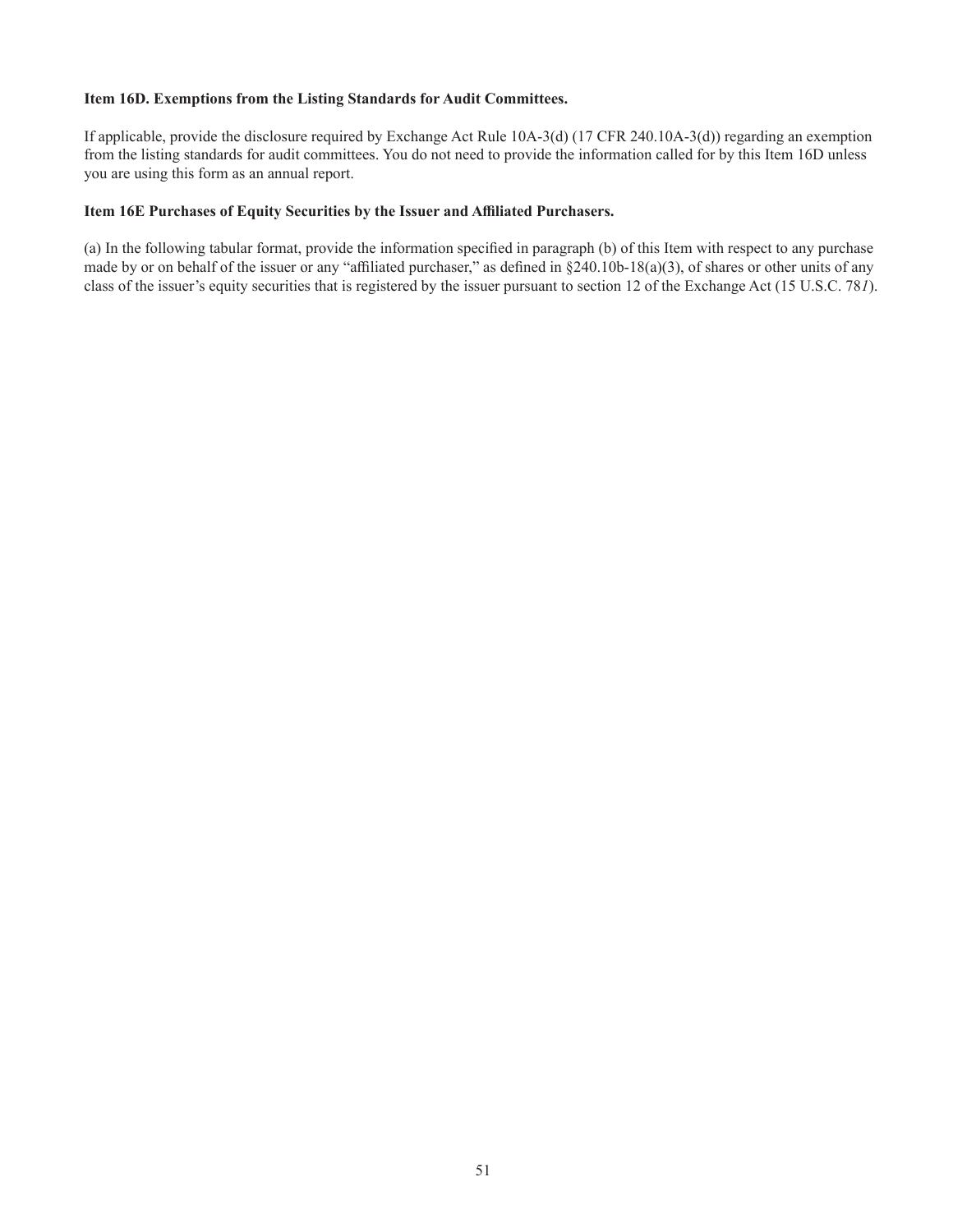## **Issuer Purchases of Equity Securities**

| Period                                                         | (a) Total<br>Number<br>of Shares(0r<br>Units)<br>Puchased | (b)<br>Average Price<br>Paid per Share<br>(or Units) | (c) Total Number of<br>Shares (or Units)<br>Purchased as Part of<br><b>Publicly Announced</b><br>Plans or Programs | (d) Maximum Number<br>(or Approximate Dollar<br>Value) of Shares ( or Units)<br>that May Yet Be Purchased<br>Under the Plans or Programs |
|----------------------------------------------------------------|-----------------------------------------------------------|------------------------------------------------------|--------------------------------------------------------------------------------------------------------------------|------------------------------------------------------------------------------------------------------------------------------------------|
|                                                                |                                                           |                                                      |                                                                                                                    |                                                                                                                                          |
| Month $# 1$<br>(identify<br>beginning<br>and ending<br>dates)  |                                                           |                                                      |                                                                                                                    |                                                                                                                                          |
| Month $#2$<br>(identify<br>beginning<br>and ending<br>dates)   |                                                           |                                                      |                                                                                                                    |                                                                                                                                          |
| Month $#3$<br>(identify<br>beginning<br>and ending<br>dates)   |                                                           |                                                      |                                                                                                                    |                                                                                                                                          |
| Month $#4$<br>(identify<br>beginning<br>and ending<br>dates)   |                                                           |                                                      |                                                                                                                    |                                                                                                                                          |
| Month $# 5$<br>(identify<br>beginning<br>and ending<br>dates)  |                                                           |                                                      |                                                                                                                    |                                                                                                                                          |
| Month #6<br>(identify<br>beginning<br>and ending<br>dates)     |                                                           |                                                      |                                                                                                                    |                                                                                                                                          |
| Month #7<br>(identify<br>beginning<br>and ending<br>dates)     |                                                           |                                                      |                                                                                                                    |                                                                                                                                          |
| Month #8<br>(identify<br>beginning<br>and ending<br>dates)     |                                                           |                                                      |                                                                                                                    |                                                                                                                                          |
| Month $# 9$<br>(identify<br>beginning<br>and ending<br>dates)  |                                                           |                                                      |                                                                                                                    |                                                                                                                                          |
| Month $# 10$<br>(identify<br>beginning<br>and ending<br>dates) |                                                           |                                                      |                                                                                                                    |                                                                                                                                          |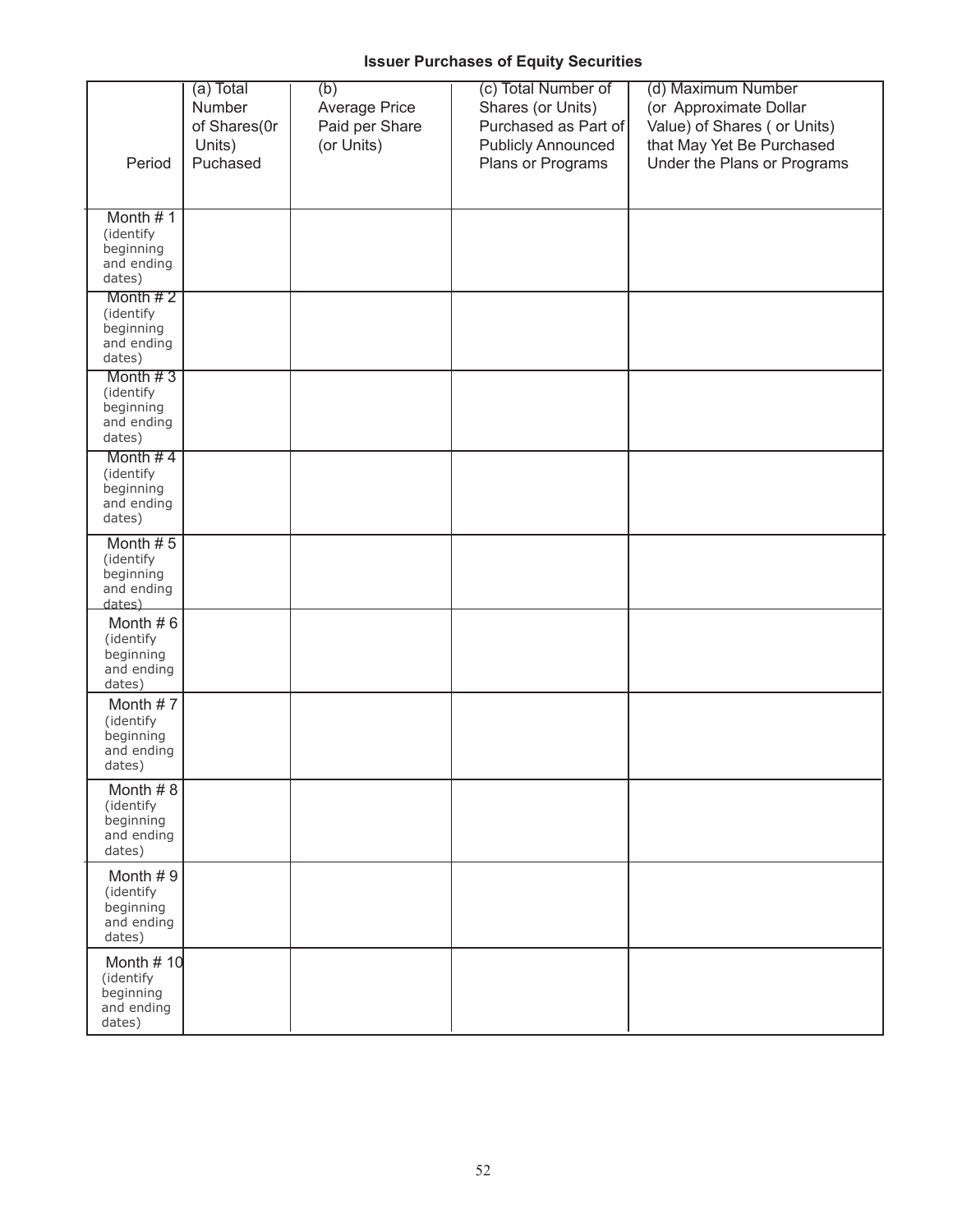| Period                                                        | (a) Total<br><b>Number</b><br>of Shares(0r<br>Units)<br>Puchased | (b)<br>Average Price<br>Paid per Share<br>(or Units) | (c) Total Number of<br>Shares (or Units)<br>Purchased as Part of<br><b>Publicly Announced</b><br>Plans or Programs | (d) Maximum Number<br>(or Approximate Dollar<br>Value) of Shares (or Units)<br>that May Yet Be Purchased<br>Under the Plans or Programs |
|---------------------------------------------------------------|------------------------------------------------------------------|------------------------------------------------------|--------------------------------------------------------------------------------------------------------------------|-----------------------------------------------------------------------------------------------------------------------------------------|
| Month $# 11$<br>(identify)<br>beginning                       |                                                                  |                                                      |                                                                                                                    |                                                                                                                                         |
| Month $#12$<br>(identify)<br>beginning<br>and ending<br>Total |                                                                  |                                                      |                                                                                                                    |                                                                                                                                         |

- (b) The table shall include the following information for each class or series of securities for each month included in the period covered by the report:
	- (1) The total number of shares (or units) purchased (column (a)).

## *Instruction to paragraph (b)(1) of Item 16E*

Include in this column all issuer repurchases, including those made pursuant to publicly announced plans or programs and those not made pursuant to publicly announced plans or programs. Briefly disclose, by footnote to the table, the number of shares purchased other than through a publicly announced plan or program and the nature of the transaction (e.g., whether the purchases were made in open-market transactions, tender offers, in satisfaction of the company's obligations upon exercise of outstanding put options issued by the company, or other transactions).

- (2) The average price paid per share (or unit) (column (b)).
- (3) The number of shares (or units) purchased as part of a publicly announced repurchase plan or program (column (c)).
- (4) The maximum number (or approximate dollar value) of shares (or units) that may yet be purchased under the plans or programs (column (d)).

## *Instructions to paragraphs (b)(3) and (b)(4) of Item 16E*

1. In the table, disclose this information in the aggregate for all plans or programs publicly announced.

- 2. By footnote to the table, indicate:
	- a. The date each plan or program was announced;
	- b. The dollar amount (or share or unit amount) approved;
	- c. The expiration date (if any) of each plan or program;
	- d. Each plan or program that has expired during the period covered by the table; and
	- e. Each plan or program the issuer has determined to terminate prior to expiration, or under which the issuer does not intend to make further purchases.

#### *Instruction to Item 16E*

Disclose all purchases covered by this item, including purchases that do not satisfy the conditions of the safe harbor of §240.10b-18. Price data and other data should be stated in the same currency used in the issuer's primary financial statements provided in Item 8 of this Form.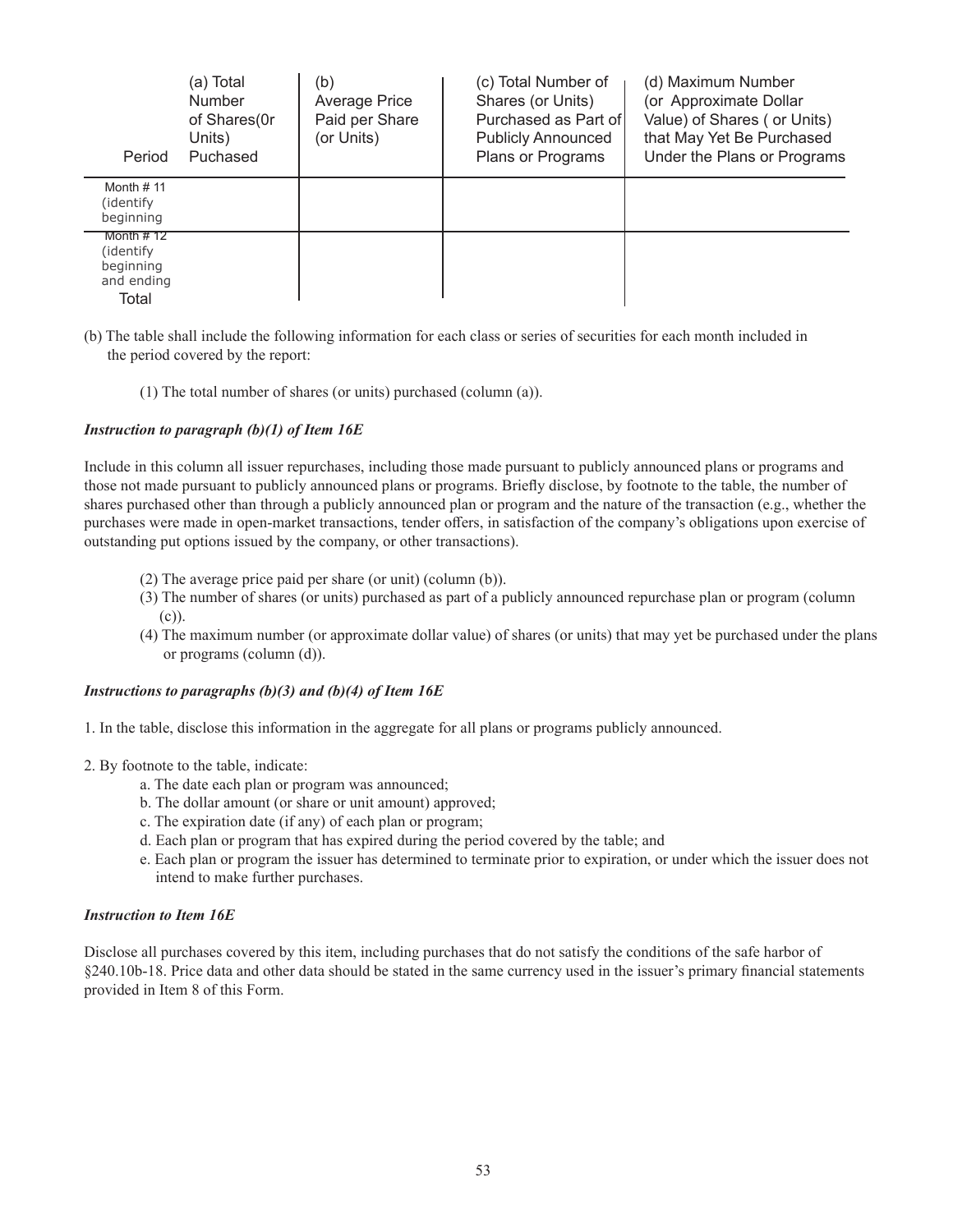#### **Item 16F. Change in Registrant's Certifying Accountant.**

#### (a)

 $(1)$  If during the registrant's two most recent fiscal years or any subsequent interim period, an independent accountant who was previously engaged as the principal accountant to audit the registrant's financial statements, or an independent accountant who was previously engaged to audit a significant subsidiary and on whom the principal accountant expressed reliance in its report, has resigned (or indicated it has declined to stand for re-election after the completion of the current audit) or was dismissed, then the registrant shall:

 (i) State whether the former accountant resigned, declined to stand for re-election or was dismissed and the date thereof.

(ii)State whether the principal accountant's report on the financial statements for either of the past two years contained an adverse opinion or a disclaimer of opinion, or was qualified or modified as to uncertainty, audit scope, or accounting principles; and also describe the nature of each such adverse opinion, disclaimer of opinion, modification, or qualification.

(iii) State whether the decision to change accountants was recommended or approved by:

(A) Any audit or similar committee of the board of directors, if the issuer has such a committee; or

(B) The board of directors, if the issuer has no such committee.

(iv) State whether during the registrant's two most recent fiscal years and any subsequent interim period preceding such resignation, declination or dismissal there were any disagreements with the former accountant on any matter of accounting principles or practices, financial statement disclosure, or auditing scope or procedure, which disagreement(s), if not resolved to the satisfaction of the former accountant, would have caused it to make reference to the subject matter of the disagreement(s) in connection with its report. The disagreements required to be reported in response to this Item include both those resolved to the former accountant's satisfaction and those not resolved to the former accountant's satisfaction. Disagreements contemplated by this Item are those that occur at the decision-making level, i.e., between personnel of the registrant responsible for presentation of its financial statements and personnel of the accounting firm responsible for rendering its report. Also:

(A) Describe each such disagreement;

 (B) State whether any audit or similar committee of the board of directors, or the board of directors, discussed the subject matter of each of such disagreements with the former accountant; and

 (C) State whether the registrant has authorized the former accountant to respond fully to the inquiries of the successor accountant concerning the subject matter of each of such disagreements and, if not, describe the nature of any limitation thereon and the reason therefore.

(v) Provide the information required by paragraph  $(a)(1)(iv)$  of this Item for each of the kinds of events (even though the registrant and the former accountant did not express a difference of opinion regarding the event) listed in paragraphs  $(a)(1)(v)$  (A) through (D) of this Item, that occurred within the registrant's two most recent fiscal years and any subsequent interim period preceding the former accountant's resignation, declination to stand for re-election, or dismissal ("reportable events"). If the event led to a disagreement or difference of opinion, then the event should be reported as a disagreement under paragraph  $(a)(1)(iv)$  of this Item and need not be repeated under this paragraph.

 (A) The accountant's having advised the registrant that the internal controls necessary for the registrant to develop reliable financial statements do not exist;

 (B) The accountant's having advised the registrant that information has come to the accountant's attention that has led it to no longer be able to rely on management's representations, or that has made it unwilling to be associated with the financial statements prepared by management; (C)

 (1) The accountant's having advised the registrant of the need to expand signifi cantly the scope of its audit, or that information has come to the accountant's attention during the time period covered by Item  $16F(a)(1)(iv)$ , that if further investigated may: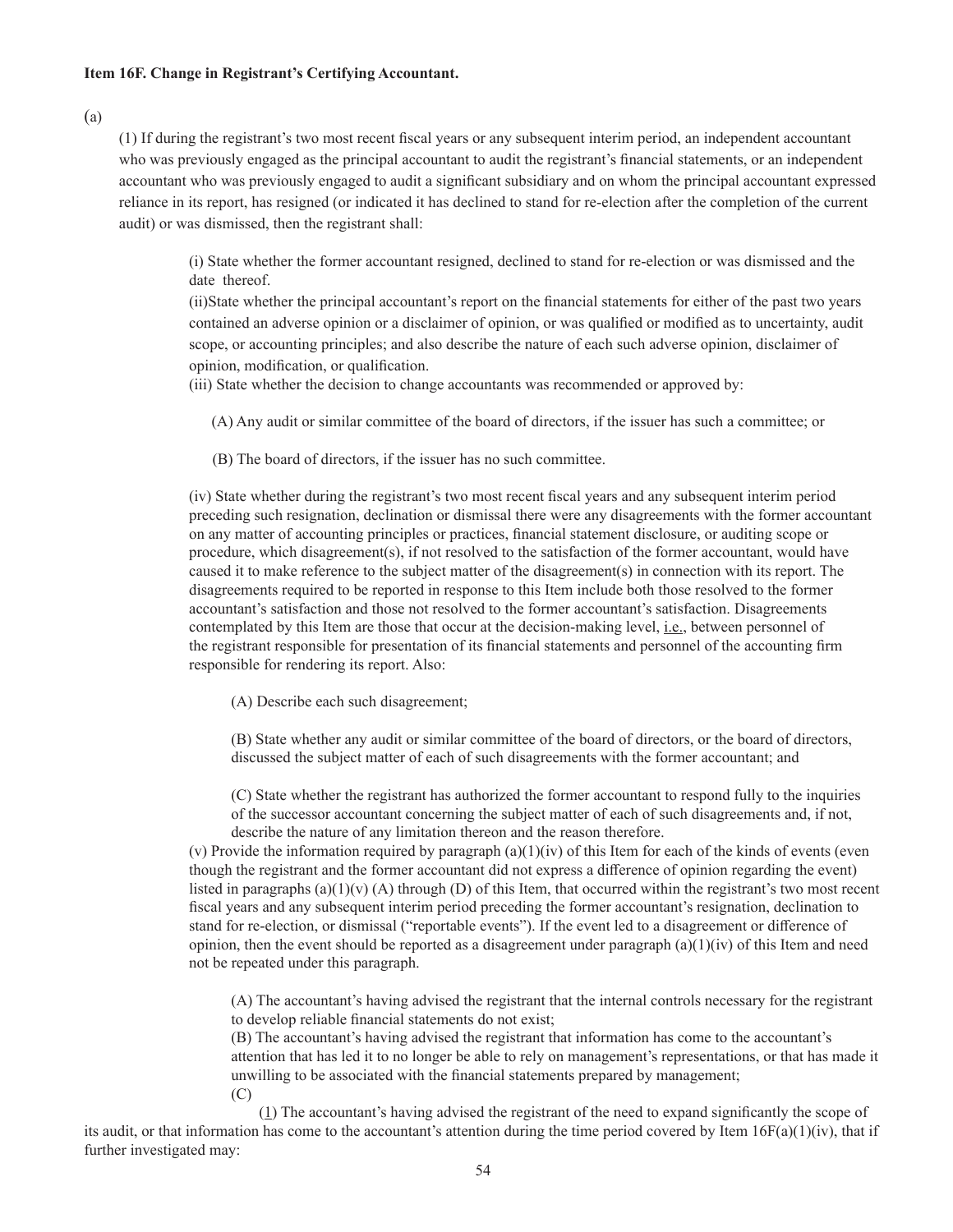(i) Materially impact the fairness or reliability of either: a previously issued audit report or the underlying financial statements; or the financial statements issued or to be issued covering the fiscal period(s) subsequent to the date of the most recent financial statements covered by an audit report (including information that may prevent it from rendering an unqualified audit report on those financial statements); or

 $(iii)$  Cause it to be unwilling to rely on management's representations or be associated with the registrant's financial statements; and

 (2) Due to the accountant's resignation (due to audit scope limitations or otherwise) or dismissal, or for any other reason, the accountant did not so expand the scope of its audit or conduct such further investigation; or

 (D)(1) The accountant's having advised the registrant that information has come to the accountant's attention that it has concluded materially impacts the fairness or reliability of either (i) a previously issued audit report or the underlying financial statements, or (ii) the financial statements issued or to be issued covering the fiscal period(s) subsequent to the date of the most recent financial statements covered by an audit report (including information that, unless resolved to the accountant's satisfaction, would prevent it from rendering an unqualified audit report on those financial statements); and

 (2) Due to the accountant's resignation, dismissal or declination to stand for reelection, or for any other reason, the issue has not been resolved to the accountant's satisfaction prior to its resignation, dismissal or declination to stand for re-election.

(2) If during the registrant's two most recent fiscal years or any subsequent interim period, a new independent accountant has been engaged as either the principal accountant to audit the registrant's financial statements, or as an independent accountant to audit a significant subsidiary and on whom the principal accountant is expected to express reliance in its report, then the registrant shall identify the newly engaged accountant and indicate the date of such accountant's engagement. In addition, if during the registrant's two most recent fiscal years, and any subsequent interim period prior to engaging that accountant, the registrant (or someone on its behalf) consulted the newly engaged accountant regarding:

(i) Either: The application of accounting principles to a specified transaction, either completed or proposed; or the type of audit opinion that might be rendered on the registrant's financial statements, and either a written report was provided to the registrant or oral advice was provided that the new accountant concluded was an important factor considered by the registrant in reaching a decision as to the accounting, auditing or financial reporting issue; or

(ii) Any matter that was either the subject of a disagreement (as defined in Item  $16F(a)(1)(iv)$  and the related instructions to this Item) or a reportable event (as described in Item  $16F(a)(1)(v)$ , then the registrant shall:

(A) So state and identify the issues that were the subjects of those consultations;

(B) Briefly describe the views of the newly engaged accountant as expressed orally or in writing to the

registrant on each such issue and, if written views were received by the registrant, file them as an exhibit to the annual report requiring compliance with this Item 16F(a);

 (C) State whether the former accountant was consulted by the registrant regarding any such issues, and if so, provide a summary of the former accountant's views; and

 (D) Request the newly engaged accountant to review the disclosure required by this Item 16F(a) before it is filed with the Commission and provide the new accountant the opportunity to furnish the registrant with a letter addressed to the Commission containing any new information, clarification of the registrant's expression of its views, or the respects in which it does not agree with the statements made by the registrant in response to Item  $16F(a)$ . The registrant shall file any such letter as an exhibit to the annual report containing the disclosure required by this Item.

 (3) The registrant shall provide the former accountant with a copy of the disclosures it is making in response to this Item 16F(a). The registrant shall request the former accountant to furnish the registrant with a letter addressed to the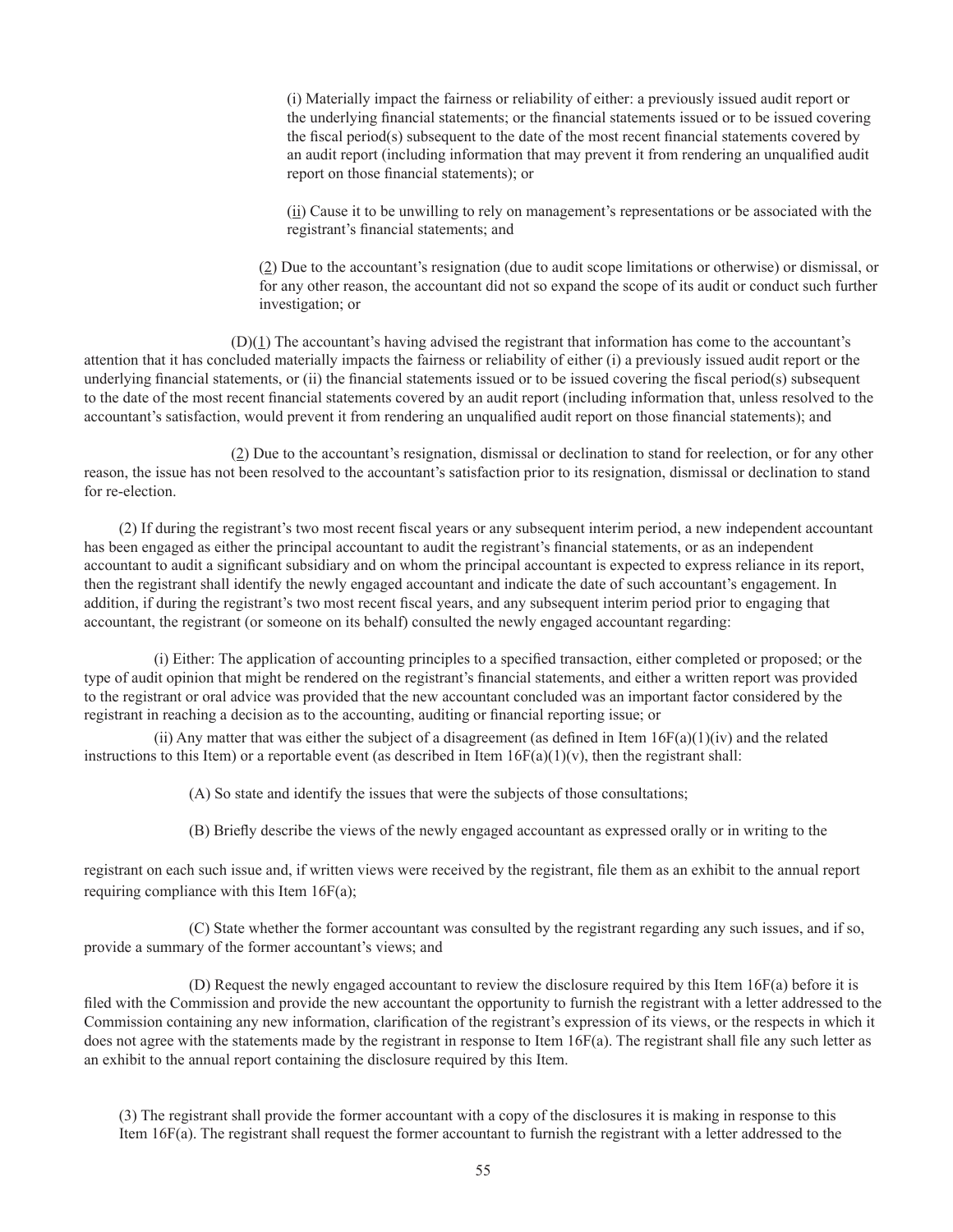Commission stating whether it agrees with the statements made by the registrant in response to this Item 16F(a) and, if not, stating the respects in which it does not agree. The registrant shall file the former accountant's letter as an exhibit to the annual report or registration statement containing this disclosure. If the change in accountants occurred less than 30 days prior to the filing of the annual report or registration statement and the former accountant's letter is unavailable at the time of the filing, then the registrant shall request the former accountant to provide the letter as promptly as possible so that the registrant can file the letter with the Commission within ten business days after the filing of the annual report or registration statement. In either case, the former accountant may provide the registrant with an interim letter highlighting specific areas of concern and indicating that a more detailed letter will be forthcoming. If not filed with the annual report or registration statement containing the registrant's disclosure under this Item 16F(a), then the interim letter, if any, shall be filed by the registrant by amendment promptly.

(b) If: (1) In connection with a change in accountants subject to paragraph (a) of this Item 16F, there was any disagreement of the type described in paragraph  $(a)(1)(iv)$  or any reportable event as described in paragraph  $(a)(1)(v)$  of this Item;

(2) During the fiscal year in which the change in accountants took place or during the subsequent fiscal year, there have been any transactions or events similar to those which involved such disagreement or reportable event; and

(3) Such transactions or events were material and were accounted for or disclosed in a manner different from that which the former accountants apparently would have concluded was required, the registrant shall state the existence and nature of the disagreement or reportable event and also state the effect on the financial statements if the method had been followed which the former accountants apparently would have concluded was required. These disclosures need not be made if the method asserted by the former accountants ceases to be generally accepted because of authoritative standards or interpretations subsequently issued.

## **Instructions to Item 16F:**

## 1. [Removed and Reserved]

2. The disclosure called for by paragraph (a) of this Item need not be provided if it has been previously reported, as that term is defined in Rule 12b-2 under the Exchange Act  $(\S 240.12b - 2)$  of this chapter). The disclosure called for by paragraph (b) of this Item must be furnished, where required, notwithstanding any prior disclosure about accountant changes or disagreements.

3. The information required by paragraph (a) of this Item need not be provided for a company being acquired by the registrant in a transaction being registered on Form F-4 that is not subject to the filing requirements of either Section  $13(a)$  or  $15(d)$  of the Exchange Act.

4. The term "disagreements" as used in this Item shall be interpreted broadly to include any difference of opinion concerning any matter of accounting principles or practices, financial statement disclosure, or auditing scope or procedure which (if not resolved to the satisfaction of the former accountant) would have caused it to make reference to the subject matter of the disagreement in connection with its report. It is not necessary for there to have been an argument to have had a disagreement, merely a difference of opinion. For purposes of this Item, however, the term "disagreements" does not include initial differences of opinion based on incomplete facts or preliminary information that were later resolved to the former accountant's satisfaction by, and providing the registrant and the accountant do not continue to have a difference of opinion upon, obtaining additional relevant facts or information.

5. In determining whether any disagreement or reportable event has occurred, an oral communication from the engagement partner or another person responsible for rendering the accounting firm's opinion (or his/her designee) will generally suffice as the accountant advising the registrant of a reportable event or as a statement of a disagreement at the "decision-making level" within the accounting firm and require disclosure under this Item.

6. The term "board of directors" as used in this Item 16F has the meaning set forth in §240.10A-3(e)(2).

## **Item 16G. Corporate Governance.**

If the registrant's securities are listed on a national securities exchange, provide a concise summary of any significant ways in which its corporate governance practices differ from those followed by domestic companies under the listing standards of that exchange.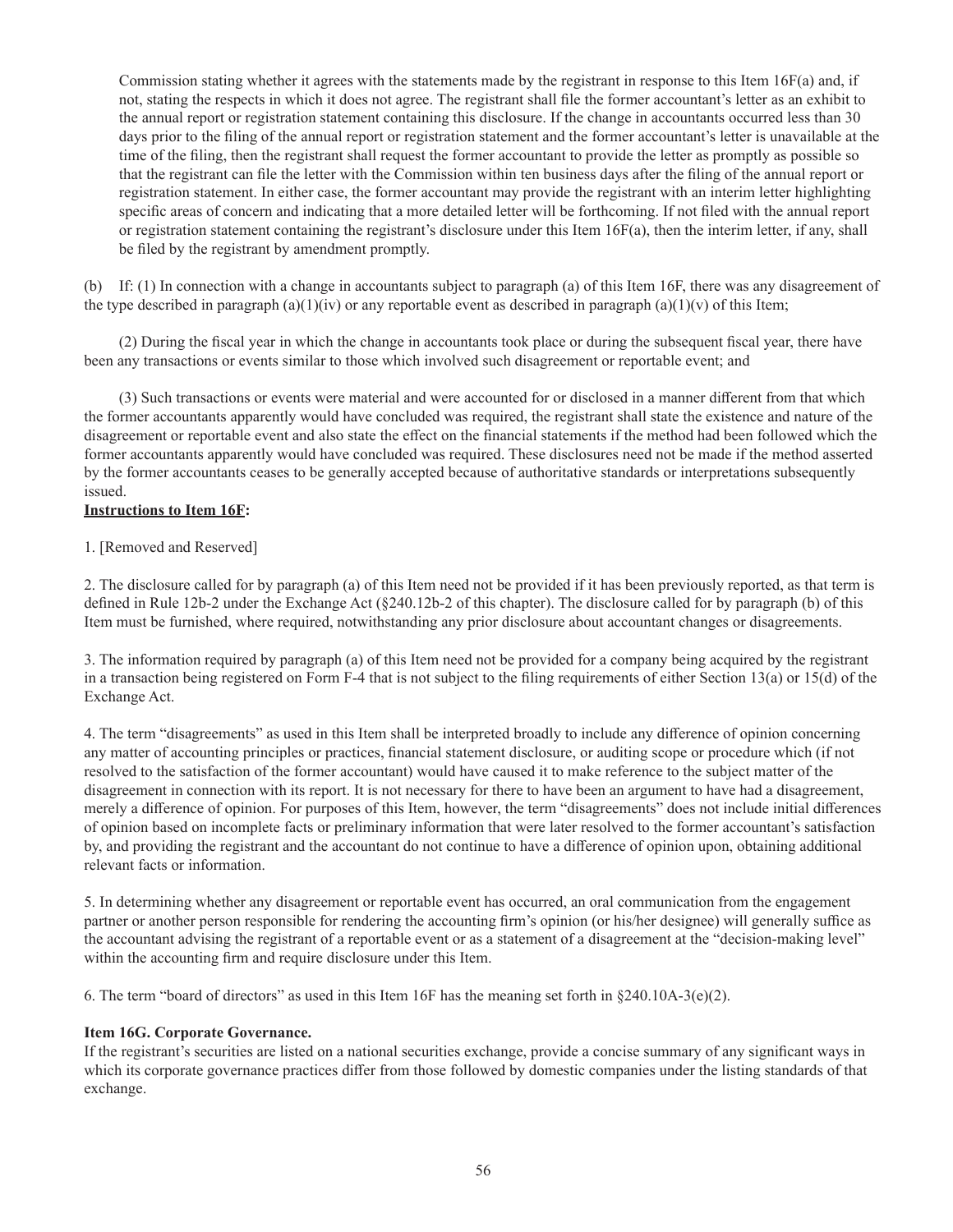#### **Instructions to Item 16G**

Item 16G only applies to annual reports, and not to registration statements on Form 20-F. Registrants should provide a brief and general discussion, rather than a detailed, item-by-item analysis.

## **Item 16H. Mine Safety Disclosure.**

If the registrant is the operator, or has a subsidiary that is an operator, of a coal or other mine, include the information set forth below for the time period covered by the annual report. In an appropriately captioned section of the annual report, provide a statement that the information concerning mine safety violations or other regulatory matters required by Section 1503(a) of the Dodd-Frank Wall Street Reform and Consumer Protection Act and this Item is included in a specified exhibit to the annual report. Include the following information in an exhibit to the annual report.

 (a) For each coal or other mine of which the registrant or a subsidiary of the registrant is an operator, identify the mine and disclose:

(i) The total number of violations of mandatory health or safety standards that could significantly and substantially contribute to the cause and effect of a coal or other mine safety or health hazard under section 104 of the Federal Mine Safety and Health Act of 1977 (30 U.S.C. 814) for which the operator received a citation from the Mine Safety and Health Administration.

(ii) The total number of orders issued under section 104(b) of such Act (30 U.S.C. 814(b).

 (iii) The total number of citations and orders for unwarrantable failure of the mine operator to comply with mandatory health or safety standards under section 104(d) of such Act (30 U.S.C. 814(d)).

(iv) The total number of flagrant violations under section  $110(b)(2)$  of such Act (30 U.S.C. 820(b)(2).

(v) The total number of imminent danger orders issued under section 107(a) of such Act (30 U.S.C. 817(a)).

 (vi) The total dollar value of proposed assessments from the Mine Safety and Health Administration under such Act (30 U.S.C. 801 et seq).

> *Instruction to Item 16H(a)(vi)*: Registrants must provide the total dollar value of assessments proposed by MSHA relating to any type of violation during the period covered by the report, regardless of whether the registrant has challenged or appealed the assessment.

(vii) The total number of mining-related fatalities.

*Instruction to Item 16H(a)(vii)*: Registrants must report all fatalities occurring at a coal or other mine during the period covered by the report unless the fatality has been determined by MSHA to be unrelated to mining activity.

 (b) A list of coal or other mines, of which the registrant or a subsidiary of the registrant is an operator, that receive written notice from the Mine Safety and Health Administration of:

(i) A pattern of violations of mandatory health or safety standards that are of such nature as could have significantly and substantially contributed to the cause and effect of coal or other mine health or safety hazards under section 104(e) of such Act (30 U.S.C. 814(e)); or

(ii) the potential to have such a pattern.

 (c) Any pending legal action before the Federal Mine Safety and Health Review Commission involving such coal or other mine.

## *Instructions to Item 16H(c):*

*The registrant must report the total number of legal actions that were pending before the Federal Mine Safety and Health Review Commission as of the last day of the time period covered by the report, as well as the aggregate number of legal actions* instituted and the aggregate number of legal actions resolved during the reporting period. With respect to the total number of *legal actions that were pending before the Federal Mine Safety and Health Review Commission as of the last day of the time*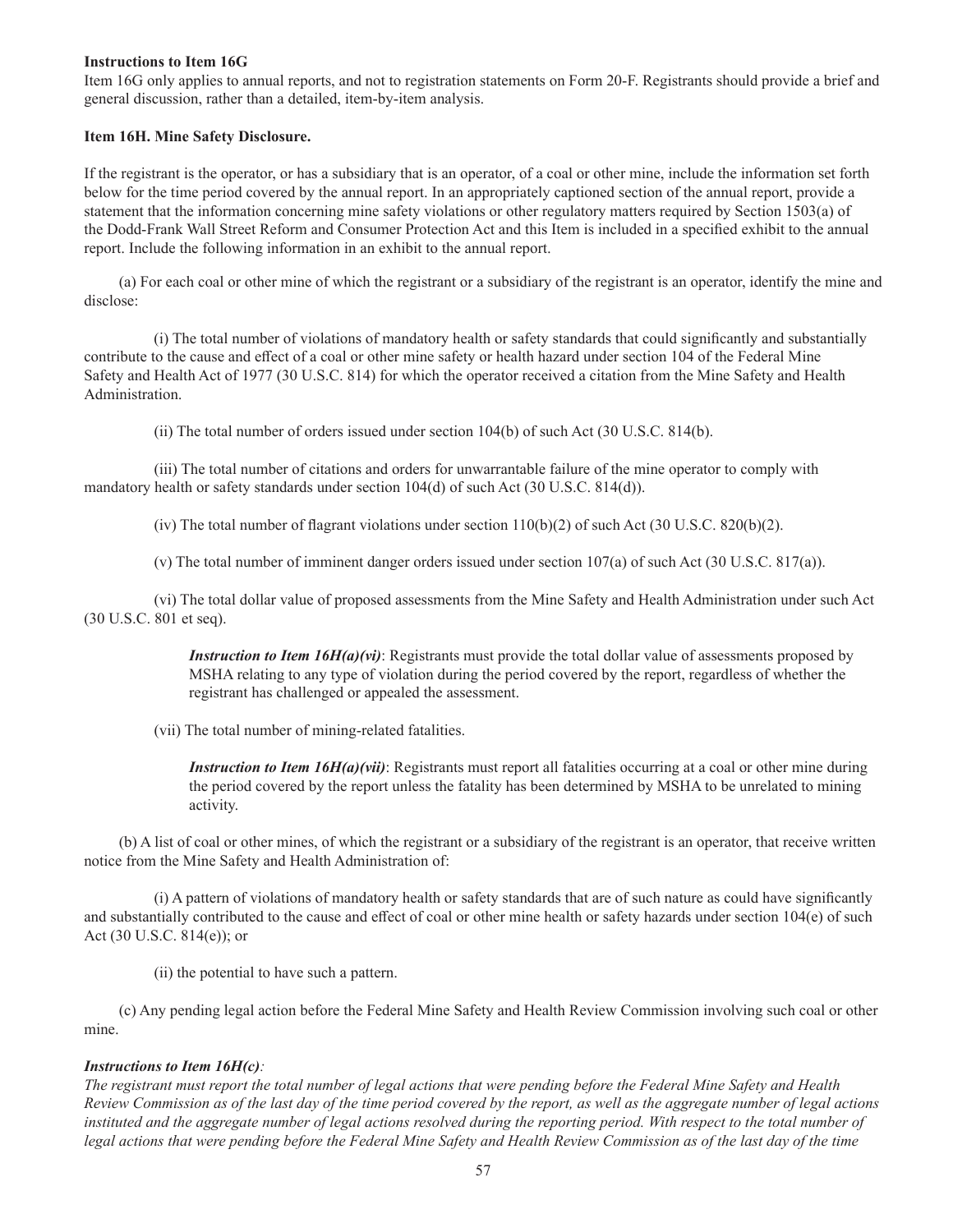*period covered by the report, the registrant must also report the number of such legal actions that are (a) contests of citations and orders referenced in Subpart B of 29 CFR Part 2700; (b) contests of proposed penalties referenced in Subpart C of 29 CFR Part 2700; (c) complaints for compensation referenced in Subpart D of 29 CFR Part 2700; (d) complaints of discharge, discrimination or interference referenced in Subpart E of 29 CFR Part 2700; (e) applications for temporary relief referenced in Subpart F of 29 CFR Part 2700; and (f) appeals of judges' decisions or orders to the Federal Mine Safety and Health Review Commission referenced in Subpart H of 29 CFR Part 2700.* 

## **Instructions to Item 16H**

- 1. Item 16H only applies to annual reports, and not to registration statements on Form 20-F.
- 2. The exhibit described in this Item must meet the requirements under Instruction 19 as to Exhibits of this Form.
- 3. For purposes of this Item:

a. The term *coal or other mine* means a coal or other mine, as defined in section 3 of the Federal Mine Safety and Health Act of 1977 (30 U.S.C. 802), that is subject to the provisions of such Act (30 U.S.C. 801 et seq).

 b. The term *operator* has the meaning given the term in section 3 of the Federal Mine Safety and Health Act of 1977 (30 U.S.C. 802).

c. The term *subsidiary* has the meaning given the term in Exchange Act Rule 12b-2 (17 CFR 240.12b-2).

## **Item 16I. Disclosure Regarding Foreign Jurisdictions that Prevent Inspections.**

- (a) A registrant identified by the Commission pursuant to Section  $104(i)(2)(A)$  of the Sarbanes-Oxley Act of 2002  $(15 \text{ U.S.C. } 7214(i)(2)(A))$  as having retained, for the preparation of the audit report on its financial statements included in the Form 20–F, a registered public accounting firm that has a branch or office that is located in a foreign jurisdiction and that the Public Company Accounting Oversight Board has determined it is unable to inspect or investigate completely because of a position taken by an authority in the foreign jurisdiction must electronically submit to the Commission on a supplemental basis documentation that establishes that the registrant is not owned or controlled by a governmental entity in the foreign jurisdiction. The registrant must submit this documentation on or before the due date for this form. A registrant that is owned or controlled by a foreign governmental entity is not required to submit such documentation.
- (b) A registrant that is a foreign issuer, as defined in 17 CFR 240.3b-4, identified by the Commission pursuant to Section 104(i)(2)(A) of the Sarbanes-Oxley Act of 2002 (15 U.S.C. 7214(i)(2)(A)) as having retained, for the preparation of the audit report on its financial statements included in the Form 20–F, a registered public accounting firm that has a branch or office that is located in a foreign jurisdiction and that the Public Company Accounting Oversight Board has determined it is unable to inspect or investigate completely because of a position taken by an authority in the foreign jurisdiction, for each year in which the registrant is so identified, must disclose:
	- (1) That, for the immediately preceding annual financial statement period, a registered public accounting firm that the PCAOB was unable to inspect or investigate completely, because of a position taken by an authority in the foreign jurisdiction, issued an audit report for the registrant;
	- (2) The percentage of shares of the registrant owned by governmental entities in the foreign jurisdiction in which the registrant is incorporated or otherwise organized;
	- (3) Whether governmental entities in the applicable foreign jurisdiction with respect to that registered public accounting firm have a controlling financial interest with respect to the registrant;
	- (4) The name of each official of the Chinese Communist Party who is a member of the board of directors of the registrant or the operating entity with respect to the registrant; and
	- (5) Whether the articles of incorporation of the registrant (or equivalent organizing document) contains any charter of the Chinese Communist Party, including the text of any such charter.

## **Instruction to Item 16I**:

Item 16I only applies to annual reports, and not to registration statements on Form 20–F.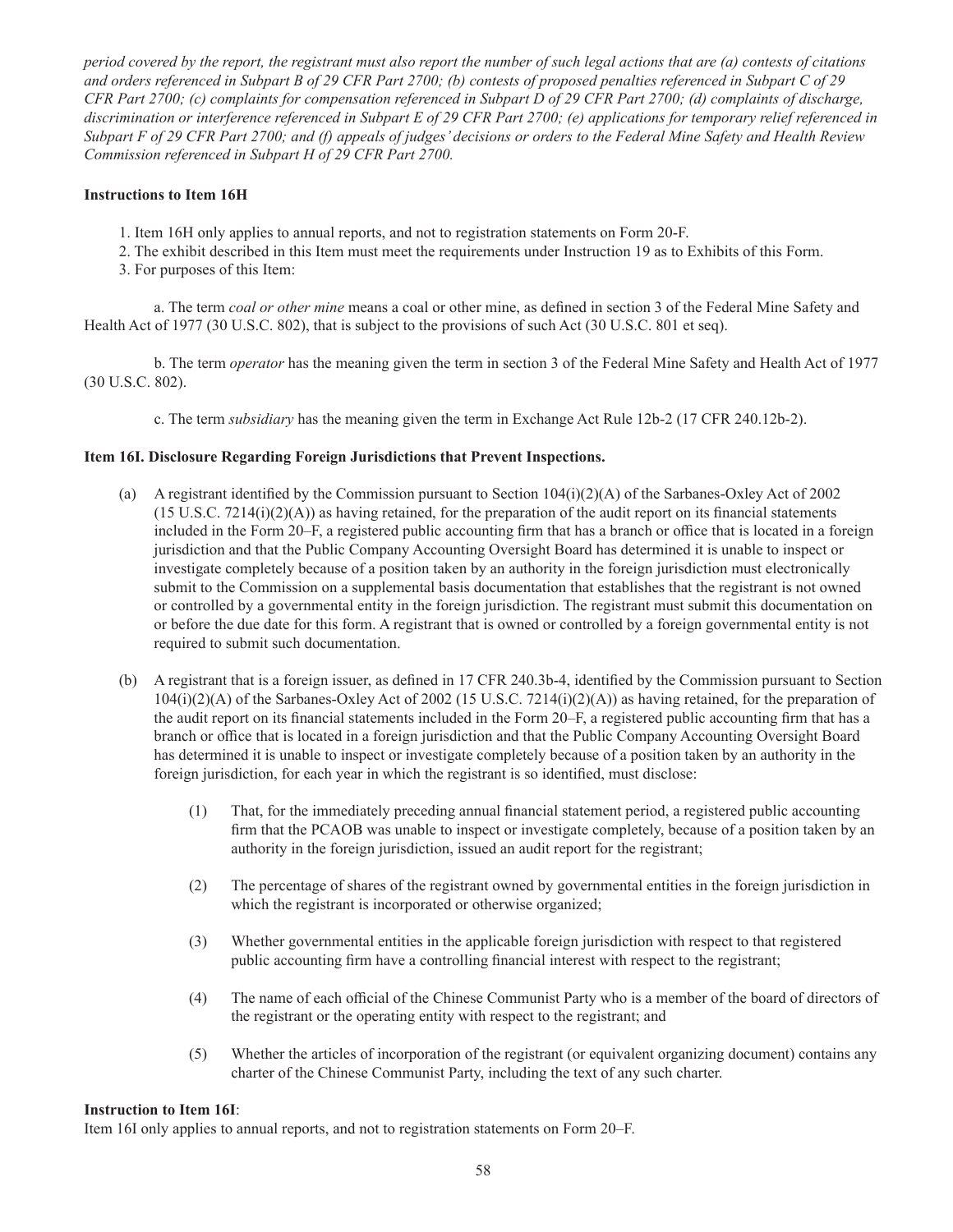## **PART III [See General Instruction E(c)]**

### **Item 17. Financial Statements.**

(a) The registrant shall furnish financial statements for the same fiscal years and accountants' certificates that would be required to be furnished if the registration statement were on Form 10 or the annual report on Form 10-K. Schedules designated by §§ 210.12-04, 210.12-09, 210.12-15, 210.12-16, 210.12-17, 210.12-18, 210.12-28, and 210.12-29 of this chapter shall be furnished if applicable to the registrant.

(b)The financial statements shall disclose an information content substantially similar to financial statements that comply with U.S. generally accepted accounting principles and Regulation S-X.

(c)The financial statements and schedules required by paragraph (a) above may be prepared according to U.S. generally accepted accounting principles or IFRS as issued by the IASB. If the financial statements comply with IFRS as issued by the IASB, such compliance must be unreservedly and explicitly stated in the notes to the financial statements and the auditor's report must include an opinion on whether the financial statements comply with IFRS as issued by the IASB. If the notes and auditor's report of an issuer do not contain the information in the preceding sentence, then the U.S. GAAP reconciliation information described in paragraphs  $(c)(1)$  and  $(c)(2)$  must be provided. Alternatively, such financial statements and schedules may be prepared according to a comprehensive body of accounting principles other than those generally accepted in the United States or IFRS as issued by the IASB if the following are disclosed:

 (1)An indication, in the accountant's report or in a reasonably prominent headnote before the fi nancial statements, of the comprehensive body of accounting principles used to prepare the fi nancial statements.

 (2)A discussion of the material variations in the accounting principles, practices, and methods used in preparing the financial statements from the principles, practices, and methods generally accepted in the United States and in Regulation S-X. Such material variations shall be quantified in the following format:

 (i) For each year and any interim periods for which an income statement is presented, net income shall be reconciled in a tabular format, substantially similar to the one shown below, on the face of the income statement or in a note thereto. Each material variation shall be described and quantified as a separate reconciling item, but several material variations may be combined on the face of the income statement if shown separately in a note. However, reconciliation of net income of the earliest of the three years may be omitted if that information has not previously been included in a fi ling made under the Securities Act or Exchange Act.

Net income as shown in the financial statements ............... XXX

| Description of items having the effect of increasing reported income |
|----------------------------------------------------------------------|
|                                                                      |
|                                                                      |

Description of items having the effect of decreasing reported income Item 1 ...................................................................... (XXX) Item 2, etc. .............................................................. (XXX)

Net income according to generally accepted accounting principles in the United States ........................................... XXX

 (ii) For each balance sheet presented, indicate the amount of each material variation between an amount of a line item appearing in a balance sheet and the amount determined using U.S. generally accepted accounting principles and Regulation S-X. Such amounts may be shown in parentheses, in columns, as a reconciliation of the equity section, as a restated balance sheet, or in any similar format that clearly presents the differences in the amounts.

 (iii) For each period for which an income statement is presented and required to be reconciled to generally accepted accounting principles in the United States, provide either a statement of cash fl ows prepared in accordance with generally accepted accounting principles in the United States or with International Accounting Standard No. 7, as amended in October 1992; or furnish in a note to the fi nancial statements a quantified description of the material differences between cash or funds flows reported in the primary financial statements and cash flows that would be reported in a statement of cash flows prepared in accordance with accounting principles generally accepted in the United States.

 $(iv)(A)$  Issuers that prepare their financial statements on a basis of accounting other than U.S. gener-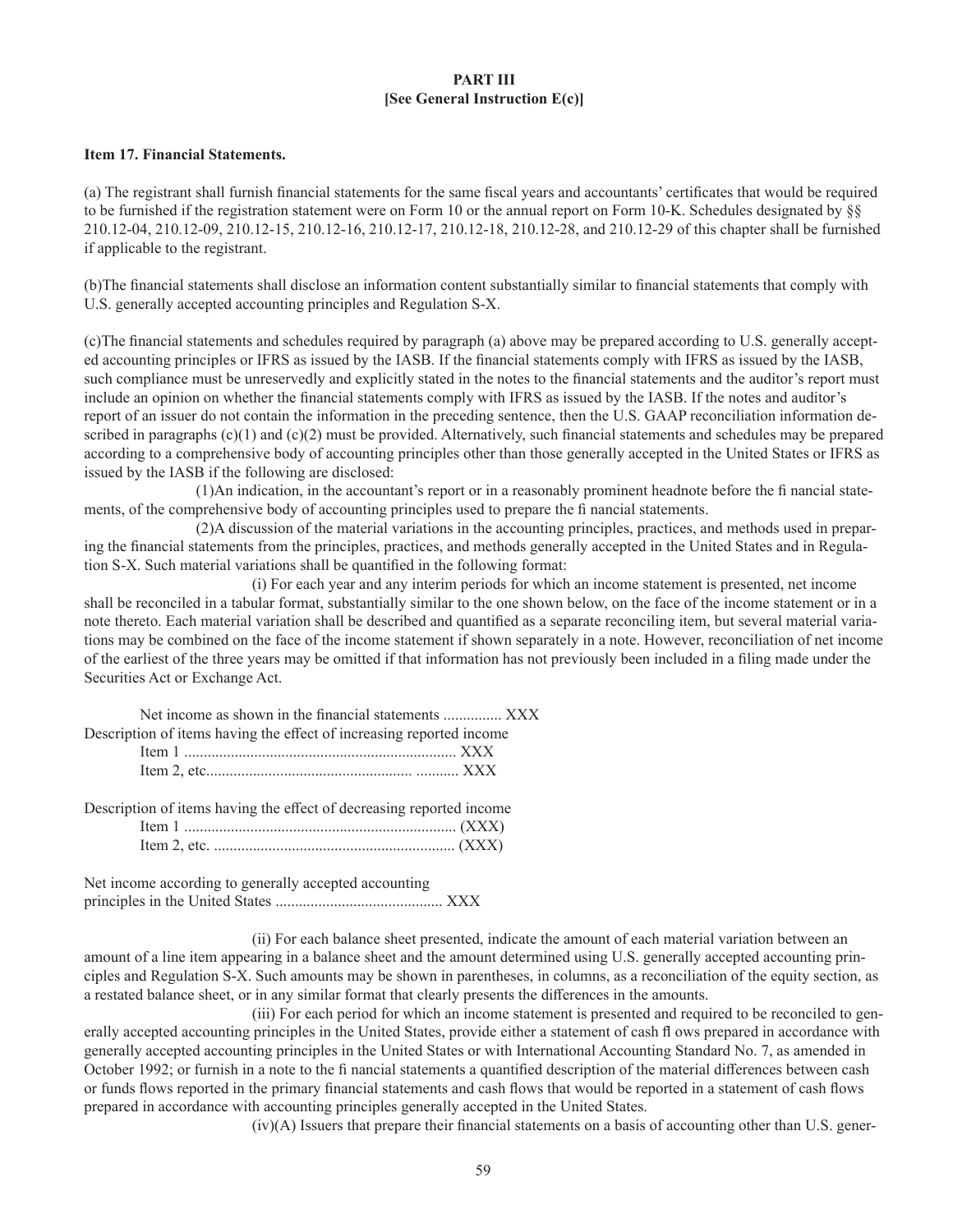ally accepted accounting principles in a reporting currency that comprehensively includes the effects of price level changes in its primary financial statements using the historical cost/constant currency or current cost approach, may omit the disclosures specified by paragraphs  $(c)(2)(i)$ ,  $(c)(2)(ii)$ , and  $(c)(2)(iii)$  of this Item relating to effects of price level changes. The fi nancial statements should describe the basis of presentation, and that such effects have not been included in the reconciliation.

(B)Issuers that prepare their financial statements on a basis of accounting other than U.S. generally accepted accounting principles that translates amounts in financial statements stated in a currency of a hyperinflationary economy into the issuer's reporting currency in accordance with International Accounting Standards No. 21, "The Effects of Changes in Foreign Exchange Rates," as amended in 1993, using the historical cost/constant currency approach, may omit the disclosures specified by paragraphs  $(c)(2)(i)$ ,  $(c)(2)(ii)$ , and  $(c)(2)(iii)$  of this Item relating to the effects of the different method of accounting for an entity in a hyperinflationary environment.

 (C)If the method of accounting for an operation in a hyperinfl ationary economy complies with IAS 21, a statement to that effect must be included in the financial statements. The reconciliation shall state that such amounts presented comply with Item 17 of Form 20-F and are different from that required by U.S. generally accepted accounting principles.

(v)Issuers that prepare financial statements on a basis of accounting other than U.S. generally accepted accounting principles that are furnished for a business acquired or to be acquired pursuant to §210.305 of this chapter may omit the disclosures specified by paragraphs  $(c)(2)(i)$ ,  $(c)(2)(ii)$  and  $(c)(2)(iii)$  of this Item if the conditions specified in the definition of a significant subsidiary in  $\S 210.1-02(w)$  of this chapter do not exceed 30 percent. Issuers that prepare financial statements using IFRS as issued by the IASB that are furnished pursuant to  $\S210.3-05$  may omit the disclosures specified by paragraphs  $(c)(2)$  (i),  $(c)(2)$ (ii), and  $(c)(2)$ (iii) of this Item regardless of the size of the business acquired or to be acquired.

(vi)Issuers that prepare financial statements on a basis of accounting other than U.S. generally accepted accounting principles that are furnished for a less-than-majority-owned investee pursuant to §210.309 of this chapter may omit the disclosures specified by paragraphs  $(c)(2)(i)$ ,  $(c)(2)(ii)$  and  $(c)(2)(iii)$  of this Item if the first and third conditions specified in the definition of a significant subsidiary in  $\S 210.102(w)$  of this chapter do not exceed 30 percent. Issuers that prepare financial statements using IFRS as issued by the IASB that are furnished pursuant to §210.3-09 may omit the disclosures specified by paragraphs  $(c)(2)(i)$ ,  $(c)(2)(ii)$ , and  $(c)(2)(iii)$  of this Item regardless of the size of the investee.

(vii) Issuers that prepare financial statements on a basis of accounting other than U.S. generally accepted accounting principles that allows proportionate consolidation for investments in joint ventures that would be accounted for under the equity method pursuant to U.S. generally accepted accounting principles may omit differences in classification or display that result from using proportionate consolidation in the reconciliation to U.S. generally accepted accounting principles specified by paragraphs  $(c)(2)(i)$ ,  $(c)(2)(ii)$  and  $(c)(2)(iii)$  of this Item; Provided, the joint venture is an operating entity, the significant financial operating policies of which are, by contractual arrangement, jointly controlled by all parties having an equity interest in the entity. Financial statements that are presented using proportionate consolidation must provide summarized balance sheet and income statement information using the captions specified in  $\S210.1$ -02(aa) of this chapter and summarized cash flow information resulting from operating, financing and investing activities relating to its pro rata interest in the joint venture.

## *Instructions:*

*1.If the variations quantified pursuant to paragraph (c) are significant, the registrant should consider presenting them on the face of the financial statements.* 

 *2.Earnings per share computed according to generally accepted accounting principles in the United States shall be presented if materially diff erent from the earnings per share otherwise presented.*

 *3.[Reserved]*

*4.If the cash flows statement prepared under the basis of accounting used in the primary financial statements complies* with International Accounting Standard No. 7 or U.S. generally accepted accounting principles, a statement to this effect must be included in the financial statements or the accountant's report. If the cash flows statement in the primary financial statements *is prepared in accordance with either U.S. generally accepted accounting principles or International Accounting Standard No. 7* but such presentation departs from the comprehensive body of accounting principles otherwise followed in the financial state*ments, the reference to the departure in the accountant's report must identify the body of accounting standards used in prepar*ing the cash flow statement. If a supplemental cash flows statement that complies with either International Accounting Standards or U.S. generally accepted accounting principles is furnished in a note to the financial statements, the body of accounting *standards used in preparing the statement must be indicated. The basis of presentation must be consistent for all periods.*

 *5.For purposes of this Item, a hyperinfl ationary economy is one that has cumulative infl ation of approximately 100% or more over the most recent three year period.*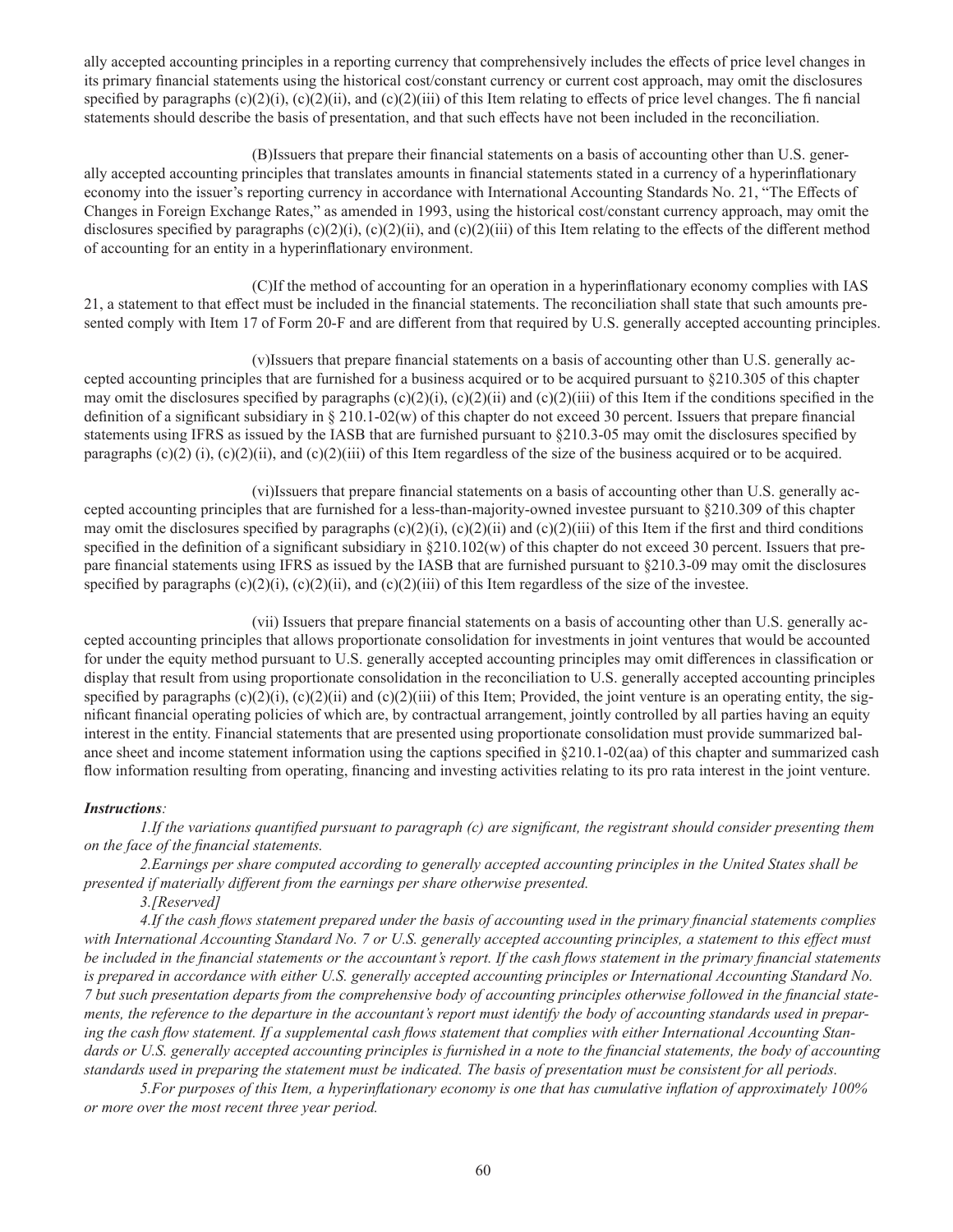## **Item 18. Financial Statements.**

Provide the following information:

(a)All of the information required by Item 17 of this Form, and

(b)If the financial statements are prepared using a basis of accounting other than IFRS as issued by the IASB, all other information required by U.S. generally accepted accounting principles and Regulation S-X unless such requirements specifically do not apply to the registrant as a foreign issuer. However, information may be omitted (i) for any period in which net income has not been presented on a basis reconciled to United States generally accepted accounting principles, or (ii) if the financial statements are furnished pursuant to §210.3-05 or less-than-majority owned investee pursuant to §210.309 of this chapter.

### **Instructions to Item 18:**

1.All of the instructions to Item 17 also apply to this Item.

2.An issuer that is required to provide disclosure under FASB ASC Topic 932, Extractive Activities – Oil and Gas, shall do so regardless of the basis of accounting on which it prepares its fi nancial statements.

### **Item 19. Exhibits.**

List all exhibits filed as part of the registration statement or annual report, including exhibits incorporated by reference.

**Instruction to Item 19**: If you incorporate any financial statement or exhibit by reference, include the incorporation by refer*ence in the list required by this Item. Note Rule 12b-23 regarding incorporation by reference. Note also the Instructions to Exhibits at the end of this Form.*

## SIGNATURES

The registrant hereby certifies that it meets all of the requirements for filing on Form 20-F and that it has duly caused and authorized the undersigned to sign this registration statement [annual report] on its behalf.

(Registrant)

(Signature)\*

Date:

\*Print the name and title of the signing officer under this signature.

## INSTRUCTIONS AS TO EXHIBITS

 File the exhibits listed below as part of an Exchange Act registration statement or report. Exchange Act Rule 12b-23(c) explains the circumstances in which you may incorporate exhibits by reference. Exchange Act Rule 24b-2 explains the procedure to be followed in requesting confidential treatment of information required to be filed.

Previously filed exhibits may be incorporated by reference. If any previously filed exhibits have been amended or modified, file copies of the amendment or modification or copies of the entire exhibit as amended or modified.

 If the Form 20-F registration statement or annual report requires the inclusion, as an exhibit or attachment, of a document that is in a foreign language, you must provide instead either an English translation or an English summary of the foreign language document in accordance with Exchange Act Rule 12b-12(d) (17 CFR 240.12b-12(d)) for both electronic and paper filings. You may submit a copy of the unabridged foreign language document along with the English translation or summary as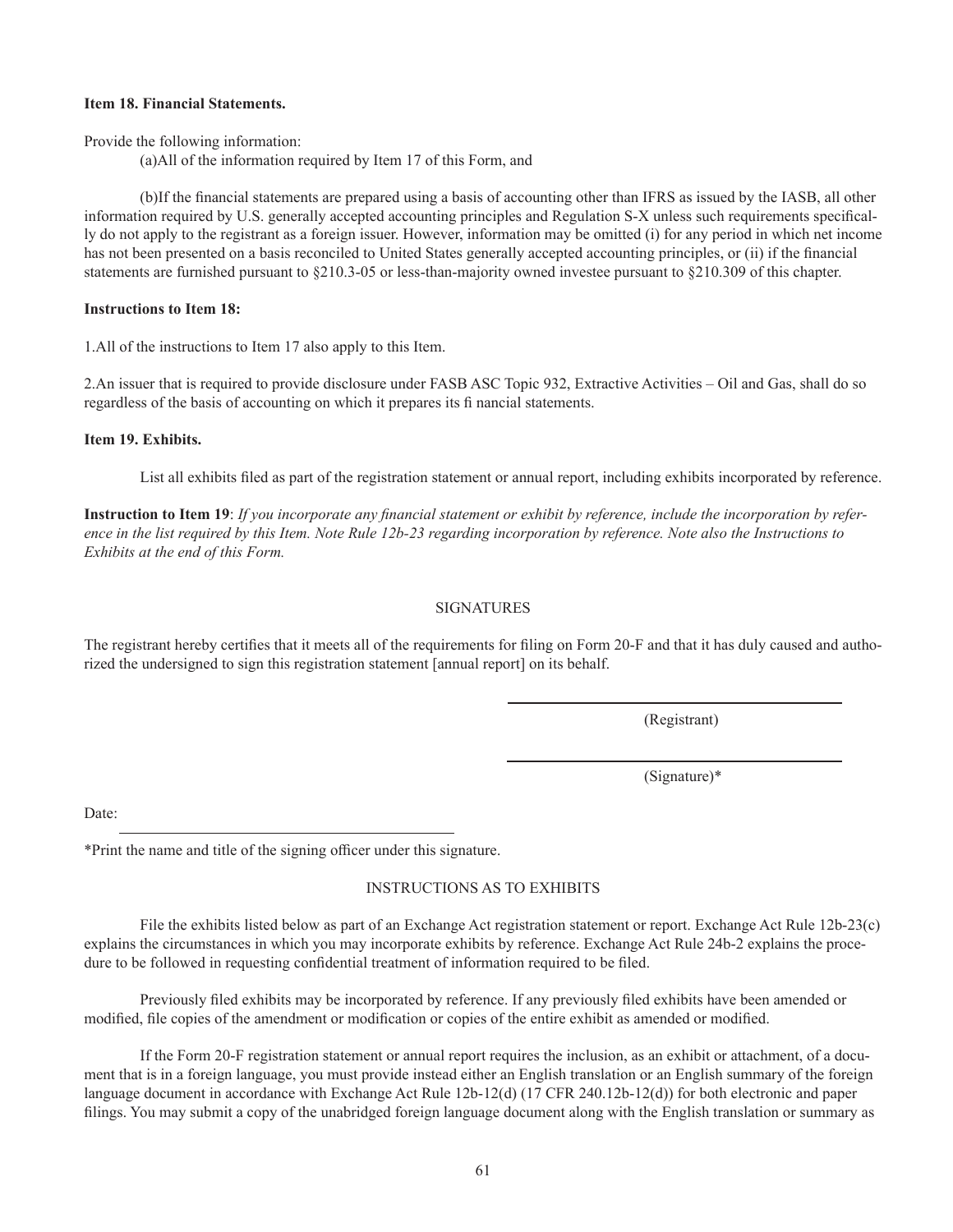permitted by Regulation S-T Rule 306(b) (17 CFR 232.306(b)) for electronic filings or by Exchange Act Rule  $12b-12(d)(4)$  (17 CFR 240.12b-12(d)(4)) for paper filings.

Include an exhibit index in each registration statement or report you file, immediately preceding the exhibits you are filing. The exhibit index must list each exhibit according to the number assigned to it below. If an exhibit is incorporated by reference, note that fact in the exhibit index. For paper filings, the pages of the manually signed original registration statement should be numbered in sequence, and the exhibit index should give the page number in the sequential numbering system where each exhibit can be found.

Schedules (or similar attachments) to the exhibits required by this Form 20-F are not required to be filed unless they contain information material to an investment or voting decision and that information is not otherwise disclosed in the exhibit or the disclosure document. Each exhibit filed must contain a list briefly identifying the contents of all omitted schedules. Registrants need not prepare a separate list of omitted information if such information is already included within the exhibit in a manner that conveys the subject matter of the omitted schedules and attachments. In addition, the registrant must provide a copy of any omitted schedule to the Commission or its staff upon request.

The registrant may redact information from exhibits required to be filed by this Form 20-F if disclosure of that information would constitute a clearly unwarranted invasion of personal privacy (e.g., disclosure of bank account numbers, social security numbers, home addresses and similar information). The registrant is not required to undertake or provide to the Commission upon request a materiality or competitive harm analysis of this redacted information.

1. The articles of incorporation or association and bylaws, or comparable instruments, as currently in effect and any amendments to those documents. If you are filing an amendment, file a complete copy of the document as amended.

2.(a) All instruments defining the rights of holders of the securities being registered. You do not have to file instruments that define the rights of participants, rather than security holders, in an employee benefit plan.

(b)All instruments defining the rights of holders of long-term debt issued by you or any subsidiary for which you are required to file consolidated or unconsolidated financial statements, except that you do not have to file:

 (i)Any instrument relating to long-term debt that is not being registered on this registration statement, if the total amount of securities authorized under that instrument does not exceed 10% of the total assets of you and your subsidiaries on a consolidated basis and you have filed an agreement to furnish us a copy of the instrument if we request it;

 (ii)Any instrument relating to a class of securities if, on or before the date you deliver the securities being registered, you take appropriate steps to assure that class of securities will be redeemed or retired; or

(iii) Copies of instruments evidencing script certificates for fractions of shares.

 $(c)$  A copy of the indenture, if the securities being registered are or will be issued under an indenture qualified under the Trust Indenture Act of 1939. Include a reasonably itemized and informative table of contents and a cross-reference sheet showing the location in the indenture of the provisions inserted pursuant to sections 310 through 318(a) inclusive of the Trust Indenture Act.

(d) If a registrant is filing an annual report under Exchange Act Section  $13(a)$  or  $15(d)$ , the registrant must provide as an exhibit a description of the rights of each class of securities that is registered under Section 12 of the Exchange Act as of the end of the period covered by the report with which the exhibit is filed. The description must include information for the securities comparable to that required by Item 9.A.3, A.5, A.6, and A.7, Item 10.B.3, B.4, B.6, B.7, B.8, B.9, and B.10, and Item 12.A, 12.B, 12.C, and 12.D.1 and 12.D.2 of Form 20-F (collectively, the "Description of Securities"). However, for purposes of this paragraph 2(d), all references in those Items to securities to be or being registered, offered or sold will mean securities that are registered as of the end of the period covered by the report with which the exhibit is filed. In addition, for purposes of this Item, the disclosure will be required for classes of securities that have not been retired by the end of the period covered by the report. A registrant may incorporate by reference and provide an active hyperlink to a prior periodic filing containing the disclosure required by this paragraph 2(d) so long as there has not been any change to the information called for by the Description of Securities since the filing date of the linked filing. Such hyperlink will be deemed to satisfy the requirements of this paragraph  $2(d)$  for the current filing.

3. Any voting trust agreements and any amendments to those agreements.

 4. (a) Every contract not made in the ordinary course of business that is material to the registrant and is to be performed in whole or in part at or after the filing of the registration statement or report. In addition, for newly reporting registrants, every contract not made in the ordinary course of business that is material to the registrant and that was entered into not more than two years before the date on which such registrant: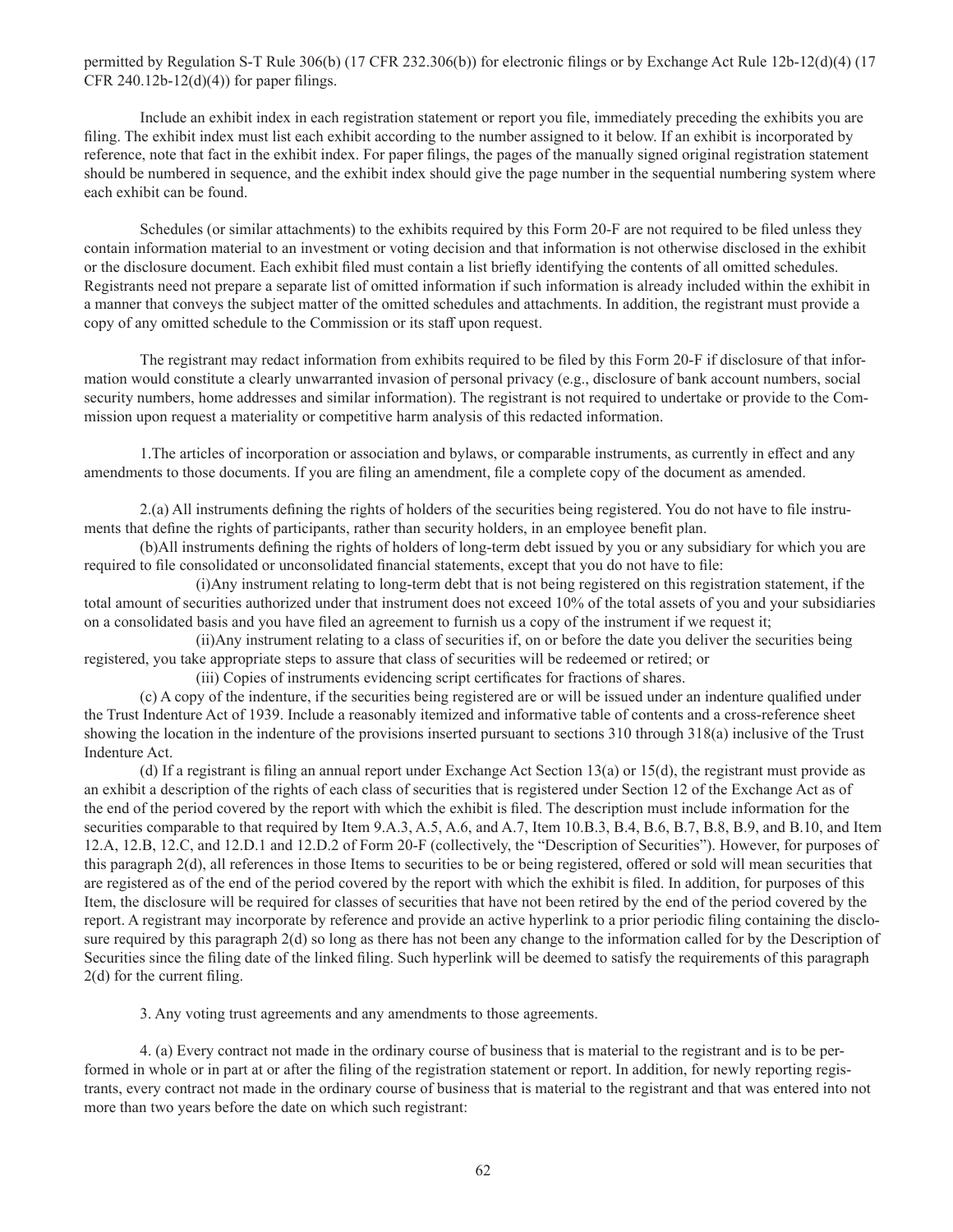(i) first files a registration statement or report; or

 $(iii)$  completes a transaction that had the effect of causing it to cease being a public shell company.

The only contracts that must be filed are those to which the registrant or a subsidiary of the registrant is a party or has succeeded to a party by assumption or assignment or in which the registrant or such subsidiary has a beneficial interest.

The registrant may redact specific provisions or terms of exhibits required to be filed by this Form 20-F if the registrant customarily and actually treats that information as private or confidential and if the omitted information is not material. If it does so, the registrant should mark the exhibit index to indicate that portions of the exhibit or exhibits have been omitted and include a prominent statement on the first page of the redacted exhibit that certain identified information has been excluded from the exhibit because it is both not material and is the type that the registrant treats as private or confidential. The registrant also must include brackets indicating where the information is omitted from the filed version of the exhibit.

If requested by the Commission or its staff, the registrant must promptly provide on a supplemental basis an unredacted copy of the exhibit and its materiality and privacy or confidentiality analyses. Upon evaluation of the registrant's supplemental materials, the Commission or its staff may require the registrant to amend its filing to include in the exhibit any previously redacted information that is not adequately supported by the registrant's analyses.

The registrant may request confidential treatment of the supplemental material submitted under this instruction pursuant to Rule 83 (§200.83 of this chapter) while it is in the possession of the Commission or its staff . After completing its review of the supplemental information, the Commission or its staff will return or destroy it if the registrant complies with the procedures outlined in Rules 418 or 12b-4 (§230.418 or § 240.12b-4).

**Note:** A "newly reporting registrant" is (i) any registrant filing a registration statement that, at the time of such filing, is not subject to the reporting requirements of Section 13(a) or 15(d) of the Exchange Act, whether or not such registrant has ever previously been subject to the reporting requirements of Section  $13(a)$  or  $15(d)$ , (ii) any registrant that has not filed an annual report since the revival of a previously suspended reporting obligation, and (iii) any registrant that (a) was a shell company, other than a business combination related shell company, as defined in Rule 12b-2 under the Exchange Act (17 CFR 240.12b-2), immediately before completing a transaction that has the effect of causing it to cease being a shell company and (b) has not filed a Form 20-F since the completion of such transaction. For example, newly reporting registrants would include (i) a registrant that is filing its first registration statement under the Securities Act or the Exchange Act, and (ii) a registrant that was a public shell company, other than a business combination related shell company, and completes a reverse merger transaction causing it to cease being a shell company.

 (b)If a contract is the type that ordinarily accompanies the kind of business you and your subsidiaries conduct, we will consider it have been made in the ordinary course of business and will not require you to file it, unless it falls within one or more of the following categories. Even if it falls into one of these categories, you do not have to file the contract if it is immaterial in amount or significance.

(i)Any contract to which (A) directors,  $(B)$  officers,  $(C)$  promoters,  $(D)$  voting trustees or  $(E)$  security holders named in the registration statement are parties, unless the contract involves only the purchase or sale of current assets that have a determinable market price and the assets are purchased or sold at that price;

 (ii)Any contract upon which your business is substantially dependent. Examples of these types of contracts might be (a) continuing contracts to sell the major part of your products or services or to purchase the major part of your requirement of goods, services or raw materials, or (b) any franchise or license or other agreement to use a patent, formula, trade secret, process or trade name if your business depends to a material extent on that patent, formula, trade secret processor trade name;

 (iii) Any contract for the acquisition or sale of any property, plant or equipment if the consideration exceeds 15% of your fixed assets on a consolidated basis; or

(iv) Any material lease under which you hold part of the property described in the registration statement.

 (c)We will consider any management contract or compensatory plan, contract or arrangement in which your directors or members of your administrative, supervisory or management bodies participate to be material. File these management contracts or compensatory plans, contracts or arrangements unless they fall into one of the following categories:

(i)Ordinary purchase and sale agency agreements;

(ii)Agreements with managers of stores in a chain or similar organization;

(iii) Contracts providing for labor or salesmen's bonuses or for payments to a class of security holders in their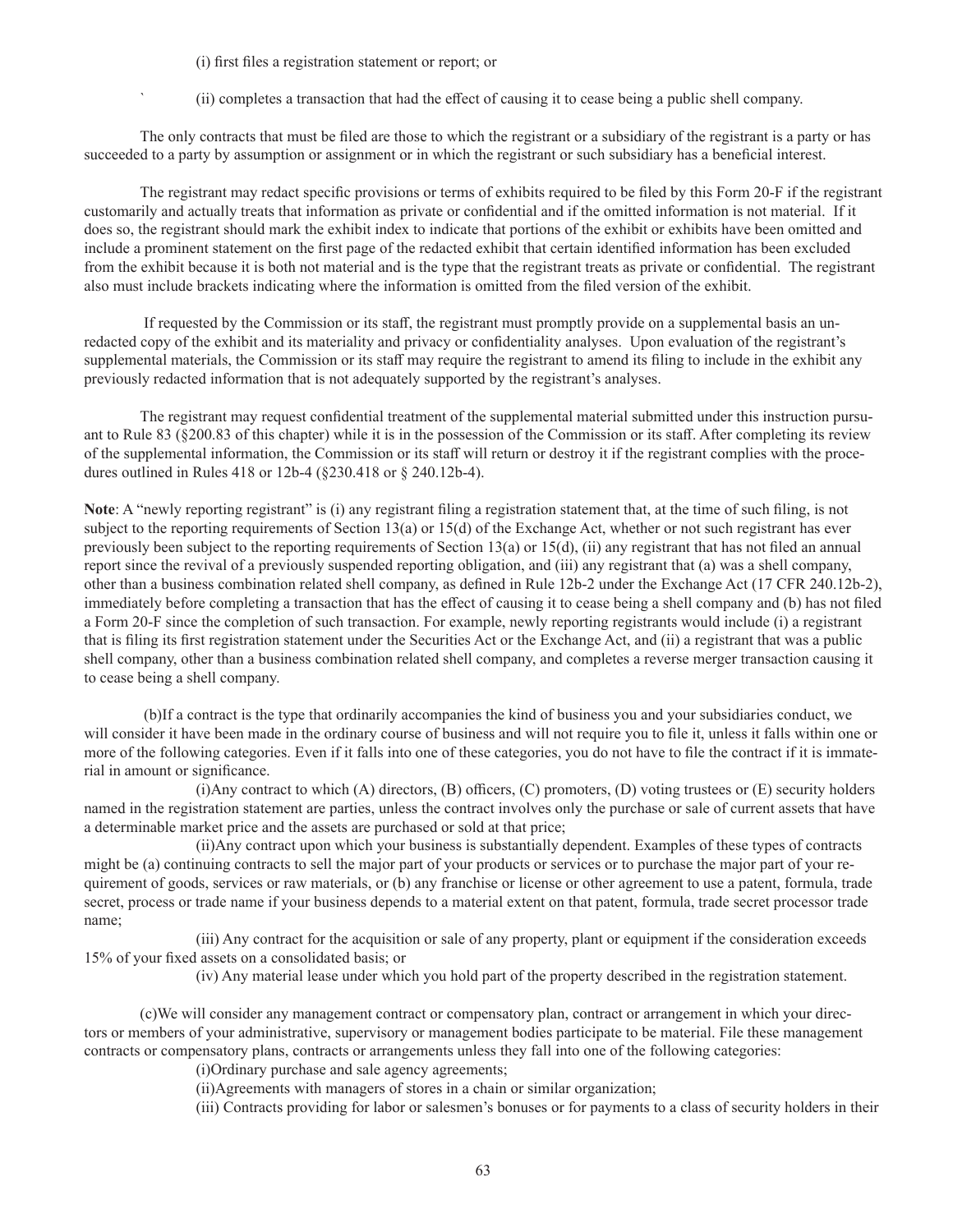capacity as security holders;

(iv)Any compensatory plan, contract or arrangement that is available by its terms to employees, officers or directors generally, if the operation of the plan, contract or arrangement uses the same method to allocate benefits to management and nonmanagment participants; and

(v)Public filing of the management contract or compensatory plan, contract or arrangement, or portion thereof, is not required in the company's home country and is not otherwise publicly disclosed by the company.

If you are filing compensatory plans, contracts or arrangements, only file copies of the plans and not copies of each individual's personal agreement under the plans, unless there are particular provisions in a personal agreement that should be filed as an exhibit so investors will understand that individual's compensation under the plan.

5.A list showing the number and a brief identification of each material foreign patent for an invention not covered by a United States patent, but only if we request you to file the list.

6.[Reserved]

7.[Reserved]

 8.A list of all your subsidiaries, their jurisdiction of incorporation and the names under which they do business. You may omit the names of subsidiaries that, in the aggregate, would not be a "significant subsidiary" as defined in rule  $1-02(w)$  of Regulation S-X as of the end of the year covered by the report. You may omit the names of multiple wholly owned subsidiaries carrying on the same line of business, such as chain stores or service stations, if you give the name of the immediate parent company, the line of business and the number of omitted subsidiaries broken down by U.S. and foreign operations.

9. Statement pursuant to the instructions to Item 8.A.4, regarding the fi nancial statements filed in registration statements for initial public offerings of securities.

 10.Any notice required by Rule 104 of Regulation BTR (17 CFR 245.104 of this chapter) that you sent during the past fiscal year to directors and executive officers (as defined in  $17$  CFR 245.100(d) and (h) of this chapter) concerning any equity security subject to a blackout period (as defined in 17 CFR 245.100 $(c)$  of this chapter) under Rule 101 of Regulation BTR (17 CFR 245.101 of this chapter). Each notice must have included the information specified in 17 CFR 245.104(b) of this chapter. Note: The exhibit requirement in paragraph (10) applies only to an annual report, and not to a registration statement, on Form 20-F. The Commission will consider the attachment of any Rule 104 notice as an exhibit to a timely filed Form 20-F annual report to satisfy an issuer's duty to notify the Commission of a blackout period in a timely manner. Although an issuer need not submit a Rule 104 notice under cover of a Form 6-K, if an issuer has already submitted this notice under cover of Form 6-K, it need not attach the notice as an exhibit to a Form 20-F annual report.

 11.Any code of ethics, or amendment thereto, that is the subject of the disclosure required by Item 16B of Form 20-F, to the extent that the registrant intends to satisfy the Item 16B requirements through filing of an exhibit.

12. The certifications required by Rule 13a-14(a) (17 CFR 240.13a-14(a)) or Rule 15d-14(a) (17 CFR 240.15d-14(a)) exactly as set forth below:

#### **CERTIFICATIONS\***

I, [identify the certifying individual], certify that:

1.I have reviewed this annual report on Form 20-F of [identify company];

 2.Based on my knowledge, this report does not contain any untrue statement of a material fact or omit to state a material fact necessary to make the statements made, in light of the circumstances under which such statements were made, not misleading with respect to the period covered by this report;

3. Based on my knowledge, the financial statements, and other financial information included in this report, fairly present in all material respects the financial condition, results of operations and cash flows of the company as of, and for, the periods presented in this report;

4. The company's other certifying officer(s) and I are responsible for establishing and maintaining disclosure controls and procedures (as defined in Exchange Act Rules  $13a-15(e)$  and  $15d-15(e)$ ) and internal control over fi nancial reporting (as defined in Exchange Act Rules  $13a-15(f)$  and  $15d-15(f)$ ) for the company and have: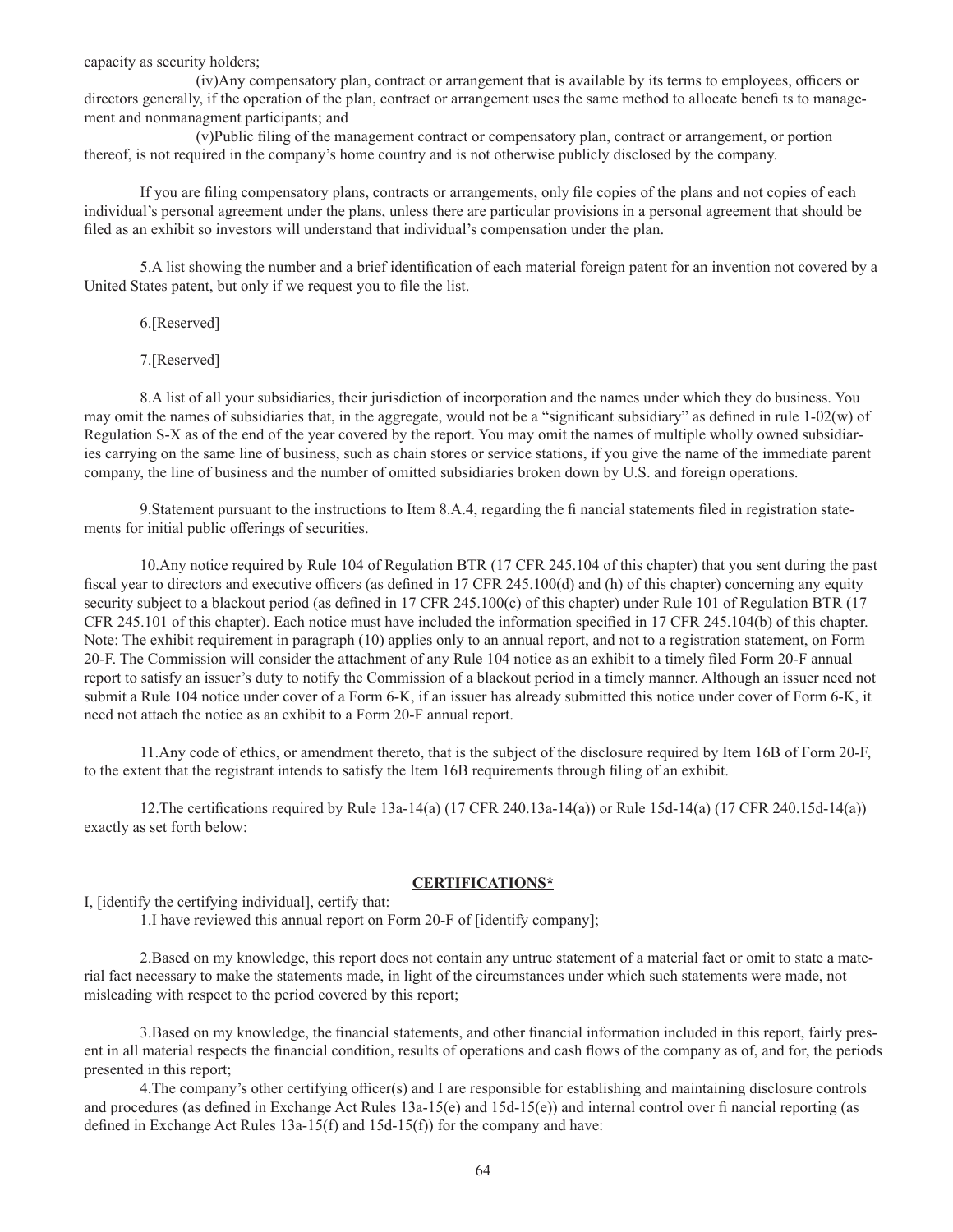(a) Designed such disclosure controls and procedures, or caused such disclosure controls and procedures to be designed under our supervision, to ensure that material information relating to the company, including its consolidated subsidiaries, is made known to us by others within those entities, particularly during the period in which this report is being prepared;

(b)Designed such internal control over financial reporting, or caused such internal control over financial reporting to be designed under our supervision, to provide reasonable assurance regarding the reliability of financial reporting and the preparation of financial statements for external purposes in accordance with generally accepted accounting principles;

(c)Evaluated the effectiveness of the company's disclosure controls and procedures and presented in this report our conclusions about the effectiveness of the disclosure controls and procedures, as of the end of the period covered by this report based on such evaluation; and

(d)Disclosed in this report any change in the company's internal control over financial reporting that occurred during the period covered by the annual report that has materially affected, or is reasonably likely to materially affect, the company's internal control over financial reporting; and

5. The company's other certifying officer(s) and I have disclosed, based on our most recent evaluation of internal control over financial reporting, to the company's auditors and the audit committee of the company's board of directors (or persons performing the equivalent functions):

(a)All significant deficiencies and material weaknesses in the design or operation of internal control over financial reporting which are reasonably likely to adversely affect the company's ability to record, process, summarize and report financial information; and

 (b)Any fraud, whether or not material, that involves management or other employees who have a signifi cant role in the company's internal control over fi nancial reporting.

Date:

[Signature]

 $\overline{\text{Title}}$ 

\* Provide a separate certification for each principal executive officer and principal fi nancial officer of the company. See Rules 13a-14(a) and 15d-14(a).

13.

(a) The certifications required by Rule  $13a-14(b)$  (17 CFR 240.13a-14(b)) or Rule  $15d-14(b)$  (17 CFR 240.15d-14(b)) and Section 1350 of Chapter 63 of Title 18 of the United States Code (18 U.S.C. 1350).

(b) Acertification furnished pursuant to Rule 13a-14(b) (17 CFR 240.13a-14(b)) or Rule 15d-14(b) (17 CFR 240.15d-14(b)) and Section 1350 of Chapter 63 of Title 18 of the United States Code (18 U.S.C. 1350) will not be deemed "filed" for purposes of Section 18 of the Exchange Act [15 U.S.C. 78r], or otherwise subject to the liability of that section. Such certification will not be deemed to be incorporated by reference into any filing under the Securities Act or the Exchange Act, except to the extent that the company specifically incorporates it by reference.

14. The legal opinion required by Instruction 3 of Item 7.B of this Form

#### 15.

(a) Any additional exhibits you wish to file as part of the registration statement or report, clearly marked to indicate their subject matter, and

(b) any document or part of a document incorporated by reference in this filing if it is not otherwise required to be filed or is not a Commission filed document incorporated in a Securities Act registration statement.

16. The mine safety disclosure required by Item 16H.

 A registrant that is the operator, or that has a subsidiary that is an operator, of a coal or other mine must provide the information specified in Item 16H in an exhibit to its annual report on Form 20-F.